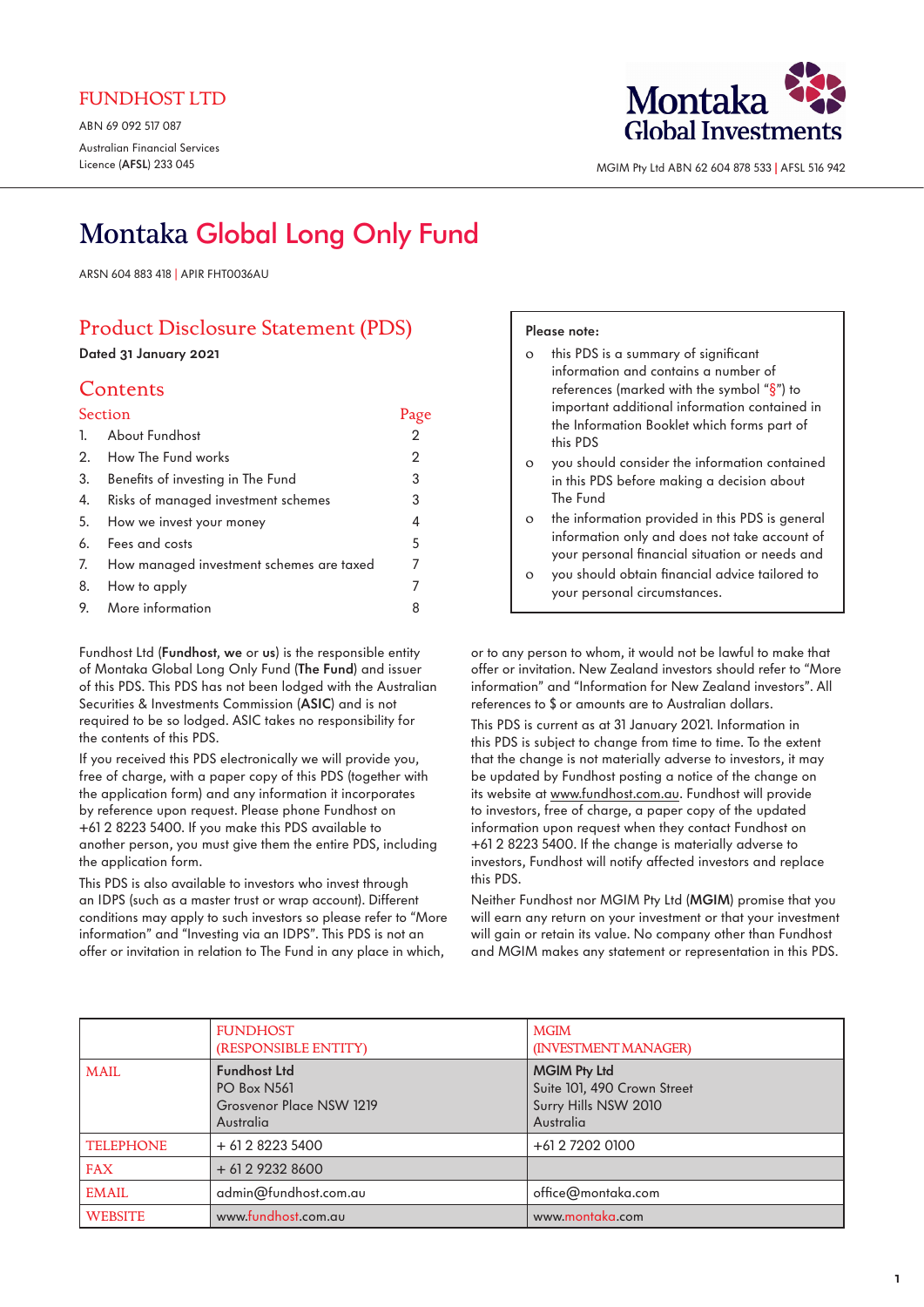## <span id="page-1-0"></span>Fundhost

Fundhost is a public company that acts as the responsible entity and provides essential services to The Fund. Fundhost's core business is to operate registered managed investment schemes and provide compliance, administration, audit and reporting services. We are responsible for the day to day operations of The Fund and have appointed MGIM to manage the assets of The Fund.

# About MGIM

MGIM is the investment manager of The Fund. The team at MGIM including Andrew Macken, Christopher Demasi and Paul Mason have a substantial shareholding in the company. The investment team has excellent international investment experience, having worked for highly regarded and well recognised fund managers in the United States.

MGIM has a commitment to excellence in the management of The Fund. MGIM operates an outsourced service provider model, which allows the key personnel to concentrate their time and energy on investing, analysis and portfolio management as well as communication with the unit holders of The Fund.

MGIM is a value investor dispassionately applying a highly disciplined and fact-based fundamental investment process. The focus for The Fund is on investing in what MGIM regards as high quality businesses with attractive prospects trading at attractive valuations. The Fund has developed a systematic research process that utilises a quantitative tool which implements a proprietary fundamental model, followed by a detailed researchintensive assessment by The Fund's highly skilled research team. The Fund typically invests in 15 to 30 high conviction stocks listed on major global stock exchanges with a focus on North America, Western Europe, the United Kingdom, Japan, Hong Kong, Singapore and Australia.

For more information on MGIM's investment process, see ["How we](#page-3-0)  [invest your money](#page-3-0)".

# 2 HOW THE FUND WORKS

## **Mechanics**

When you invest in The Fund your money (together with all other investors' monies) is gathered in the one place and invested in assets. We have appointed MGIM to manage The Fund. MGIM uses its resources, experience and expertise to make the investment decisions.

We have also appointed National Australia Bank Limited (NAB) as the independent custodian to hold the assets of The Fund.

### **Units**

The Fund is a "unit trust". This means your interests in The Fund are represented by "units". Certain rights (such as a right to any income and a right to vote) attach to your units. You may also have obligations in respect of your units.

§ Each unit has a value which we calculate. When you invest, we issue you a number of units depending on the amount you invest. Similarly, when you withdraw from The Fund, we calculate your withdrawal proceeds by reference to the number and value of units you hold at the time of withdrawal. Generally, the price of units will vary as the market value of assets in The Fund rises or falls.

# § Investing and withdrawing

To invest in The Fund, use the application form accompanying this PDS. The following minimum transactions, balance requirements and processing rules generally apply (although we may vary or waive them at our discretion and without notice):

| <b>MINIMUM</b><br><b>INITIAL</b><br><b>INVESTMENT</b>    | \$25,000                                                             |
|----------------------------------------------------------|----------------------------------------------------------------------|
| <b>MINIMUM</b><br><b>ADDITIONAL</b><br><b>INVESTMENT</b> | \$5,000 or \$500 per month as a monthly<br>direct debit savings plan |
| <b>MINIMUM</b><br>WITHDRAWAL                             | \$1,000                                                              |
| <b>MINIMUM</b><br><b>BALANCE</b>                         | \$5,000                                                              |
| <b>UNIT PRICING</b><br><b>FREQUENCY</b>                  | Each business day                                                    |

#### APPLICATIONS AND WITHDRAWALS

PROCESSING application and monies or a correctly completed withdrawal request, then we generally process these each business day using the unit price effective for that day. If your request is received before 4pm Sydney time it will be processed using the unit price effective for that day. If your request is received after this time, or on a non-business day, it is treated as having been received before 4pm Sydney time the next business day. If you are making monthly direct debit contributions, refer to Section 8 "[How to](#page-6-0)  [Apply"](#page-6-0) for more information on direct debit savings plans.

If we receive your correctly completed

You can increase your units by reinvesting distributions (this will be done automatically unless you tell us otherwise) or by making an additional investment (use the Additional Investment Form to do this), or you can decrease your units by making a withdrawal (simply contact us in writing and tell us how much you need to withdraw). We call this a redemption request. We accept scanned or faxed redemption requests on certain conditions.

# § Delays

Normally once we decide you can withdraw your money (usually this happens within 5 business days of receipt of your withdrawal request), we process the request within 5 business days (although the constitution for The Fund allows us 21 days), and pay funds to your account.

In certain circumstances, such as a freeze on withdrawals or where The Fund is illiquid (as defined in the Corporations Act), you may have to wait a longer period of time before you can redeem your investment.

If The Fund is not sufficiently liquid then you will only be permitted to withdraw if we make a withdrawal offer to all investors in accordance with The Fund constitution and Corporations Act.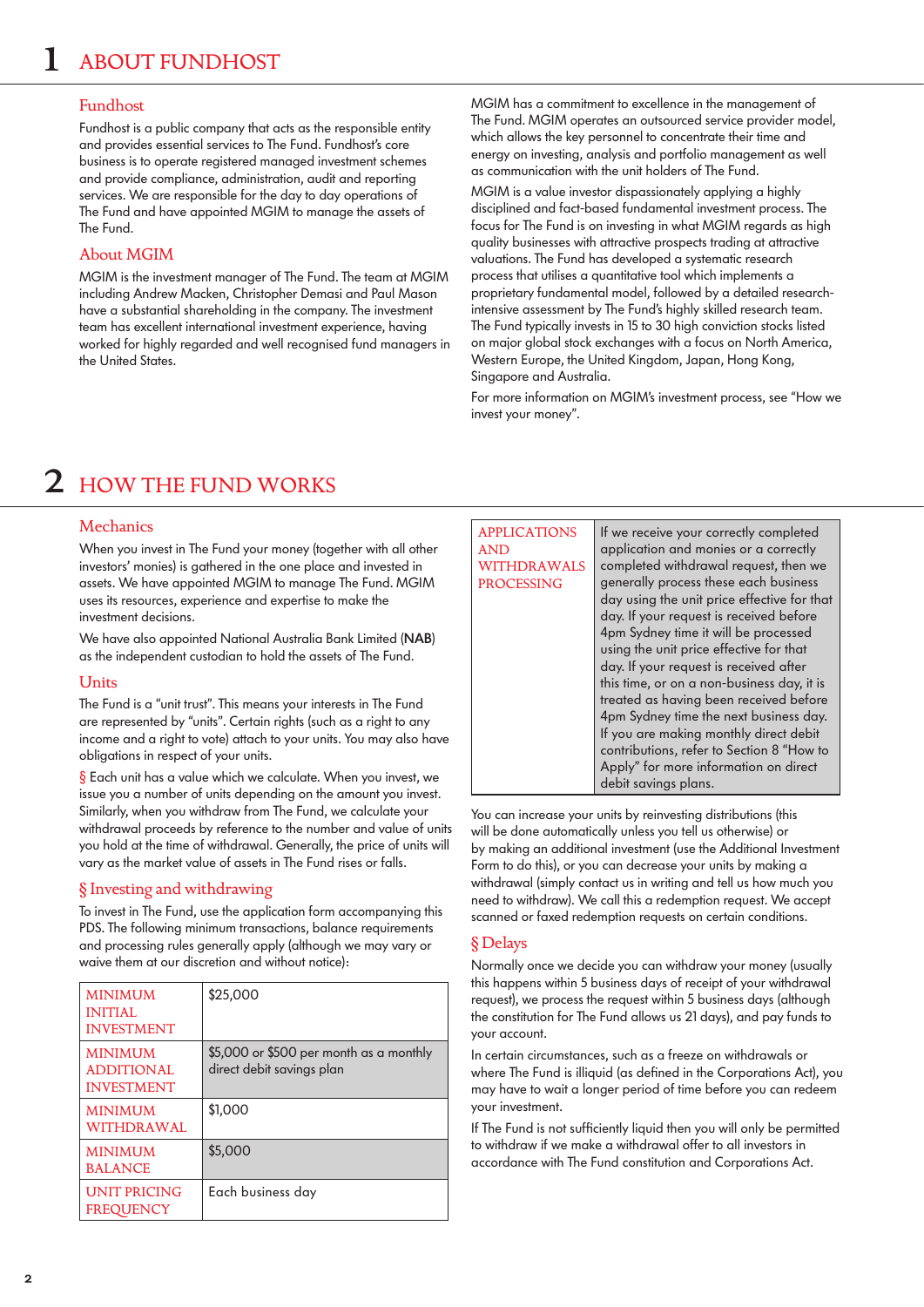# <span id="page-2-0"></span>§ Compulsory redemptions

In some circumstances we may also compulsorily redeem your units, for example, where we suspect that a law prohibits you from being an investor in The Fund.

### **Distributions**

Income distributions are generally paid semi-annually (as at 30 June and 31 December each year) and can be reinvested in full or paid out entirely to the financial institution account nominated on your application form. You can indicate your choice on the application form. If you do not make a choice, then distributions will be reinvested. Any distributions reinvested are reinvested at the ex-distribution mid-price.

Distribution payments are typically made within 20 business days after the end of the distribution period. Distributions will not be paid by cheque.

We generally calculate income distributions based on The Fund's net income at the end of the distribution period divided by the number of units on issue.

We distribute all taxable income to investors each year, including any taxable capital gains. Distributions may also carry imputation or other tax credits.

You should read the following important information before making a decision to invest in The Fund: § "Investing and withdrawing". Go to Part A of the Information Booklet available at www.fundhost.com.au. Note the information may change between the time when you read this PDS and the day when you acquire the product.

# BENEFITS OF INVESTING IN THE FUND

### Significant features

The Fund typically invests in a high conviction portfolio of 15 to 30 stocks listed on major global stock exchanges. The Fund's objective is to outperform the MSCI World Net Total Return Index, in Australian Dollars, over a rolling 5 year period, net of fees. Returns are not guaranteed.

### § Significant benefits

There are many benefits of investing in The Fund. Some of the significant benefits include:

o the potential to generate capital growth over the medium to longer term as well as income from its investment in globally listed stocks

- o access to the investment expertise of MGIM
- o access to a proprietary approach to fundamental research
- o access to a high conviction portfolio of listed global companies that individual investors usually cannot achieve
- o generally, you can add to or withdraw your investment daily
- o the right to receive any distributions we make from The Fund and
- o having clear legal rights through a robust corporate governance structure.

You should read the following important information before making a decision to invest in The Fund:  $\S$  "Benefits and features". Go to Part B of the Information Booklet available at www.fundhost.com.au. Note the information may change between the time when you read this PDS and the day when you acquire the product.

# RISKS OF MANAGED INVESTMENT SCHEMES

All investments carry risk. Different strategies may carry different levels of risk, depending on the assets that make up the strategy. Assets with the highest long-term returns may also carry the highest level of short-term risk.

### Significant risks

The significant risks of The Fund include:

- Concentration risk: The Fund typically invests in a concentrated portfolio of 15 to 30 high conviction stocks listed on major global exchanges. The value of The Fund's investments may be more affected by any single adverse economic, political or regulatory event than a more diversified portfolio.
- o Counterparty risk: Losses can be incurred if a counterparty (such as a broker) defaults on their contractual obligations or experiences financial difficulty.
- o Cyber risk: There is a risk of fraud, data loss, business disruption or damage to the information of The Fund or to investors' personal information as a result of a threat or failure to protect the information or personal data stored within the IT systems and networks of Fundhost or other service providers.
- o Derivatives risk: MGIM may, on occasions, use derivatives. Derivative valuations may not move in line with the underlying asset and can be highly volatile. The use of derivatives may magnify any losses incurred.
- o Fund risk: The Fund could terminate (for example, at a date we decide), fees and expenses could change (although we would give you at least 30 days' notice where practicable if fees were to increase), we could be replaced as responsible entity and our management and staff could change. Investing in The Fund may give different results than investing individually because of accrued income or capital gains and the consequences of others investing and withdrawing.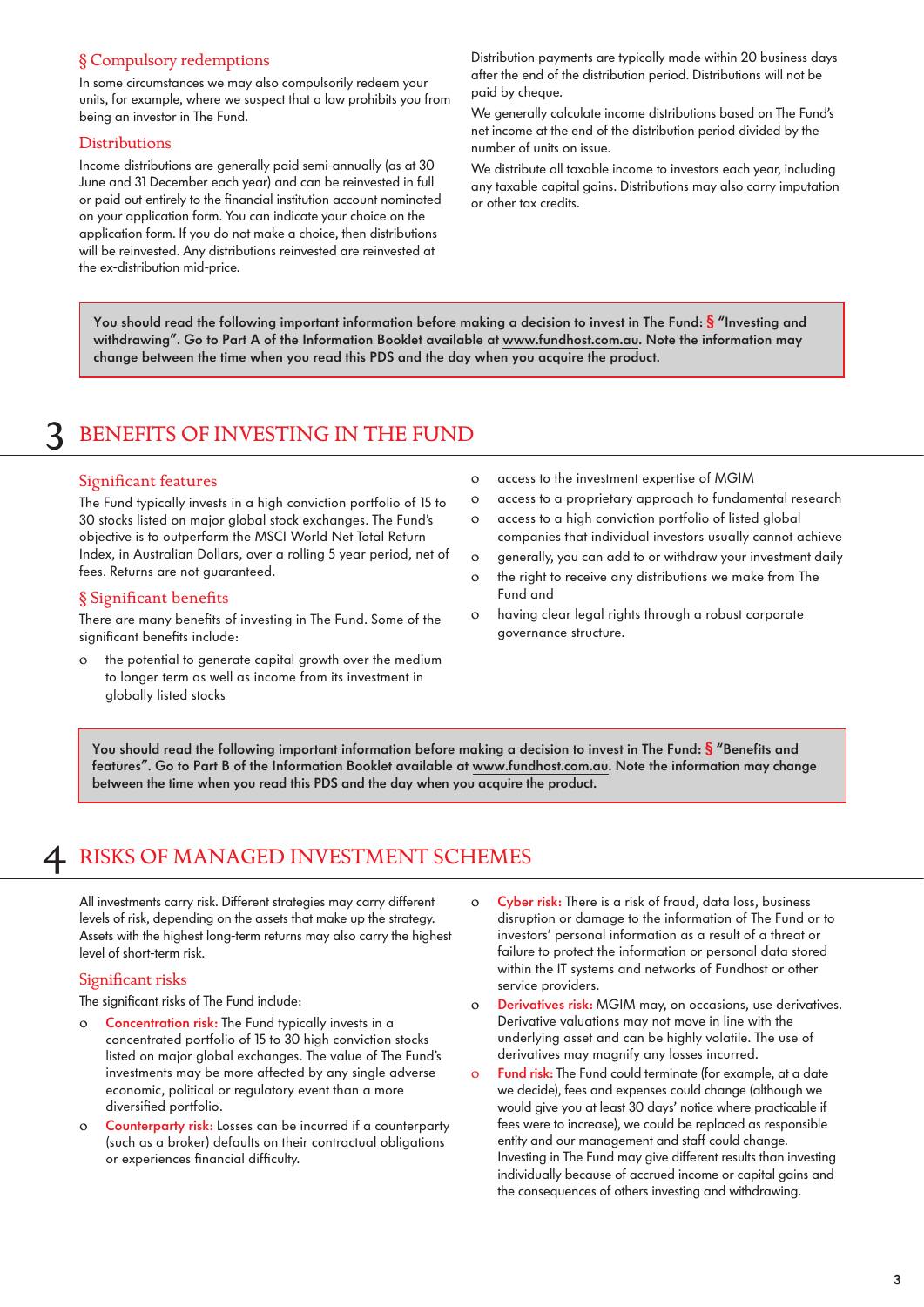- <span id="page-3-0"></span>o **Interest rate risk:** The capital value or income of a security held by The Fund may be adversely affected by interest rates movements.
- o International investment risk: The Fund will invest in companies listed on overseas exchanges which may give rise to foreign currency exposure. The relative strength or weakness of the Australian dollar against other currencies will affect The Fund's performance and The Fund may have less protection under laws outside of Australia, and any investments in emerging markets may be more volatile than investments in more developed countries.
- o Investment management risk: There is a risk that the Investment Manager will not perform to expectation or factors such as changes to the investment team may affect The Fund's performance.
- o Liquidity risk: Access to your money may be delayed (see Section 2 ["How The Fund works"](#page-1-0) and ["Delays](#page-1-0)" of this PDS). Overall market liquidity can make it difficult to trade profitably and to realise assets in a timely fashion to meet withdrawal requests. Units in The Fund are not quoted on any stock exchange so you cannot sell them through a stockbroker.
- o Market risk: Economic, technological, climate, political or legal conditions, health issues such as pandemics, interest rates and even market sentiment, can (and do) change, and these changes can affect the value of the investments in The Fund.
- o Regulatory risk: The value or tax treatment of The Fund or its investments, or the effectiveness of The Fund's investment strategy, may be adversely affected by changes in government (including taxation) policies, regulations and laws affecting registered managed investment schemes, or changes in generally accepted accounting policies or valuation methods.

# § Risks applicable to managed funds generally

Other significant risks relevant to many managed funds include the value of investments will vary, the level of returns will vary, future returns may differ from past returns, and returns are not guaranteed. You may lose your money.

The level of risk for each person will vary depending on a range of factors, including age, investment time frames, where other parts of your wealth are invested and your risk tolerance. These risks can be managed but cannot be completely eliminated. You can adopt tools to help you manage your own risk.

You should read the following important information before making a decision to invest in The Fund: § "Risks in general". Go to Part C of the Information Booklet available at www.fundhost.com.au. Note the information may change between the time when you read this PDS and the day when you when you acquire the product.

# 5 HOW WE INVEST YOUR MONEY

You should consider the likely investment return, risk and your investment timeframe when choosing a fund to invest in.

| <b>FUND DESCRIPTION</b>                           | The Fund typically invests in a high conviction portfolio of 15 to 30 company names listed on major<br>global stock exchanges. MGIM is a value investor dispassionately applying a highly disciplined and<br>fact-based fundamental investment process, which focuses on investing in what MGIM regards as<br>high quality businesses at attractive valuations.                            |       |               |                |
|---------------------------------------------------|--------------------------------------------------------------------------------------------------------------------------------------------------------------------------------------------------------------------------------------------------------------------------------------------------------------------------------------------------------------------------------------------|-------|---------------|----------------|
| <b>INVESTMENT RETURN</b><br><b>OBJECTIVE</b>      | The Fund aims to provide investors with long term capital growth and income through a portfolio<br>of quality global shares and to outperform the MSCI World Net Total Return Index, in Australian<br>Dollars over a rolling 5-year period, net of fees.                                                                                                                                   |       |               |                |
|                                                   | Note the investment return objective is not intended to be a forecast. It is merely an indication of<br>what The Fund aims to achieve over the medium to longer term on the assumption that equity<br>markets remain relatively stable throughout the investment term. The Fund may not be successful in<br>meeting this objective. Returns are not guaranteed.                            |       |               |                |
|                                                   | $\S$ MGIM has developed a proprietary approach to fundamental research to help achieve the<br>investment return objective.                                                                                                                                                                                                                                                                 |       |               |                |
| <b>BENCHMARK</b>                                  | MSCI World Net Total Return Index, in Australian Dollars.                                                                                                                                                                                                                                                                                                                                  |       |               |                |
| FUND'S INVESTMENTS AND<br><b>ASSET ALLOCATION</b> | The Fund will generally hold shares listed on the major global stock exchanges and some cash. The<br>portfolio allocation will generally be:                                                                                                                                                                                                                                               |       |               |                |
|                                                   | <b>TARGET RANGE</b>                                                                                                                                                                                                                                                                                                                                                                        |       |               |                |
|                                                   | <b>Assets</b>                                                                                                                                                                                                                                                                                                                                                                              | Lower | <b>Higher</b> | <b>Typical</b> |
|                                                   | Global shares                                                                                                                                                                                                                                                                                                                                                                              | 70%   | 100%          | 85%            |
|                                                   | Cash                                                                                                                                                                                                                                                                                                                                                                                       | $0\%$ | 30%           | 15%            |
|                                                   | MGIM adjusts the investment mix within the target ranges above. The "typical" position is where<br>MGIM aims to have The Fund invested given a fairly valued investment market. All other things<br>being equal, the "typical" position would be the investment mix of The Fund.                                                                                                           |       |               |                |
|                                                   | The cash component of the portfolio may be allowed to build to a level of 30% or more during<br>periods when the MGIM investible universe is unappealing in terms of margin of safety or in<br>anticipation of extreme market dislocation. MGIM may also contemplate protecting the value of<br>The Fund by, for example, buying put options over the major global stock exchange indices. |       |               |                |
|                                                   | Remember the investment mix can change within the ranges significantly and sometimes quickly.<br>Ask your adviser or contact us for the latest investment mix and size of The Fund.                                                                                                                                                                                                        |       |               |                |
| RECOMMENDED MINIMUM<br><b>INVESTMENT PERIOD</b>   | At least 5 years                                                                                                                                                                                                                                                                                                                                                                           |       |               |                |
| <b>BORROWING</b>                                  | The Fund will not borrow. Derivatives will not be used to gear The Fund.                                                                                                                                                                                                                                                                                                                   |       |               |                |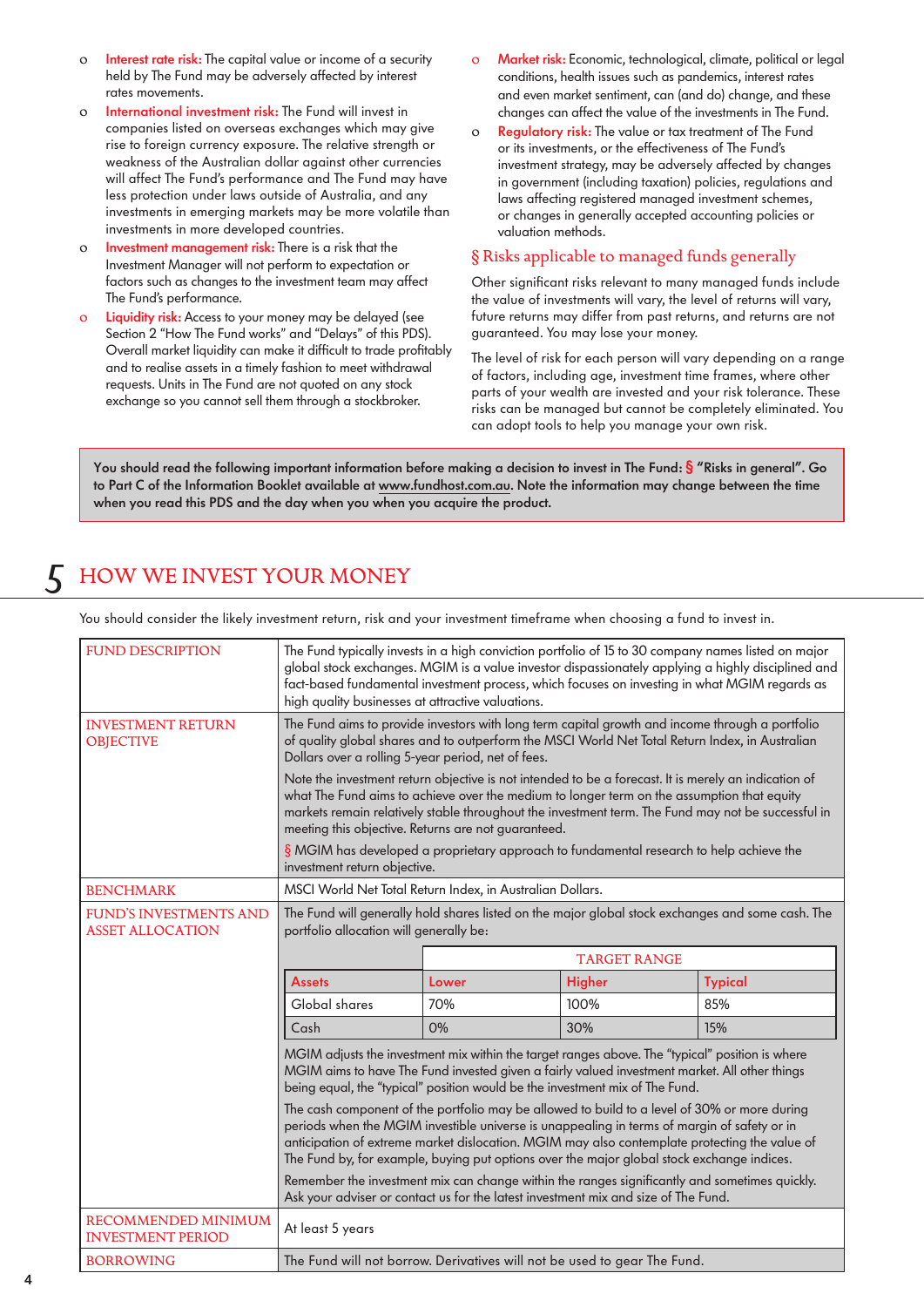<span id="page-4-0"></span>

| RISK                                                                    | High                                                                                                                                                                                                     |
|-------------------------------------------------------------------------|----------------------------------------------------------------------------------------------------------------------------------------------------------------------------------------------------------|
| <b>SUITABILITY</b>                                                      | The Fund is generally suited for persons seeking long-term capital growth and those who can tolerate<br>a high level of risk. You should speak with your financial adviser before investing in The Fund. |
| LABOUR AND<br>ENVIRONMENTAL, SOCIAL OR<br><b>ETHICAL CONSIDERATIONS</b> | MGIM does not take into account labour standards or environmental, social or ethical<br>considerations in the selection, retention or realisation of investments.                                        |

Any of the above details could change at any time and without notice. Where we consider the changes are significant, we will notify you of the changes (and give you 30 days' prior notice where practicable).

You should read the following important information before making a decision to invest in The Fund: § "The investment process". Go to Part D of the Information Booklet available at www.fundhost.com.au. Note the information may change between the time when you read this PDS and the day when you acquire the product.

# 6 FEES AND COSTS

### DID YOU KNOW?

Small differences in both investment performance and fees and costs can have a substantial impact on your long-term returns.

For example, total annual fees and costs of 2% of your account balance rather than 1% could reduce your final return by up to 20% over a 30-year period (for example reduce it from \$100,000 to \$80,000).

You should consider whether features such as superior investment performance or the provision of better member services justify higher fees and costs.

You may be able to negotiate to pay lower fees. Ask The Fund or your financial adviser.

### TO FIND OUT MORE

If you would like to find out more, or see the impact of the fees based on your own circumstances, the Australian Securities and Investments Commission (ASIC) Moneysmart website [\(www.](http://www.moneysmart.gov.au) [moneysmart.gov.au\)](http://www.moneysmart.gov.au) has a managed funds fee calculator to help you check out different fee options.

Information in the following table can be used to compare costs between different managed investment schemes. Generally, fees and costs may be paid directly from your investment returns or from The Fund's assets as a whole.

### Fees and costs summary

#### Montaka Global Long Only Fund

| <b>TYPE OF FEE OR COST</b>                                                                                                     | <b>AMOUNT</b>           | <b>HOW AND WHEN PAID</b>                                                                                                                                           |  |  |
|--------------------------------------------------------------------------------------------------------------------------------|-------------------------|--------------------------------------------------------------------------------------------------------------------------------------------------------------------|--|--|
| Ongoing annual fees and costs <sup>1</sup>                                                                                     |                         |                                                                                                                                                                    |  |  |
| Management fees and costs <sup>2*</sup><br>The fees and costs for managing your investment                                     | $1.27%$ pa              | Calculated and accrued daily and paid monthly<br>in arrears.                                                                                                       |  |  |
| Performance fees*<br>Amounts deducted from your investment in relation to the<br>performance of the product                    | $0.41%$ pa              | Calculated and accrued daily and paid semi-<br>annually in arrears.                                                                                                |  |  |
| Transaction costs*<br>The costs incurred by the scheme when buying or selling assets                                           | 0.35% pa                | These costs are expressed net of any amount<br>recovered by the buy-sell spread and are<br>generally paid as incurred.                                             |  |  |
| Member activity related fees and costs (fees for services <sup>3</sup> or when your money moves in or out of the scheme)       |                         |                                                                                                                                                                    |  |  |
| Establishment fee<br>The fee to open your investment                                                                           | Nil                     | Not applicable                                                                                                                                                     |  |  |
| <b>Contribution fee</b><br>The fee on each amount contributed to your investment                                               | Nil                     | Not applicable                                                                                                                                                     |  |  |
| <b>Buy-sell spread</b><br>An amount deducted from your investment representing costs<br>incurred in transactions by the scheme | $+0.25\%$ /<br>$-0.25%$ | Calculated as a percentage of the mid unit-<br>price. Paid from investors' money when an<br>investor applies to purchase or redeem units.<br>Retained by The Fund. |  |  |
| Withdrawal fee<br>The fee on each amount you take out of your investment                                                       | Nil                     | Not applicable                                                                                                                                                     |  |  |
| Exit fee<br>The fee to close your investment                                                                                   | Nil                     | Not applicable                                                                                                                                                     |  |  |
| Switching fee<br>The fee for changing investment options                                                                       | Nil                     | Not applicable                                                                                                                                                     |  |  |

1 All fees are expressed as a percentage of net asset value of The Fund excluding accrued fees.

2 A portion of this fee can be negotiated with wholesale clients only.

\*Any item marked with an asterisk (\*) is an estimate. Please refer to our website for any updates on these estimates which are not considered to be materially adverse from a retail investor's point of view.

<sup>&</sup>lt;sup>3</sup>For information on service fees, please see "Additional explanation of fees and costs".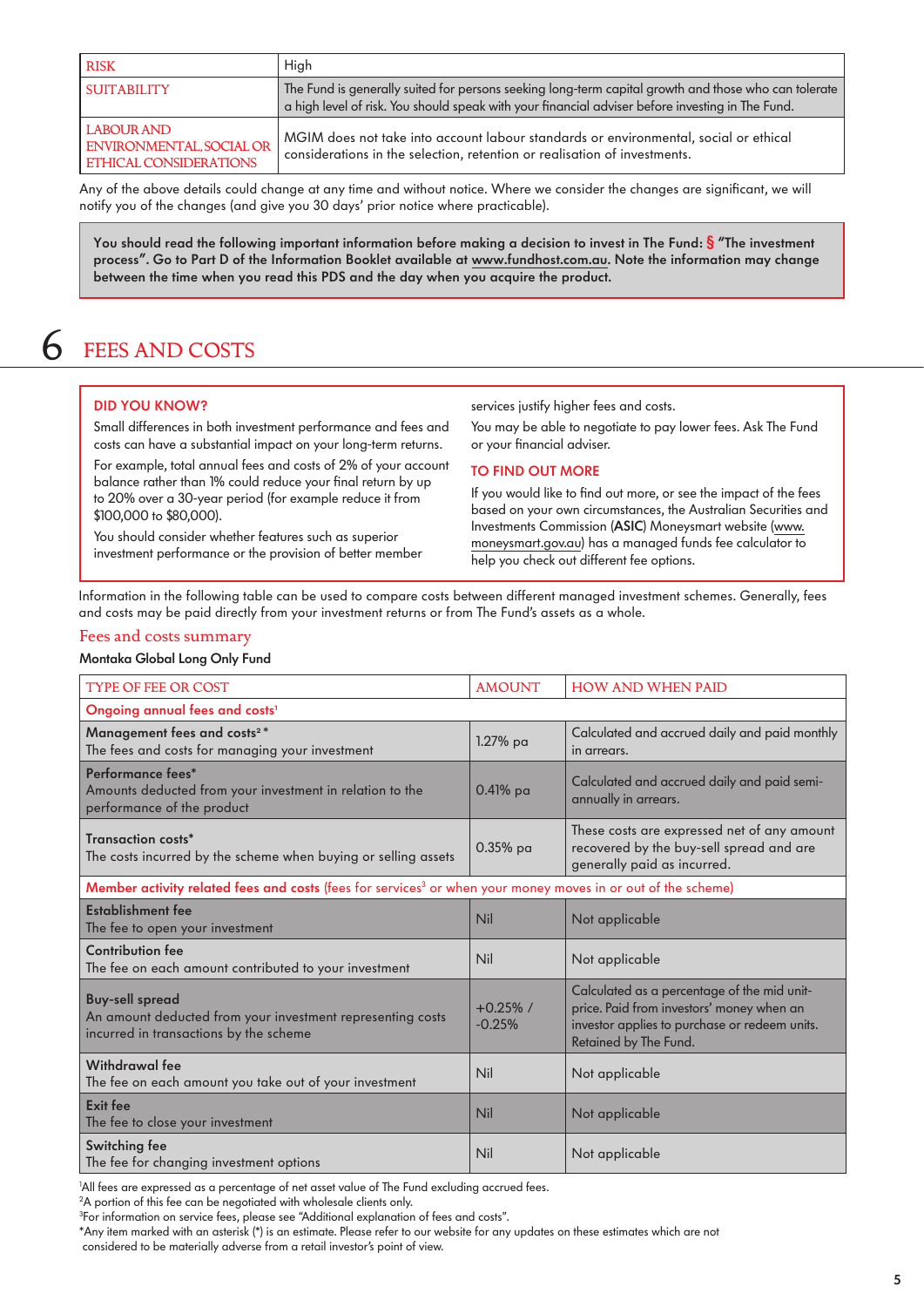# Example of annual fees and costs

This table gives an example of how the ongoing fees and costs for The Fund can affect your investment over a one-year period. You should use this table to compare The Fund with other managed investment schemes.

| <b>EXAMPLE</b>                            |             | BALANCE OF \$50,000 INCLUDING A CONTRIBUTION OF \$5,000 DURING THE YEAR                                                                                                                                                                           |  |  |
|-------------------------------------------|-------------|---------------------------------------------------------------------------------------------------------------------------------------------------------------------------------------------------------------------------------------------------|--|--|
| <b>CONTRIBUTION FEES</b>                  | Nil         | For every additional \$5,000 you put in, you may be charged or have deducted from<br>your investment \$0.                                                                                                                                         |  |  |
| <b>PLUS</b><br>Management fees and costs* | 1.27% pa    | And, for every \$50,000 you have in The Fund you will be charged or have deducted<br>from your investment \$634 each year.                                                                                                                        |  |  |
| <b>PLUS</b><br>Performance fees*          | 0.41% pa    | And, you will be charged or have deducted from your investment \$203 in<br>performance fees each year.                                                                                                                                            |  |  |
| <b>PLUS</b><br>Transaction costs*         | 0.35% pa    | And, you will be charged or have deducted from your investment \$176 in net<br>transaction costs each year.                                                                                                                                       |  |  |
| <b>EQUALS</b><br><b>COST OF THE FUND</b>  | $2.03\%$ pa | If you had an investment of \$50,000 at the beginning of the year and you put in an<br>additional \$5,000 during that year, you would be charged fees and costs of \$1,013<br>each year. What it costs you will depend on the fees you negotiate. |  |  |

When calculating ongoing annual fees and costs in this table, the law says we must assume that the value of your investment remains at \$50,000 and The Fund's unit price does not fluctuate. Ongoing annual fees and costs actually incurred will depend on the market value of your investment and the timing of your contributions (including any reinvestment of distributions). The example assumes no abnormal expenses are incurred, no service fees are charged and that fees are not individually negotiated. The fact that a performance fee was paid or not paid in the example however is not a representation of likely future performance. The actual performance fee and therefore the total cost of the fund in the future will depend on the performance of MGIM. Totals may appear incorrect due to rounding.

\*Any item marked with an asterisk (\*) is an estimate. Please refer to our website for any updates on these estimates which are not considered to be materially adverse from a retail investor's point of view.

If you would like to calculate the effect of fees and costs on your investment you can visit the ASIC website ([www.moneysmart.gov.au](http://www.moneysmart.gov.au)) and use their managed investment fee calculator.

# § Additional explanation of fees and costs

### About management fees and costs

Management fees and costs include Fundhost's fees, MGIM's fees, custody fees, ordinary and abnormal expenses and any indirect costs. Fees payable to Fundhost and MGIM are calculated and accrued daily based on the net asset value of The Fund excluding accrued fees and are paid monthly in arrears. Management fees and costs paid out of Fund assets reduce the net asset value of The Fund and are reflected in the unit price. Management fees and costs exclude transaction costs (i.e. costs associated with investing the underlying assets, some of which may be recovered through buy-sell spreads).

Indirect costs form part of management fees and costs and include fees and expenses arising from any investment which qualifies as an interposed vehicle (e.g. any underlying fund that The Fund may invest in) and certain OTC derivative costs. The Fund's indirect costs are based on the financial year ending 30 June 2020 and are estimated to be nil. Actual indirect costs for future years may differ.

The ordinary expenses for The Fund are estimated to be 0.02% per annum of the net assets of The Fund. These are the ordinary and every day expenses incurred in operating The Fund and are deducted from the assets of The Fund as and when they are incurred. The constitution of The Fund provides that expenses incurred by us in relation to the proper performance of our duties in respect of The Fund are payable or reimbursable out of the assets of The Fund and are unlimited. We reserve the right to recover abnormal expenses from The Fund. Abnormal expenses are expected to occur infrequently and may include (without limitation) costs of litigation to protect investors' rights, costs to defend claims in relation to The Fund, investor meetings and termination and wind up costs.

### Performance fee

A Performance Fee is payable to MGIM in respect of each 6 monthly period ending 30 June or 31 December when the investment performance of The Fund is positive and exceeds the benchmark, being the performance of the MSCI World Net Total Return Index, in Australian Dollars (Index).

The Performance Fee is 15.38% of the total return of The Fund after management fees and costs have been deducted, that is in excess of the Index return, and is calculated daily and paid semi-annually in arrears. When the total return of The Fund is less than the Index return, no performance fee is payable. No performance fee is payable until any previous periods of underperformance have been made up.

When the absolute return of The Fund is negative but The Fund has performed better than the Index, the relative outperformance of The Fund in percentage terms is carried forward to ensuing period(s).

Performance fees are paid out of Fund assets and reduce the net asset value of The Fund. Estimated performance fees are reflected in the unit price.

#### Transaction costs

Transaction costs include brokerage, settlement costs and clearing and stamp duty costs. When you invest in The Fund, MGIM may buy investments, and incur these costs. When you withdraw, MGIM may sell investments so we can pay your cash to you, and incur these costs. These costs are also incurred in connection with day to day trading within The Fund.

Some of these costs are recovered through the buy-sell spread. A buy-sell spread is an adjustment to the unit price reflecting our estimate of the transaction costs that may be incurred as a result of the purchase/sale of assets arising from the buying/selling of units. This adjustment ensures that existing investors do not pay costs associated with other investors acquiring/ withdrawing units from The Fund. The buy-sell spread is reflected in the buy/ sell unit price. Currently, our buy-sell spread is estimated to be 0.50% of the unit price (that is +0.25% on the entry price and –0.25% on the exit price). So if the net asset value of each unit is \$1.00, on entry we adjust the unit price up approximately 0.25% (up 0.25 cents) and on exit we adjust the unit price down approximately 0.25% (down 0.25 cents). The buy-sell spread is not paid to Fundhost or MGIM. Because the buy-sell spread is reflected in the buy/sell unit prices, you won't see transaction costs on any account statement we send you.

| I TRANSACTION<br>COSTS FOR FY 2020 | <b>RECOVERY</b><br><b>THROUGH BUY-</b><br><b>SELL SPREAD</b> | <b>NET</b><br><b>TRANSACTION</b><br><b>COSTS</b> |
|------------------------------------|--------------------------------------------------------------|--------------------------------------------------|
| 0.44%                              | 0.09%                                                        | 0.35%                                            |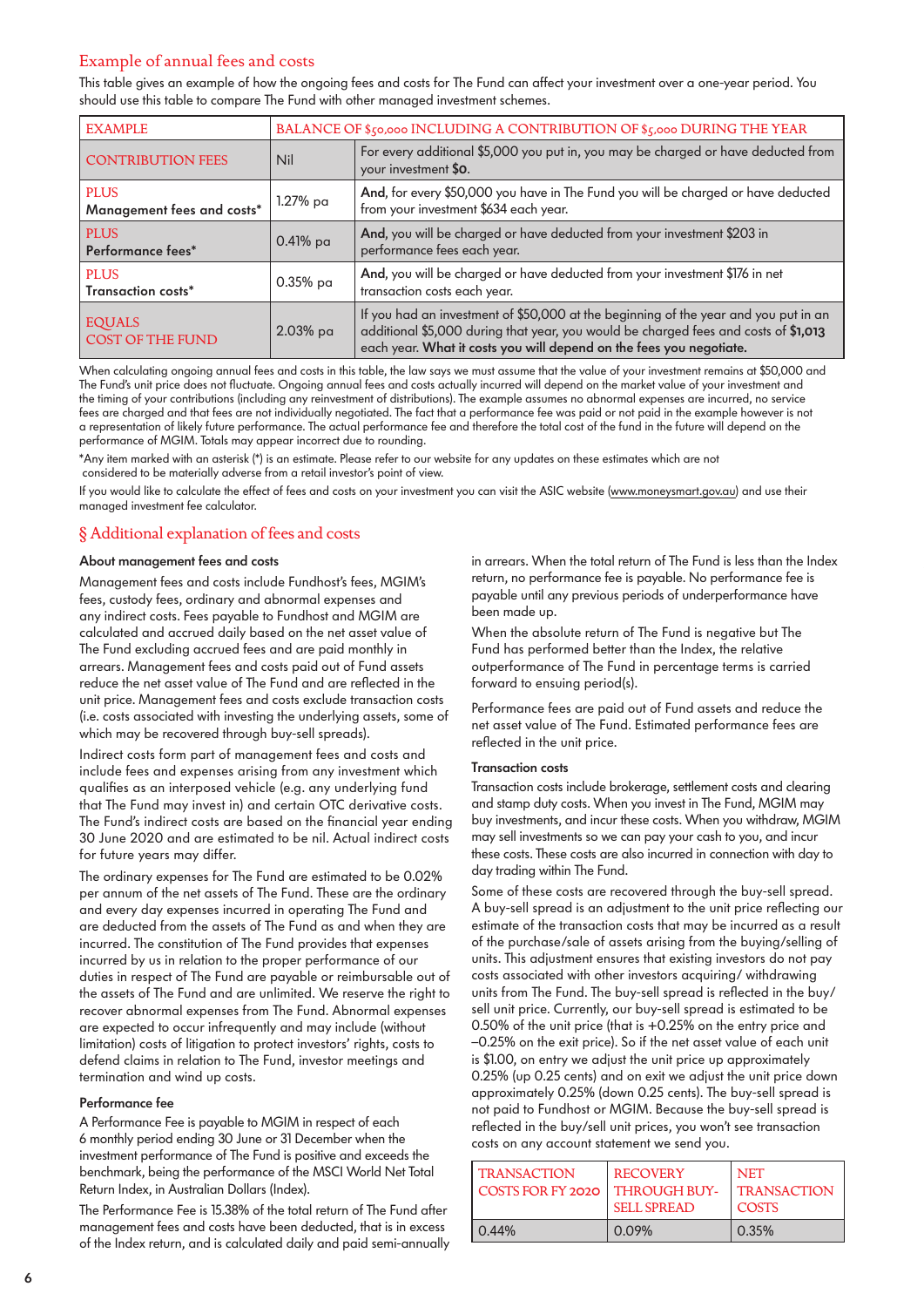<span id="page-6-0"></span>Our estimate of the total transaction costs for The Fund during the year ended 30 June 2020 was calculated using The Fund's actual transactions during the last financial year. We expect this amount to vary from year to year as it will be impacted by The Fund's volume of trading, brokerage arrangements and other factors. The amount recovered through the buy-sell spread was calculated using actual applications and redemptions during the last financial year. We expect this amount to vary from year to year as it will be impacted by the volume of applications and withdrawals and any changes in the buy-sell spread for The Fund. The net transaction costs is the difference between these two amounts. All of these amounts are expressed as a percentage of The Fund's average net asset value for the year. Based on an average account balance of \$50,000 over a one year period, the net transaction costs represent approximately \$176.

#### Service fees

If you need Fundhost to do something special for you, we may charge you a fee. These special fees vary depending on what you ask us to do.

#### Can the fees change or be updated?

Yes, all fees can change. Reasons might include changing economic conditions and changes in regulation. However, we will give you 30 days' written notice of any increase to fees where practicable. The constitution for The Fund sets the maximum amount we can charge for all fees. If we wished to raise fees above the amounts allowed for in The Fund's constitution, we would need the approval of investors.

Please refer to our website for any updates on our estimates of any fees and costs (including indirect costs and transaction costs) which are not considered to be materially adverse from a retail investor's point of view. Remember, past performance is not an indicator of future performance and any fee or cost for a given year may not be repeated in a future year.

#### Adviser remuneration

No commissions will be paid by us to financial advisers. Additional fees may be paid by you to your financial adviser if one is consulted. You should refer to the Statement of Advice they give you in which details of the fees are set out.

You should read the following important information before making a decision to invest in The Fund: § "Additional explanation of fees and costs". Go to Part E of the Information Booklet available at www.fundhost.com.au. Note the information may change between the time when you read this PDS and the day when you acquire the product.

# 7 HOW MANAGED INVESTMENT SCHEMES ARE TAXED

§ Investing in a registered managed investment scheme (like The Fund) is likely to have tax consequences and you are strongly advised to seek professional tax advice. Registered

managed investment schemes (like The Fund) do not pay tax on behalf of unit holders. Unit holders are assessed for tax on any income and capital gains generated by The Fund.

You should read the following important information before making a decision to invest in The Fund: § "Paying tax". Go to Part F of the Information Booklet available at www.fundhost.com.au. Note the information may change between the time when you read this PDS and the day when you acquire the product.

# 8 HOW TO APPLY

### How to invest

You generally need to invest at least \$25,000 initially. Use the application form accompanying this PDS. The application form contains detailed instructions and will ask you to provide the identification documents required under the Anti-Money Laundering and Counter Terrorism Financing Act 2006 (AML CTF Act). We do not earn interest, nor do we pay you interest on application monies held prior to the time we issue units to you.

Additional investments can be made at any time in writing, generally the minimum amount for additional investments is \$5,000.

You may also arrange to add to your initial investment by applying for our direct debit monthly savings plan, requiring a minimum investment of \$500 per month. This is processed on the 15th of each month or the next business day. To apply for this, fill out the direct debit instruction on the application form and see the Terms and Conditions.

### Cooling off

If you decide that you don't want the units we have issued you in The Fund, we must repay your money to you.

We are allowed to (and generally do) make adjustments for market movements up or down, as well as any tax and reasonable transaction and administration costs. For example, if you invest \$25,000 and the value of the units falls by 1% between the time you invest and the time we receive notification that you wish to withdraw your investment, we may charge you

on account of the reduced unit value and you would incur a buy spread of +0.25% and a sell spread of -0.25%. This means that \$24,626 would be transferred from The Fund back to you.

If you change your mind, you have 14 days to tell us, starting on the earlier of when we send you confirmation that you are invested or the end of the 5th day after the day on which we issue the units to you.

This right terminates immediately if you exercise a right or power under the terms of the product, such as transferring your units or voting on any units held by you. For any subsequent investments made under a distribution reinvestment plan, cooling off rights do not apply.

#### Enquiries and complaints

Contact us during business hours (9am to 5pm Sydney business days). Our details are at the beginning of this PDS. It helps us if you have your investor number to hand when you contact us.

If you have a complaint, it is better it be made in writing although you can always call us of course. Complaints will always be acknowledged and responded to within 45 days. If you have invested through an IDPS, you can access Fundhost's complaints procedures directly.

If you are unhappy with our response to your complaint you can contact the independent Australian Financial Complaints Authority (AFCA).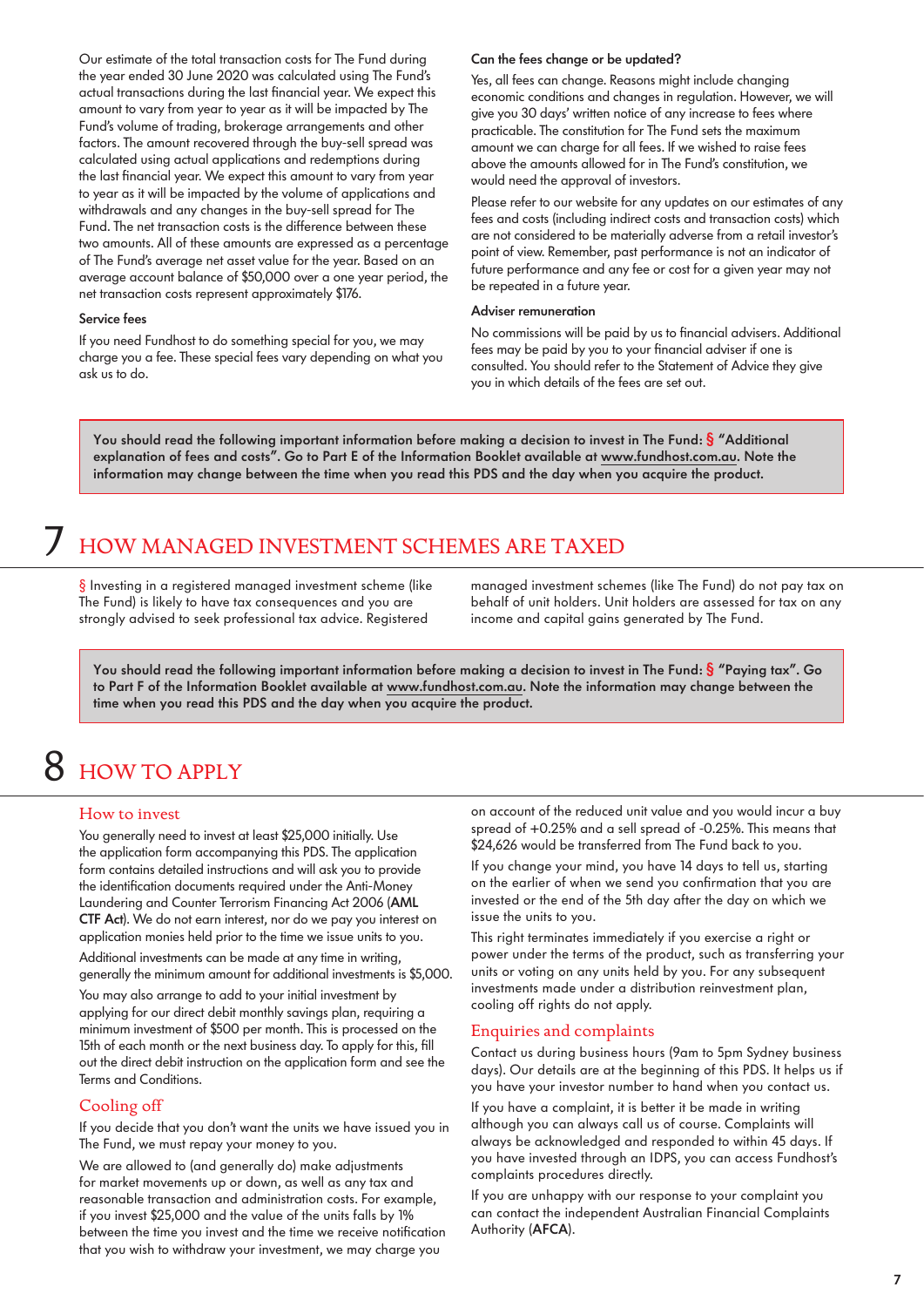# <span id="page-7-0"></span>9 MORE INFORMATION

# Fund performance and size

If you are interested in:

- o up to date performance of The Fund
- o the latest investment mix of The Fund
- o current unit prices or
- o the current size of The Fund,

then ask your financial adviser or go to [www.fundhost.com.au.](http://www.fundhost.com.au) Your financial adviser will give you paper copies of the information free of charge. You can always call us, our details are at the beginning of this PDS. Again, up to date information is always free of charge.

Don't forget that any past returns are just that, just because they happened doesn't mean they will happen again. Returns are volatile and may go up and down significantly and sometimes quickly.

### Investing via an IDPS

When you invest via an IDPS, it is the IDPS operator which becomes the investor in The Fund (not you). It follows that the IDPS operator has the rights of an investor and can exercise them (or not) in accordance with their arrangements with you. This means for example, that you generally cannot vote on units held in The Fund and you do not have cooling off rights in respect of any units held in The Fund. Speak with the IDPS operator to determine whether any cooling off rights are available to you through the service.

We are not responsible for the operation of any IDPS through which you invest.

Indirect investors complete the application forms for the IDPS and receive reports from that operator, not from us. The minimum investment, balance and withdrawal amounts may be different. You should also take into account the fees and charges of the IDPS operator as these will be in addition to the fees paid in connection with an investment in The Fund.

Enquiries and complaints about the IDPS should be directed to the IDPS operator and not to us. You can however still rely on the information in this PDS. In addition to reading this PDS, you should read the document that explains the IDPS.

All investors (regardless of whether you hold units in The Fund directly or hold units indirectly via an IDPS), are able to access Fundhost's complaints procedures outlined in the PDS. For indirect investors, if your complaint concerns the operation of the IDPS, you should contact the IDPS operator directly.

# Keeping you informed

We will:

o confirm every transaction you make (except savings plan transactions)

- o soon after June each year send you a report to help you with your tax return
- o each year (around September) make the accounts of The Fund available to you on our website
- o send you your annual statement and
- o notify you of any material changes to this PDS and any other significant event as required by law.

The Fund has 100 investors or more, and so is considered a "disclosing entity" for the purposes of the Corporations Act. This means The Fund is subject to regular reporting and disclosure obligations. Copies of any documents lodged with ASIC in relation to The Fund may be obtained from, or can be inspected at, an ASIC office. Investors have a right to obtain a copy, free of charge, in respect of The Fund, of the most recent annual financial report and any half-yearly financial report lodged with ASIC after that most recent annual financial report, but before the date of this PDS.

When Fundhost becomes aware of material information, we will ensure this will be made available as soon as practicable on our website www.fundhost.com.au.

If you would like hard copies of this information, call Fundhost on + 61 (0)2 8223 5400 and we will send it to you free of charge.

## § Privacy

We use personal information about you to administer your investment and also to conduct research.

# § AML CTF Act

In order to meet our obligations under the AML CTF Act or taxation legislation, we may require further information from you as to identity, the source of your funds and similar matters. Fundhost is required to verify that information by sighting appropriate documentation.

### Consents

MGIM and NAB have each given, and as at the date of this PDS have not withdrawn, their consent to inclusion in the PDS of the statements concerning each of them in the form and context in which they are included. NAB's role as custodian is limited to holding the assets of The Fund as Fundhost's agent. NAB has no supervisory role in relation to the operation of The Fund and is not responsible for protecting your interests.

# § Information for New Zealand investors

This offer to New Zealand (NZ) investors is a regulated offer made under Australian and NZ law and is principally governed by Australian rather than NZ law. There are differences in how securities are regulated under Australian law. The rights, remedies, and compensation arrangements that apply to Australian securities may differ to those available for investments in NZ securities.

You should read the following important information before making a decision to invest in The Fund:  $\frac{1}{3}$  "Privacy",  $\frac{1}{3}$ "Anti-money laundering" and § "Information for New Zealand investors". Go to Part G of the Information Booklet available at www.fundhost.com.au. Note the information may change between the time when you read this PDS and the day when you acquire the product.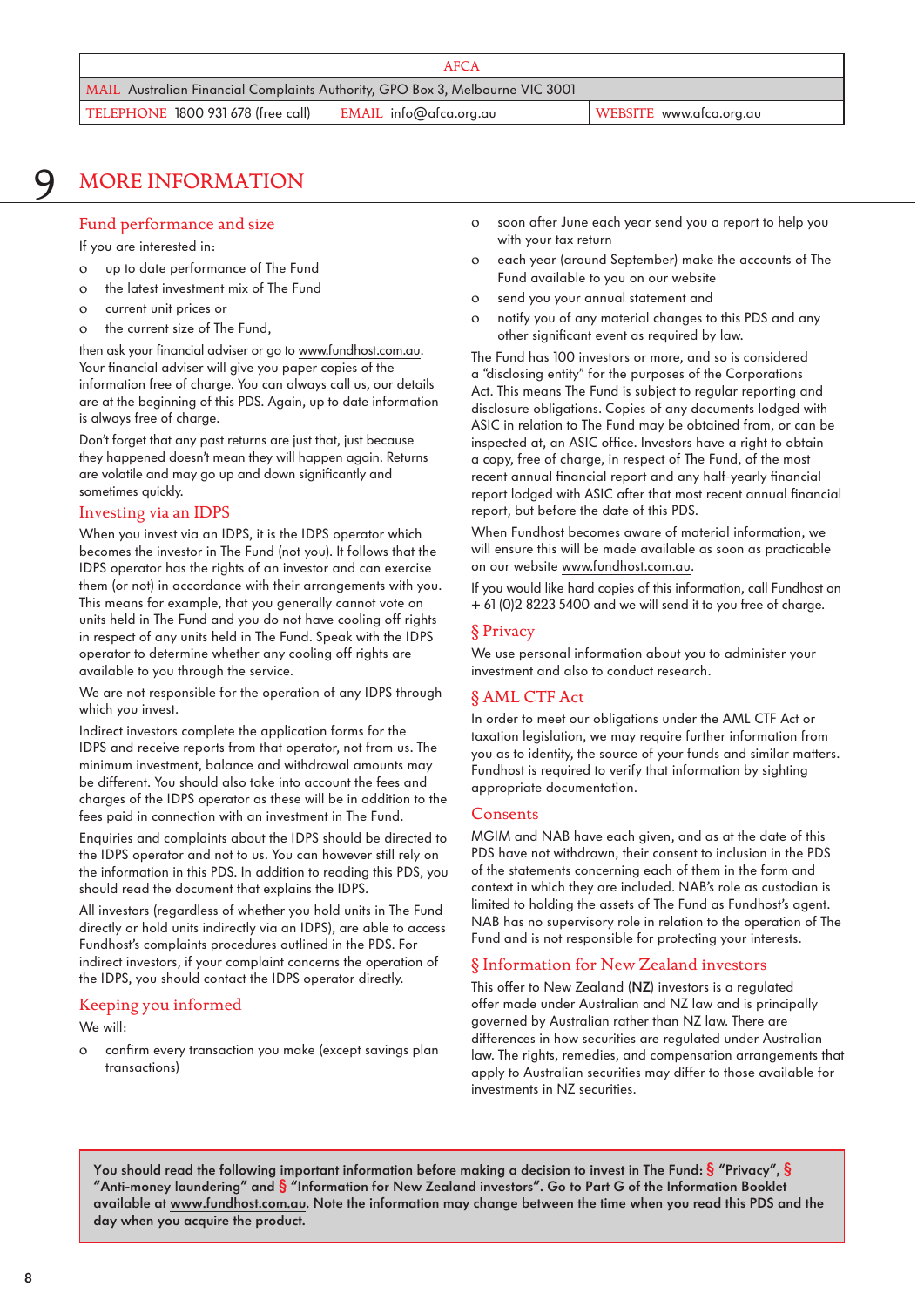# APPLICATION AND DISCLOSURE CHECKLISTS

# DID YOU KNOW YOU CAN COMPLETE THIS APPLICATION ONLINE?

Please go to [www.monta](http://www.montaka.com)ka.com APPLY NOW will guide you through 3 easy steps.

#### New investor in this Fund - Applying for units

Before you send The Fund Application and Disclosure forms, please ensure that you have correctly completed all items on the checklist below. Ensuring that all information and documentation is provided will help us process your application smoothly.

This checklist section is provided for your records and is not required by The Fund to process your application.

#### Application checklist

The following documents must be provided:

Completed Application Form (pages A4 - A8), signed and dated on pages A7 and A8

Cheque or confirmation of electronic funds transfer (EFT)/BPAY and/or direct debit authority

 Completed AML/CTF, FATCA and CRS Disclosure (pages A10 - A16), signed and dated on page A16

Copies of certified identification documents

#### Existing investor in this Fund - Additional Investment

If you are already an investor in this Fund and would like to make an additional investment, please complete the Additional Investment Form for Existing Investors on pages A19 - A20.

You do not need to complete any other documentation.

#### Additional investment application checklist

The following documents to be provided:

Completed and signed Additional Investment Form (pages A19 - A20 OR letter OR other means of identifying investor and details of payment

Cheque or confirmation of electronic funds transfer (EFT)/BPAY and/or direct debit authority

We accept signed application forms and certified copies of documents required to identify applicants (Application Documents) by email or fax. We do not require paper copies of Application Documents in order to commence processing your application for units in The Fund. Provided we receive clear and legible copies of your Application Documents by email or facsimile by the relevant cut off time noted in the PDS, together with your application monies, we will process your application using the unit price effective for the day we receive your application monies and Application Documents by email or fax. Conditions apply – please see the PDS.

Before submitting your application, please finalise your investment by executing a bank transfer, BPAY or providing direct debit instructions. You can also pay by cheque. Applications will not be processed until application monies are received.

#### SUBMIT YOUR APPLICATION

#### Email:

[admin@fundhost.com.au](mailto:admin%40fundhost.com.au?subject=)

Fax:

+61 (0)2 9232 8600

#### Post:

Montaka Global Long Only Fund Fundhost Limited PO Box N561 Grosvenor Place NSW 1220 Australia

### QUESTIONS?

Contact Fundhost

T: +61 (0)2 8223 5400

E: [admin@fundhost.com.au](mailto:admin%40fundhost.com.au?subject=)

We accept application forms and AML identification by fax, email and post.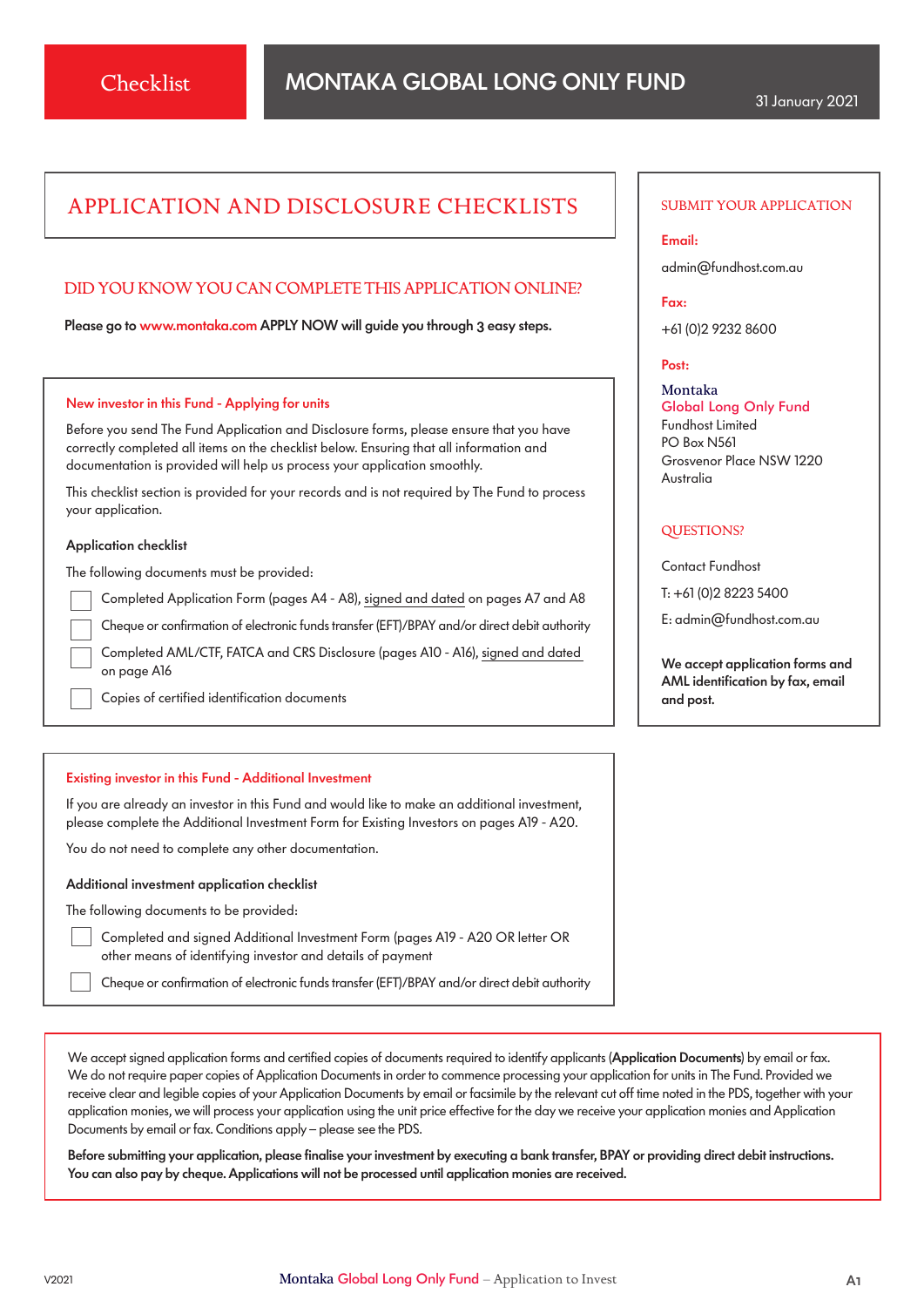# HOW TO COMPLETE THE APPLICATION FORM

# PART I - INVESTMENT AMOUNT AND PAYMENT METHOD

Please complete dollar amount and payment details on page A4.

# PART II - INVESTOR DETAILS

| <b>Investor Type</b>                                         | <b>Complete Section</b> | Page(s)        |
|--------------------------------------------------------------|-------------------------|----------------|
| Individual Investor(s)                                       | A                       | A <sub>5</sub> |
|                                                              | C                       | A5             |
| (including where investing as Trustee(s) for another person) | $DI$ -IV                | A5 - A6        |
|                                                              | A                       | A <sub>5</sub> |
| Trust/Superannuation Fund                                    | $\mathsf{C}$            | A <sub>5</sub> |
| (Individual Trustee(s)                                       | $DI$ -IV                | A5 - A6        |
|                                                              | A, B                    | A5             |
| Trust/Superannuation Fund                                    | $\mathsf{C}$            | A5             |
| (Corporate Trustee)                                          | $DI$ -IV                | A5 - A6        |
|                                                              | A, B                    | A <sub>5</sub> |
| Company                                                      | $DI$ -IV                | A5 - A6        |

# PART III - INVESTOR DECLARATION

| <b>Investor Type</b>   | <b>Complete Section</b> | $-100$ $\degree$ |
|------------------------|-------------------------|------------------|
| individual Investor(s) |                         |                  |
| All Other Investors    |                         | A8               |

# PART IV- ANTI-MONEY LAUNDERING AND COUNTER-TERRORISM FINANCING - FATCA AND CRS DECLARATION

| <b>Investor Type</b>      | <b>Complete Section</b> | Page(s)        |
|---------------------------|-------------------------|----------------|
|                           | A                       | A10            |
| Individual Investor(s)    | & signature page        | A16            |
| Trust/Superannuation Fund | A, E, F                 | A10, A13 - A15 |
| (Individual Trustee(s)    | & signature page        | A16            |
|                           | $C$ or $D$              | A11 - A12      |
| Trust/Superannuation Fund | E, F                    | A13 - A15      |
| (Corporate Trustee)       | & signature page        | A16            |
|                           | $C$ or $D$              | A11 - A12      |
| Company                   | F                       | A14 - A15      |
|                           | & signature page        | A16            |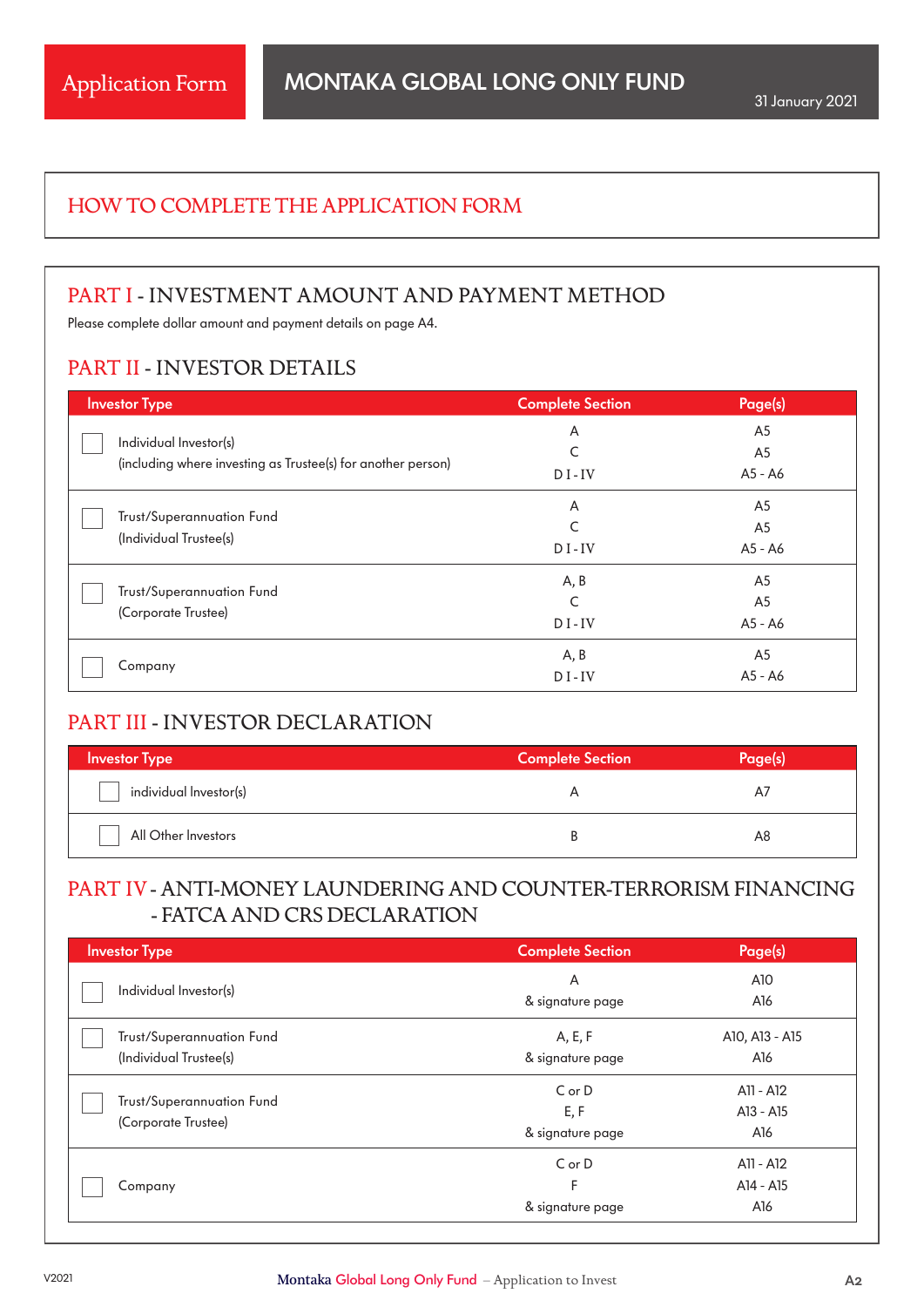# APPLICATION FORM FOR INITIAL INVESTMENT

This application form is for initial investments into this Fund. If you are making an additional investment into this Fund, fill in the form on pages A19 - A20.

# Fundhost Limited AFSL 233 045

Please complete this form clearly. Initial all corrections.

This Application Form relates to the offer of units in the Montaka Global Long Only Fund ARSN 604 883 418 ('The Fund'), pursuant to the Product Disclosure Statement dated 31 January 2021 (PDS), issued by Fundhost Limited ABN 69 092 517 087, AFSL 233 045 as responsible entity of The Fund.

The Corporations Act requires that a person who provides access to the Application Form must provide access, by the same means and at the same time to the PDS.

The PDS contains important information about investing in The Fund. You should read the PDS before deciding whether to apply for units.

You should seek professional financial, taxation and legal advice as you deem appropriate, in respect of The Fund before deciding whether to apply for units.

If you have received the PDS electronically, Fundhost will provide a paper copy free of charge on request. Capitalised terms used in this Application Form have the same meaning as those terms in the PDS.

### SUBMIT YOUR APPLICATION

Email:

admin@fundhost.com.au

Fax:

+61 (0)2 9232 8600

Post:

## **Montgomery Global Fund**

Fundhost Limited PO Box N561 Grosvenor Place NSW 1220 Australia

#### QUESTIONS?

Contact Fundhost T: +61 (0)2 8223 5400

E: admin@fundhost.com.au

We accept application forms and AML identification by fax, email and post.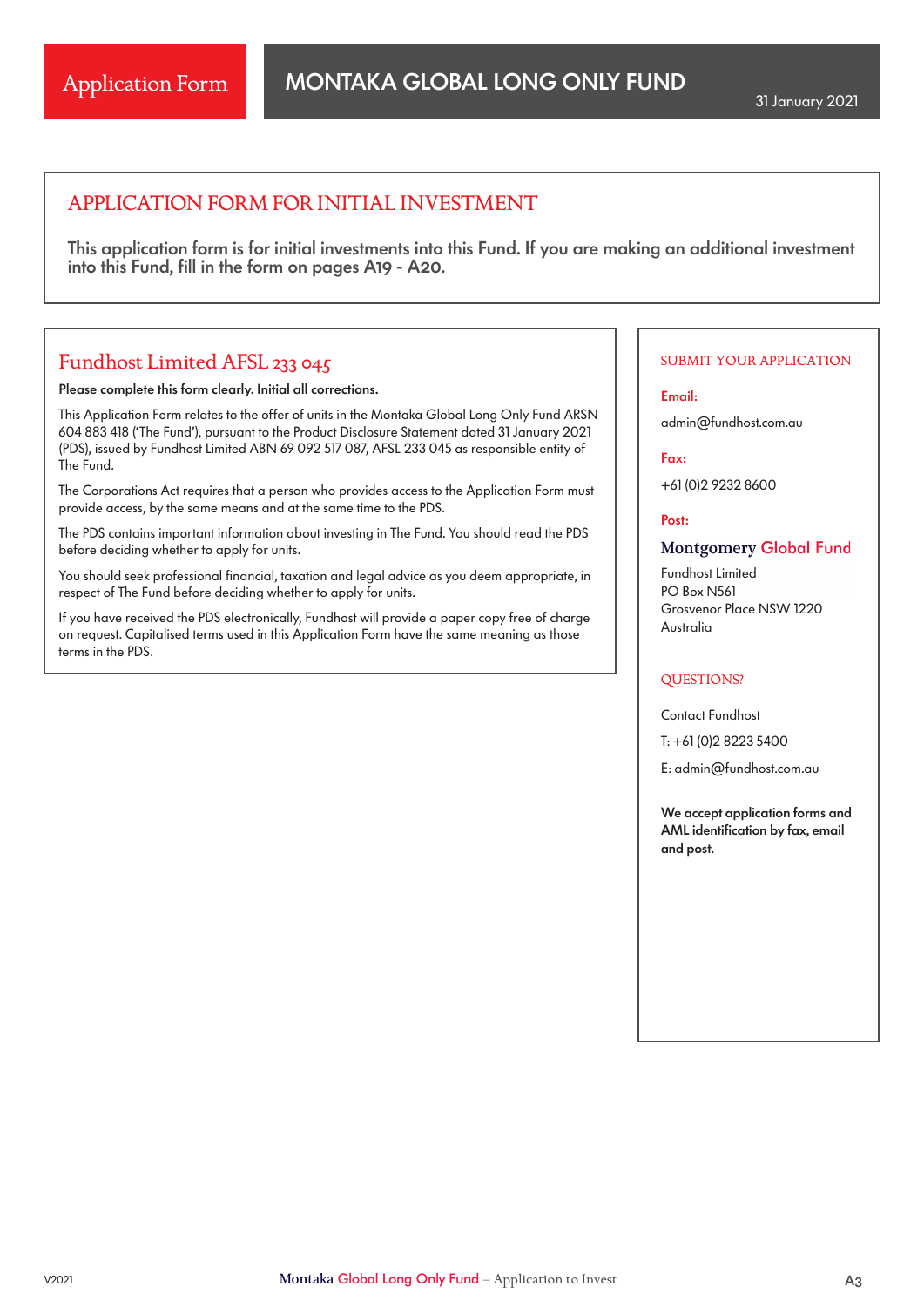# Application Form MONTAKA GLOBAL LONG ONLY FUND 31 January 2021

|          | PART I - INVESTMENT AMOUNT AND PAYMENT METHOD<br>I/We apply to invest in the Montaka Global Long Only Fund ARSN 604 883 418 (minimum of AU\$25,000).                                                                                                                                                                                                                                                                                                                                                                                                                                                                                                                                                                                                                                                                                                          |                   |                                                                                          |
|----------|---------------------------------------------------------------------------------------------------------------------------------------------------------------------------------------------------------------------------------------------------------------------------------------------------------------------------------------------------------------------------------------------------------------------------------------------------------------------------------------------------------------------------------------------------------------------------------------------------------------------------------------------------------------------------------------------------------------------------------------------------------------------------------------------------------------------------------------------------------------|-------------------|------------------------------------------------------------------------------------------|
|          | Cheque<br>Attached is a cheque made out to:<br>"MGLOF APP TRUST ACCOUNT"                                                                                                                                                                                                                                                                                                                                                                                                                                                                                                                                                                                                                                                                                                                                                                                      | Amount:           | \$<br>0<br>0                                                                             |
|          | <b>Electronic Funds Transfer (EFT)</b>                                                                                                                                                                                                                                                                                                                                                                                                                                                                                                                                                                                                                                                                                                                                                                                                                        | Amount:           | 0<br>\$                                                                                  |
|          | <b>MGLOF APP TRUST ACCOUNT</b><br>Name:                                                                                                                                                                                                                                                                                                                                                                                                                                                                                                                                                                                                                                                                                                                                                                                                                       | Date of transfer: |                                                                                          |
|          | BSB:<br>082 001<br>$A/C$ :<br>25 875 6446                                                                                                                                                                                                                                                                                                                                                                                                                                                                                                                                                                                                                                                                                                                                                                                                                     | Reference used:   |                                                                                          |
|          | <b>BPAY</b><br>To pay your initial investment via BPAY, you will need The Fund's BPAY Biller code which is listed in the box below. You will also need a<br>Customer Reference Number (CRN), you can obtain this by phoning Fundhost on +61 (0)2 8223 5400 during office hours. To assist us<br>in matching your investment you should record your CRN number on this application form in the box below after Ref:                                                                                                                                                                                                                                                                                                                                                                                                                                            |                   |                                                                                          |
|          | Biller Code: 817171<br>Ref:                                                                                                                                                                                                                                                                                                                                                                                                                                                                                                                                                                                                                                                                                                                                                                                                                                   | Amount:           | 0<br>0                                                                                   |
|          | Telephone & Internet Banking - BPAY®                                                                                                                                                                                                                                                                                                                                                                                                                                                                                                                                                                                                                                                                                                                                                                                                                          | Date of transfer: |                                                                                          |
|          | Contact your bank or financial institution to make this payment<br>from your cheque, savings, debit or transaction account.<br>More info: www.bpay.com.au                                                                                                                                                                                                                                                                                                                                                                                                                                                                                                                                                                                                                                                                                                     |                   |                                                                                          |
|          | <sup>®</sup> Registered to BPAY Pty Ltd ABN 69 079 137 518                                                                                                                                                                                                                                                                                                                                                                                                                                                                                                                                                                                                                                                                                                                                                                                                    |                   |                                                                                          |
|          | Direct debit authority ! Read terms before choosing direct debit                                                                                                                                                                                                                                                                                                                                                                                                                                                                                                                                                                                                                                                                                                                                                                                              |                   |                                                                                          |
|          | Your family name or company name                                                                                                                                                                                                                                                                                                                                                                                                                                                                                                                                                                                                                                                                                                                                                                                                                              |                   |                                                                                          |
|          | Your given name or ABN/ABRN                                                                                                                                                                                                                                                                                                                                                                                                                                                                                                                                                                                                                                                                                                                                                                                                                                   |                   |                                                                                          |
|          | And/or<br>Initial investment<br>Amount to debit once-off (max. \$100,000)<br>$\mathsf O$<br>0<br>\$                                                                                                                                                                                                                                                                                                                                                                                                                                                                                                                                                                                                                                                                                                                                                           | \$                | Monthly regular savings plan<br>Amount to debit monthly (min. \$500)<br>0<br>$\mathbf 0$ |
|          | <b>Financial institution name</b>                                                                                                                                                                                                                                                                                                                                                                                                                                                                                                                                                                                                                                                                                                                                                                                                                             |                   |                                                                                          |
|          | Bank account name                                                                                                                                                                                                                                                                                                                                                                                                                                                                                                                                                                                                                                                                                                                                                                                                                                             |                   |                                                                                          |
|          | (must be in the name of the investment)                                                                                                                                                                                                                                                                                                                                                                                                                                                                                                                                                                                                                                                                                                                                                                                                                       |                   |                                                                                          |
|          | Branch (BSB) no                                                                                                                                                                                                                                                                                                                                                                                                                                                                                                                                                                                                                                                                                                                                                                                                                                               | Account number    |                                                                                          |
|          | You request and authorise Fundhost USER ID 370058 to arrange, through its own financial institution, a debit to your nominated account<br>the amount specified above payable by you. This debit or charge will be made through the Bulk Electronic Clearing System (BECS) from<br>your account held at the financial institution you have nominated above and will be subject to the terms and conditions of the Direct Debit<br>Request Service Agreement.                                                                                                                                                                                                                                                                                                                                                                                                   |                   |                                                                                          |
|          | By signing and/or providing a valid instruction in respect to your Direct Debit Request, you have understood and agreed to the terms and<br>conditions governing the debit arrangements between you and Fundhost as set out below and in your Direct Debit Request Service Agreement.<br>See page A18. It is a condition of using direct debit that the Investor accept reasonable delays due to processing. Investors wanting greater<br>control over the timing of their investment should use an alternate payment method. Application funds received by direct debit should only be<br>redeemed to the same bank account. For payment to an alternate bank account, funds will be redeemed and held on trust until proof of<br>ownership of the funds has been established. The bank account to be debited must be in the name of the investment account. |                   |                                                                                          |
|          | Signature<br>(if signing for a company, sign and print full name and capacity for signing e.g. director)                                                                                                                                                                                                                                                                                                                                                                                                                                                                                                                                                                                                                                                                                                                                                      |                   |                                                                                          |
|          | X                                                                                                                                                                                                                                                                                                                                                                                                                                                                                                                                                                                                                                                                                                                                                                                                                                                             | X                 |                                                                                          |
|          | <b>Print name</b>                                                                                                                                                                                                                                                                                                                                                                                                                                                                                                                                                                                                                                                                                                                                                                                                                                             | Print name        |                                                                                          |
| Capacity |                                                                                                                                                                                                                                                                                                                                                                                                                                                                                                                                                                                                                                                                                                                                                                                                                                                               | Capacity          |                                                                                          |
|          | Date (DD/MM/YYYY)                                                                                                                                                                                                                                                                                                                                                                                                                                                                                                                                                                                                                                                                                                                                                                                                                                             | Date (DD/MM/YYYY) |                                                                                          |
|          | ONLY SIGN THIS PAGE IF YOU ARE ESTABLISHING A DIRECT DEBIT SAVINGS PLAN                                                                                                                                                                                                                                                                                                                                                                                                                                                                                                                                                                                                                                                                                                                                                                                       |                   |                                                                                          |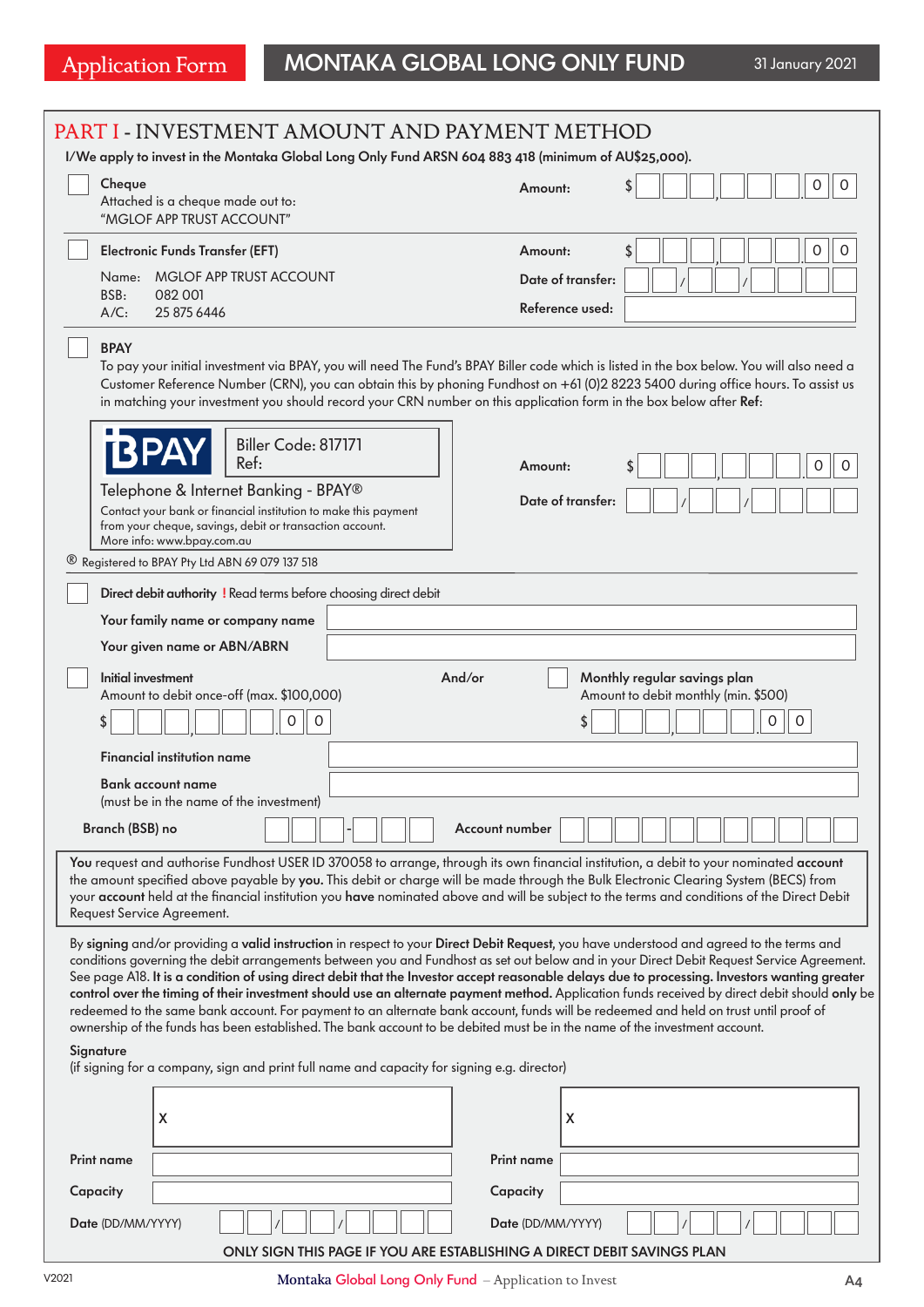| PART II - INVESTOR DETAILS                                                                                                                                                                                                     |                                                                                                                                                           |  |  |
|--------------------------------------------------------------------------------------------------------------------------------------------------------------------------------------------------------------------------------|-----------------------------------------------------------------------------------------------------------------------------------------------------------|--|--|
| If you are a current investor with Fundhost, please provide your investor ID number<br>If you're investing with the same details, you don't need to provide identification (but you do need to complete the application form). |                                                                                                                                                           |  |  |
| Investor/Trustee/Director of Company or Corporate Trustee 1<br>А                                                                                                                                                               | Investor/Trustee/Director of Company or Corporate Trustee 2                                                                                               |  |  |
| Title<br>Mr<br>Mrs<br>Miss<br>Ms<br>Other:                                                                                                                                                                                     | Other:<br>Title<br>Mr<br>Mrs<br>Miss<br>Ms                                                                                                                |  |  |
| Given name(s)                                                                                                                                                                                                                  | Given name(s)                                                                                                                                             |  |  |
| <b>Family name</b>                                                                                                                                                                                                             | <b>Family name</b>                                                                                                                                        |  |  |
| Date of birth <sup>1</sup><br>(DD/MM/YYYY)                                                                                                                                                                                     | Date of birth <sup>1</sup><br>(DD/MM/YYYY)                                                                                                                |  |  |
| Email <sup>2</sup>                                                                                                                                                                                                             | Email <sup>2</sup>                                                                                                                                        |  |  |
| Information required from Australian resident Investors ONLY<br>for tax purposes (TFN and/or ABN)<br><b>TFN</b>                                                                                                                | Information required from Australian resident Investors ONLY<br>for tax purposes (TFN and/or ABN)<br><b>TFN</b>                                           |  |  |
|                                                                                                                                                                                                                                |                                                                                                                                                           |  |  |
| <b>ABN</b><br><b>TFN</b> exemption                                                                                                                                                                                             | <b>ABN</b><br><b>TFN</b> exemption                                                                                                                        |  |  |
|                                                                                                                                                                                                                                |                                                                                                                                                           |  |  |
| 'Date of birth required for individual investors as well as for each individual trustee of a self-managed super fund or family trust.                                                                                          | <sup>2</sup> If you provide us with an email address we will correspond with you by this method. We may provide correspondence by mail from time to time. |  |  |
| $\, {\bf B}$<br>Company/Fund/Superannuation Fund or other incorporated bodies                                                                                                                                                  |                                                                                                                                                           |  |  |
| Name                                                                                                                                                                                                                           |                                                                                                                                                           |  |  |
| <b>ABN</b><br><b>TFN</b>                                                                                                                                                                                                       |                                                                                                                                                           |  |  |
| As trustee for (name of trust/individual if investing as a trustee)<br>C                                                                                                                                                       |                                                                                                                                                           |  |  |
| Name                                                                                                                                                                                                                           |                                                                                                                                                           |  |  |
| <b>ABN</b><br><b>TFN</b>                                                                                                                                                                                                       |                                                                                                                                                           |  |  |
| Contact details<br>DI                                                                                                                                                                                                          |                                                                                                                                                           |  |  |
| Work<br>$\ddot{}$<br>phone no <sup>3</sup><br>Mobile no                                                                                                                                                                        | Home<br>phone no <sup>3</sup>                                                                                                                             |  |  |
| Nominate your primary contact                                                                                                                                                                                                  |                                                                                                                                                           |  |  |
| Please nominate below the primary contact for communication from Montaka Global Long Only Fund relating to your investment.                                                                                                    |                                                                                                                                                           |  |  |
| Investor 1/Trustee 1/Director 1 of Company or Corporate Trustee                                                                                                                                                                | Joint (please note both contacts from section A)                                                                                                          |  |  |
| Investor 2/Trustee 2/Director 2 of Company or Corporate Trustee                                                                                                                                                                | Adviser (as noted in section E if applicable)                                                                                                             |  |  |
| <sup>3</sup> New Zealand investors, please ensure you include the relevant area/city codes.                                                                                                                                    |                                                                                                                                                           |  |  |
| Residential address or registered business address for Companies (mandatory)<br><b>DII</b>                                                                                                                                     |                                                                                                                                                           |  |  |
| <b>Street</b>                                                                                                                                                                                                                  |                                                                                                                                                           |  |  |
| Suburb                                                                                                                                                                                                                         | <b>State</b><br>Postcode                                                                                                                                  |  |  |
| Country <sup>4</sup>                                                                                                                                                                                                           |                                                                                                                                                           |  |  |
| <sup>4</sup> For company, insert country of incorporation (if not Australia).                                                                                                                                                  |                                                                                                                                                           |  |  |

V2021 Montaka Global Long Only Fund – Application to Invest A5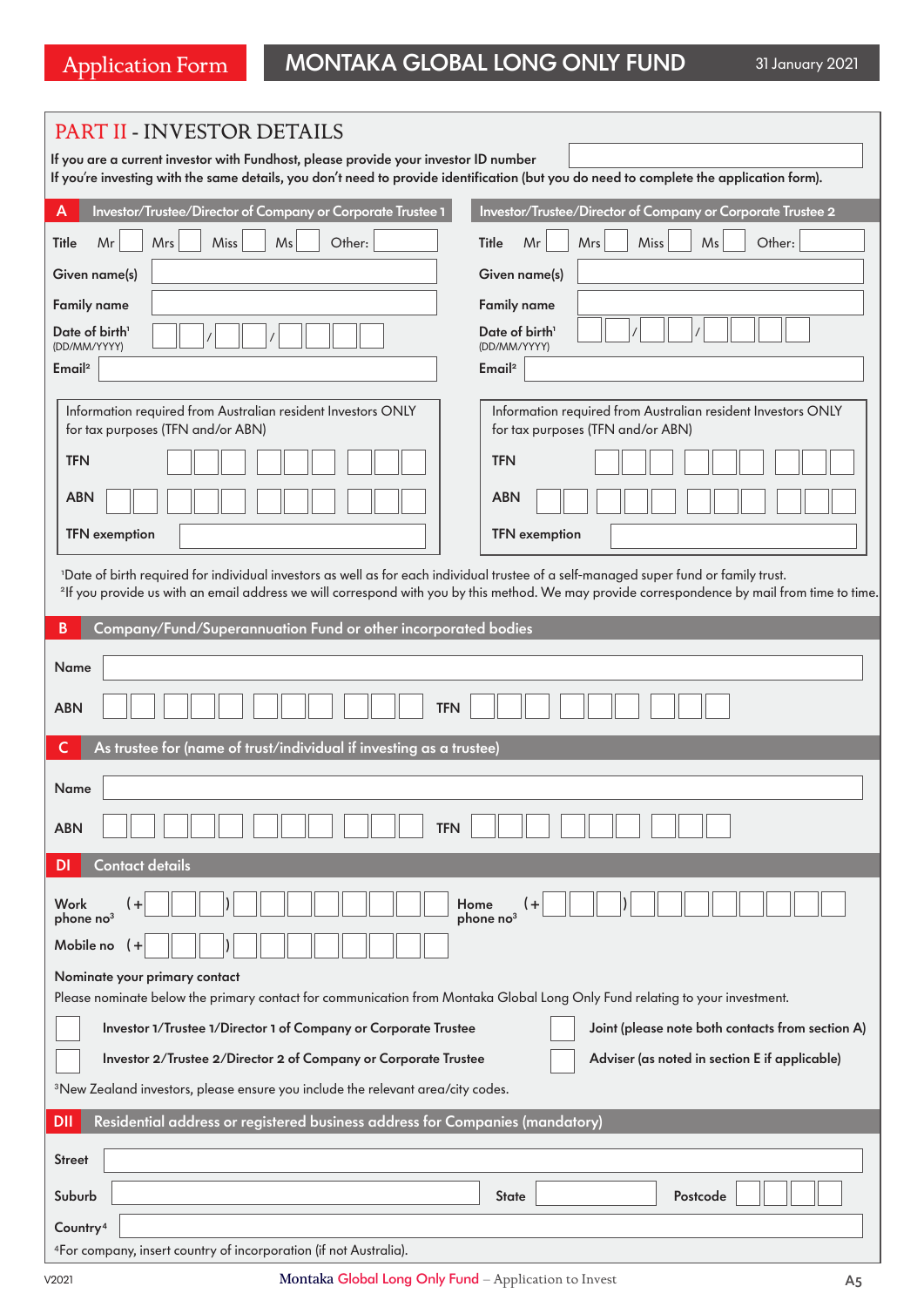# Application Form MONTAKA GLOBAL LONG ONLY FUND

31 January 2021

| Postal address (if different)<br><b>DIII</b>                                                                                                                                                                                                   |  |  |  |  |
|------------------------------------------------------------------------------------------------------------------------------------------------------------------------------------------------------------------------------------------------|--|--|--|--|
| <b>Street</b>                                                                                                                                                                                                                                  |  |  |  |  |
| Suburb<br><b>State</b><br>Postcode                                                                                                                                                                                                             |  |  |  |  |
| Country <sup>5</sup>                                                                                                                                                                                                                           |  |  |  |  |
|                                                                                                                                                                                                                                                |  |  |  |  |
| <sup>5</sup> For company, insert country of incorporation (if not Australia).                                                                                                                                                                  |  |  |  |  |
| Nominated Financial Institution for distributions and redemption payments<br><b>DIV</b>                                                                                                                                                        |  |  |  |  |
| Proceeds can only be paid to Australian or New Zealand bank accounts, and cannot be paid to third party accounts. If you choose the<br>direct debit once off initial application payment method, you should record the same bank account here. |  |  |  |  |
| <b>Name of Financial</b>                                                                                                                                                                                                                       |  |  |  |  |
| Institution                                                                                                                                                                                                                                    |  |  |  |  |
| Street address of<br><b>Financial Institution</b>                                                                                                                                                                                              |  |  |  |  |
| Suburb<br><b>State</b><br>Postcode                                                                                                                                                                                                             |  |  |  |  |
|                                                                                                                                                                                                                                                |  |  |  |  |
| Branch (BSB) no.<br>Account no.                                                                                                                                                                                                                |  |  |  |  |
| <b>Account name</b>                                                                                                                                                                                                                            |  |  |  |  |
| How would<br>Reinvest my distribution to help my investment grow.                                                                                                                                                                              |  |  |  |  |
| you like your<br>distribution?<br>All credited by electronic funds transfer (EFT) into my nominated Financial Institution account.                                                                                                             |  |  |  |  |
|                                                                                                                                                                                                                                                |  |  |  |  |
| Adviser contact details (optional)<br>Е                                                                                                                                                                                                        |  |  |  |  |
| Adviser name                                                                                                                                                                                                                                   |  |  |  |  |
| <b>Dealer Group</b>                                                                                                                                                                                                                            |  |  |  |  |
|                                                                                                                                                                                                                                                |  |  |  |  |
| Primary contact person                                                                                                                                                                                                                         |  |  |  |  |
| Work no (+<br>PLACE ADVISER STAMP HERE                                                                                                                                                                                                         |  |  |  |  |
| Fax no<br>$^{(+)}$                                                                                                                                                                                                                             |  |  |  |  |
|                                                                                                                                                                                                                                                |  |  |  |  |
| Mobile no (+                                                                                                                                                                                                                                   |  |  |  |  |
| <b>Email address</b>                                                                                                                                                                                                                           |  |  |  |  |
|                                                                                                                                                                                                                                                |  |  |  |  |
| <b>Street address</b><br>of Adviser                                                                                                                                                                                                            |  |  |  |  |
| Suburb<br>Postcode<br><b>State</b>                                                                                                                                                                                                             |  |  |  |  |
|                                                                                                                                                                                                                                                |  |  |  |  |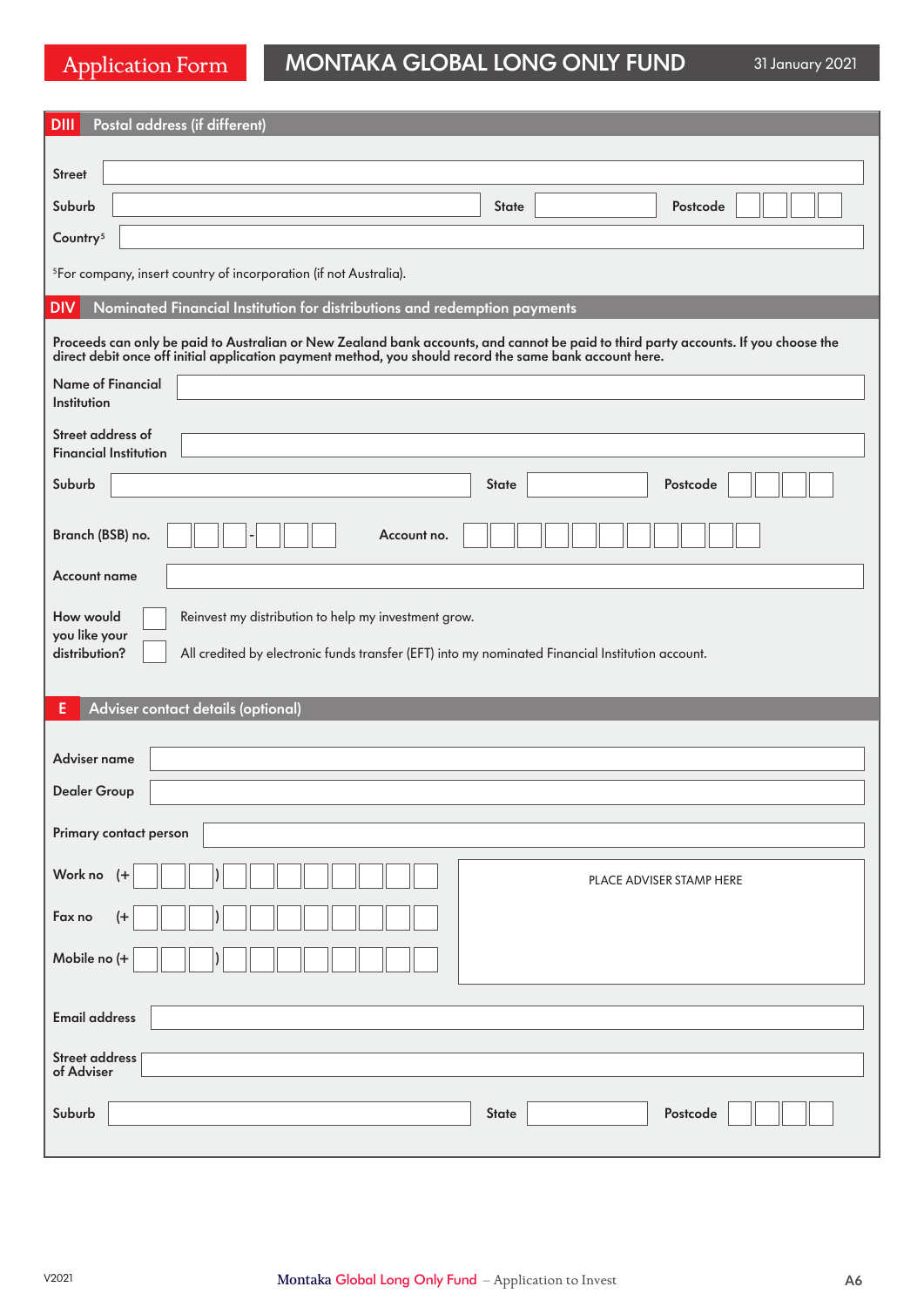# PART III - INVESTOR DECLARATION

### **Declaration**

I/we request you to issue the units applied for and authorise you to register the applicant(s) as the holder(s) of the units.

I/we declare that the execution of this Application Form by me/us constitutes a representation by each applicant that:

- o this Application was detached from a PDS for the Montaka Global Long Only Fund dated 31 January 2021
- o the PDS and Application were provided to me/us at the same time
- o I/we read and understood the PDS and any incorporated materials
- o I/we understand that neither the repayment of capital nor the performance of The Fund is guaranteed
- o I/we agree to be bound by the terms of the PDS and the constitution of The Fund, as amended from time to time, and understand that a copy of the constitution has been made available to me/us for free if I/we wish
- o the details given in this Application are correct
- o I/we will not transfer the units to anyone who does not agree to these things
- o none of the units being applied for will breach or result in a breach of any exchange control, fiscal or other laws or regulations for the time being applicable
- o I/we agree to indemnify Fundhost and any of its related bodies corporate against any loss, liability, damage, claim, cost or expense incurred as a result, directly or indirectly, of any of these declarations proving to be untrue or incorrect
- o the details of my/our investment can be provided to the adviser group or adviser by the means and in the format that they direct
- o in the case of joint applications, the joint applicants agree that unless otherwise expressly indicated on this application form, the units will be held as joint tenants and either Investor is able to operate the account and bind the other investor for future transactions, including additional deposits and withdrawals
- o by choosing to apply for units in The Fund using electronic means, I/we accept full responsibility (to the extent permitted by law) for any loss arising from Fundhost acting upon documents received by email or fax. I/we release and indemnify Fundhost in respect of any liabilities arising from it acting on documents received by email or fax, even if those documents are ultimately found to not be genuine. I/we agree that neither I/we nor any other person has any claim against Fundhost in relation to a payment processed, units issued or other action taken by Fundhost if it relies on documents received by email or fax
- o I/we understand that by choosing to use the scanned or faxed redemption service, I/we agree to the terms and conditions set out in the PDS (including provision of releases and indemnities in favour of Fundhost)
- o if I/we have provided an email address, I/we consent to receive ongoing information (including PDS information, confirmation of transactions and additional information as applicable) by email
- o I/we consent to the transfer of any of my/our personal information to external third parties including but not limited to fund investment manager(s) and related bodies corporate who are located outside Australia for the purpose of managing and administering the products and services which I/we have engaged the services of Fundhost or its related bodies corporate and to foreign government agencies (if necessary)
- o I/we hereby acknowledge and agree that Fundhost have outlined in the PDS and provided to me/us how and where I/we can obtain a copy of Fundhost's Privacy Statement
- o I/we confirm that the personal information that I/we have provided to Fundhost is correct and current in every detail, and should these details change, I/we shall promptly advise Fundhost in writing of the change(s)
- o I/we confirm that I/we am/are not a "politically exposed person" for the purposes of the Anti-Money Laundering and Counter-Terrorism Financing Act 2006 (Cth)
- o I/we am/are over 18 years of age
- o If I am/we are a New Zealand investor, I/we have received the information for New Zealand investors' contained in the Information Booklet for The Fund
- o I/we confirm that I/we have included, and am/are authorised to provide to you, certified copies of acceptable identification documentation as described in the application form. I/we acknowledge that Fundhost may use this information, as well as online verification services, for compliance with the AML/CTF Act and any tax-related requirements including FATCA and CRS. I/we agree that Fundhost may be required to pass on my/our personal information or information about my/our investment to relevant regulatory authorities
	- The Fund's annual financial report is made available on the Fundhost website. Please tick the box if you require a hard copy.

| A                 | Investor/Trustee 1 | Investor/Trustee 2 |   |
|-------------------|--------------------|--------------------|---|
| Signature         | x                  | Signature          | X |
| <b>Print name</b> |                    | Print name         |   |
| Capacity          |                    | Capacity           |   |
| Date (DD/MM/YYYY) |                    | Date (DD/MM/YYYY)  |   |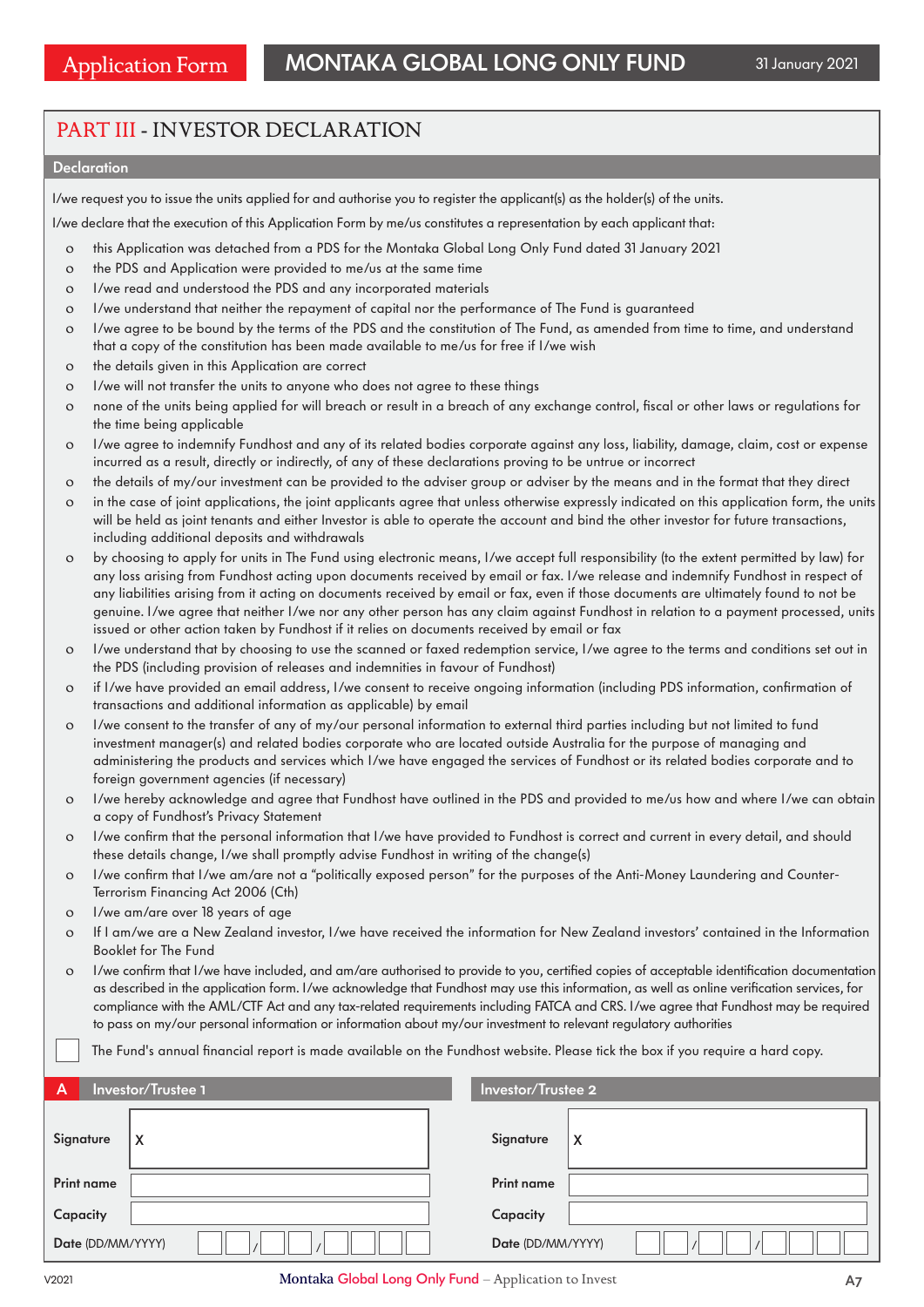# Application Form MONTAKA GLOBAL LONG ONLY FUND 31 January 2021

| В                                                                                                                                        | Signature of Corporate Applicants or Corporate Trustee Applicants |                      |   |  |
|------------------------------------------------------------------------------------------------------------------------------------------|-------------------------------------------------------------------|----------------------|---|--|
| Executed by:<br><b>Company name</b><br>As trustee for<br>(if applicable)                                                                 |                                                                   |                      |   |  |
| By its directors:                                                                                                                        |                                                                   |                      |   |  |
| Signature                                                                                                                                | X                                                                 | Signature            | X |  |
| <b>Print name</b>                                                                                                                        |                                                                   | <b>Print name</b>    |   |  |
| Capacity                                                                                                                                 |                                                                   | Capacity             |   |  |
| (Director/Secretary)                                                                                                                     |                                                                   | (Director/Secretary) |   |  |
| Date (DD/MM/YYYY)<br>Date (DD/MM/YYYY)                                                                                                   |                                                                   |                      |   |  |
| <b>Account Signing Authority</b>                                                                                                         |                                                                   |                      |   |  |
| If you do not tick one of the below options, all future instructions must be signed by all signatories or as otherwise permitted by law. |                                                                   |                      |   |  |
| <b>Signatory 1 ONLY</b><br>Signatory 1 AND 2<br>Either Signatory 1 OR 2<br><b>Signatory 2 ONLY</b>                                       |                                                                   |                      |   |  |
| Allow other authorised signatories (you must provide a certified copy of all authorised signatories)                                     |                                                                   |                      |   |  |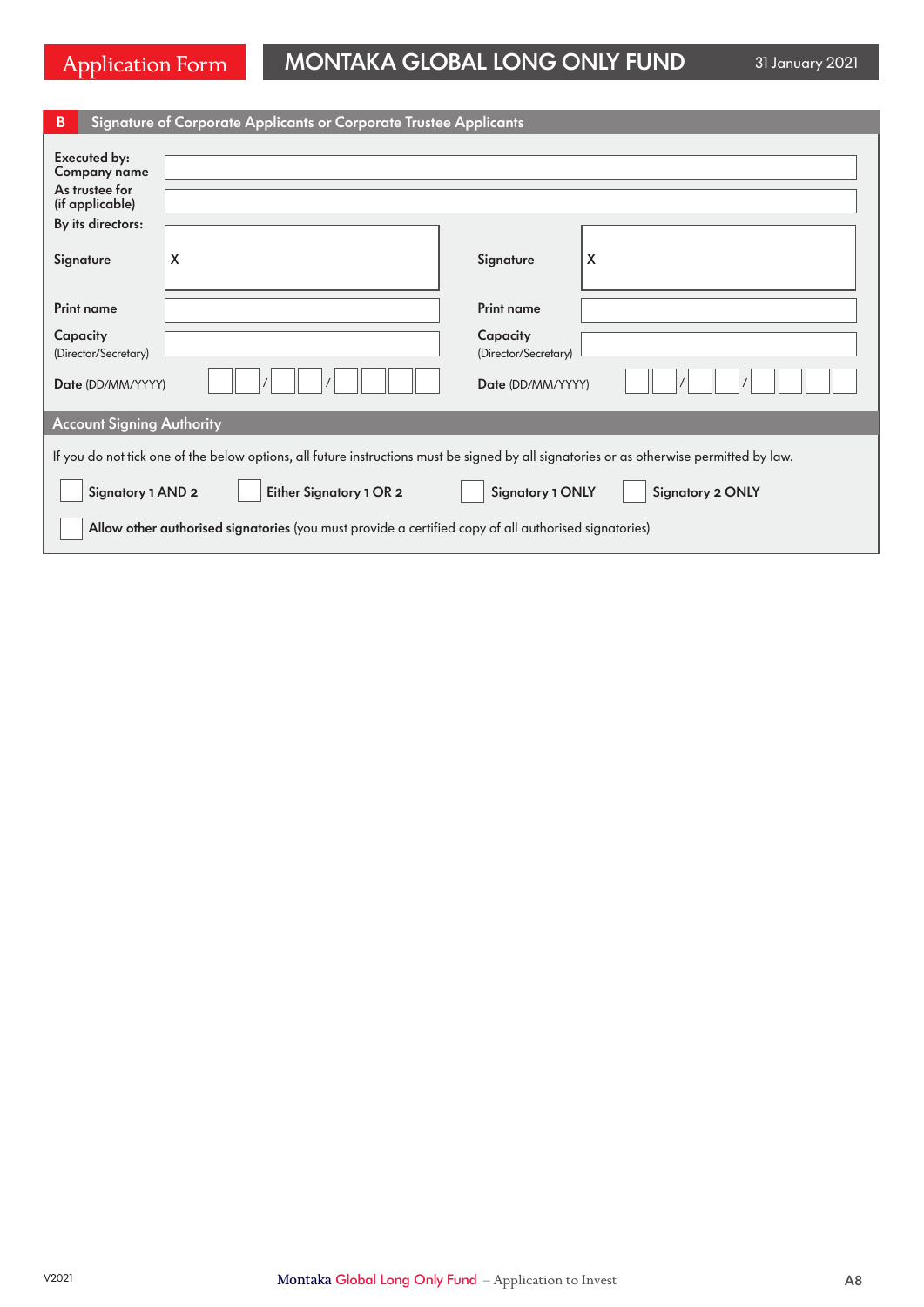# PART IV - ANTI-MONEY LAUNDERING AND COUNTER-TERRORISM FINANCING

- FOREIGN ACCOUNT TAX COMPLIANCE ACT (FATCA)
- COMMON REPORTING STANDARD (CRS)

#### We need to know who you are

We require certain information about you to enable Fundhost Limited to fulfill its obligations under the Anti-Money Laundering and Counter-Terrorism Financing Act 2006 (Commonwealth). We also require that you make disclosures under the FATCA and CRS global tax compliance regulations. If you don't provide all the information we need, we may not be able to process your application or may need to redeem your units at some time in the future. We will take appropriate steps to verify the information you give us, as required by law. To do this, we may disclose your information to various government agencies in Australia and overseas. Take time to read the section headed Privacy in the PDS before submitting this form.

### The information we need

1. All Investors must sign the declaration and acknowledgement at the end of this form (page A16).

If you are:

- o An individual/s investing on your own behalf complete section A
- o An individual investing as a sole trader complete sections A and B
- o An individual investing as a trustee complete sections A, E and F
- o A company investing on your own behalf complete section C or D (as appropriate) and F
- o A company investing as a trustee (Corporate trustee) complete sections C or D (as appropriate) E and F

NOTE: If you are investing in another capacity - please let us know.

### 2. To help us identify you, you must also provide certified copies of documents.

Please ensure that a certified copy:

- o includes the statement 'I certify this to be a true copy of the original document'; AND
- o is signed and dated by an eligible certifier (please refer to page A17 of this form). The certifier must state their qualification or occupation to confirm their eligibility to certify the document.

Provide information in block letters. For the meaning of terms in italics (like this) see the Definitions at the end of the form.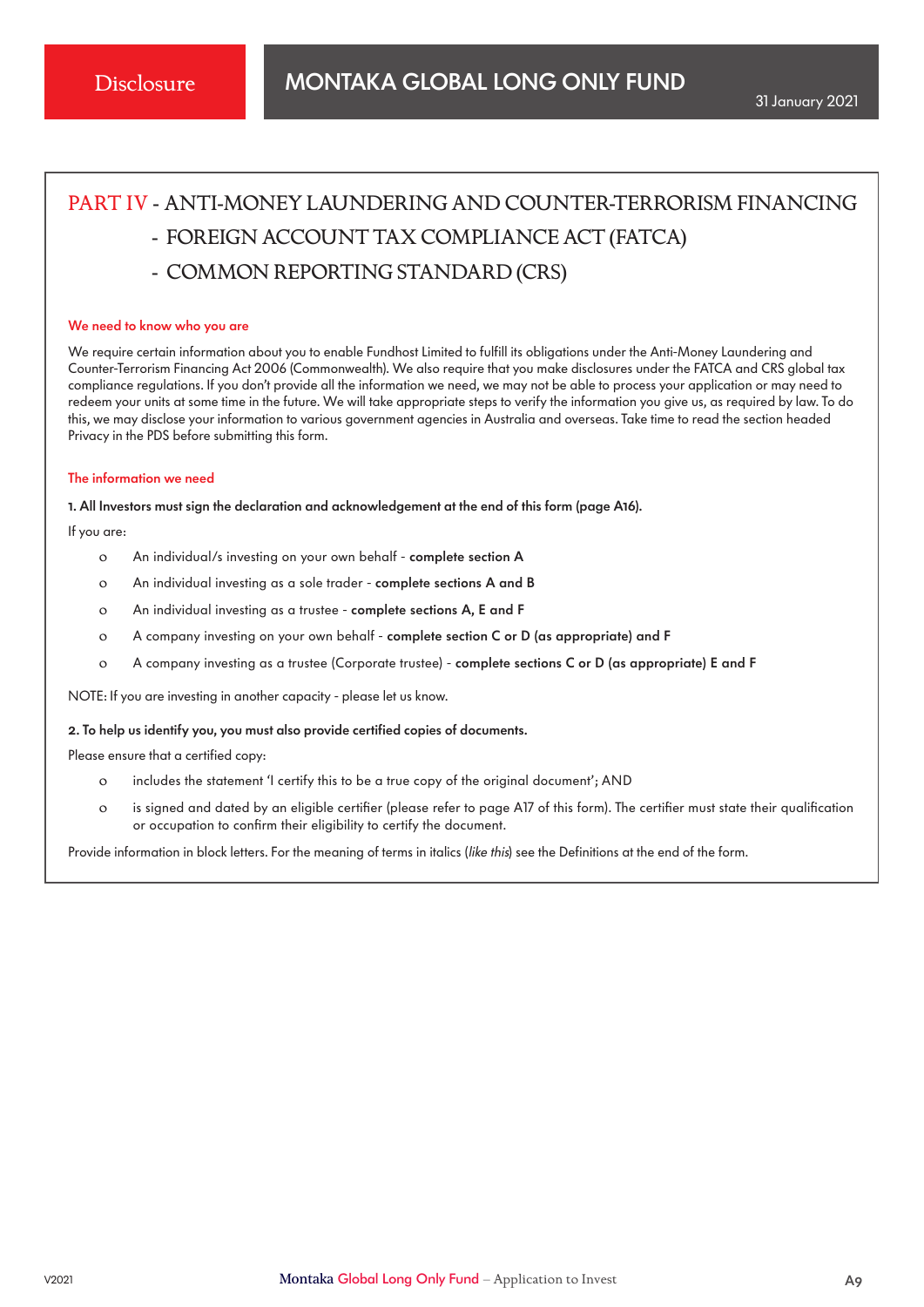| <b>Investor</b> details |  |
|-------------------------|--|
|-------------------------|--|

| <b>INVESION GETAILS</b>                                                                                                                                                                                                                                                                                                                                                                                                                                                                                                                                                                                                                                                                                                                                                                                                                                                                                                                                 |                                                                                                                                          |  |  |
|---------------------------------------------------------------------------------------------------------------------------------------------------------------------------------------------------------------------------------------------------------------------------------------------------------------------------------------------------------------------------------------------------------------------------------------------------------------------------------------------------------------------------------------------------------------------------------------------------------------------------------------------------------------------------------------------------------------------------------------------------------------------------------------------------------------------------------------------------------------------------------------------------------------------------------------------------------|------------------------------------------------------------------------------------------------------------------------------------------|--|--|
| <b>Section A</b><br>Individual / Joint Investor 1                                                                                                                                                                                                                                                                                                                                                                                                                                                                                                                                                                                                                                                                                                                                                                                                                                                                                                       | <b>Section A</b><br>Individual / Joint Investor 2                                                                                        |  |  |
| <b>Full name</b>                                                                                                                                                                                                                                                                                                                                                                                                                                                                                                                                                                                                                                                                                                                                                                                                                                                                                                                                        | Full name                                                                                                                                |  |  |
| Date of birth<br>(DD/MM/YYYY)                                                                                                                                                                                                                                                                                                                                                                                                                                                                                                                                                                                                                                                                                                                                                                                                                                                                                                                           | Date of birth<br>(DD/MM/YYYY)                                                                                                            |  |  |
| Occupation                                                                                                                                                                                                                                                                                                                                                                                                                                                                                                                                                                                                                                                                                                                                                                                                                                                                                                                                              | Occupation                                                                                                                               |  |  |
| <b>Residential address</b>                                                                                                                                                                                                                                                                                                                                                                                                                                                                                                                                                                                                                                                                                                                                                                                                                                                                                                                              | <b>Residential address</b>                                                                                                               |  |  |
|                                                                                                                                                                                                                                                                                                                                                                                                                                                                                                                                                                                                                                                                                                                                                                                                                                                                                                                                                         |                                                                                                                                          |  |  |
| Are you a tax resident of any other country outside of Australia?                                                                                                                                                                                                                                                                                                                                                                                                                                                                                                                                                                                                                                                                                                                                                                                                                                                                                       | Are you a tax resident of any other country outside of Australia?                                                                        |  |  |
| Provide details below. If resident in more than one<br>Yes<br>jurisdiction please include details for all jurisdictions.                                                                                                                                                                                                                                                                                                                                                                                                                                                                                                                                                                                                                                                                                                                                                                                                                                | Provide details below. If resident in more than one<br>Yes<br>jurisdiction please include details for all jurisdictions.                 |  |  |
| See identification requirements below and sign on<br>No<br>page A16.                                                                                                                                                                                                                                                                                                                                                                                                                                                                                                                                                                                                                                                                                                                                                                                                                                                                                    | No<br>See identification requirements below and sign on<br>page A16.                                                                     |  |  |
| 1. Country of tax residence                                                                                                                                                                                                                                                                                                                                                                                                                                                                                                                                                                                                                                                                                                                                                                                                                                                                                                                             | 1. Country of tax residence                                                                                                              |  |  |
| Specify Tax Identification<br>Number (TIN) or equivalent                                                                                                                                                                                                                                                                                                                                                                                                                                                                                                                                                                                                                                                                                                                                                                                                                                                                                                | Specify Tax Identification<br>Number (TIN) or equivalent                                                                                 |  |  |
| Reason Code if no TIN provided                                                                                                                                                                                                                                                                                                                                                                                                                                                                                                                                                                                                                                                                                                                                                                                                                                                                                                                          | Reason Code if no TIN provided                                                                                                           |  |  |
| 2. Country of tax residence                                                                                                                                                                                                                                                                                                                                                                                                                                                                                                                                                                                                                                                                                                                                                                                                                                                                                                                             | 2. Country of tax residence                                                                                                              |  |  |
| Specify Tax Identification<br>Number (TIN) or equivalent                                                                                                                                                                                                                                                                                                                                                                                                                                                                                                                                                                                                                                                                                                                                                                                                                                                                                                | Specify Tax Identification<br>Number (TIN) or equivalent                                                                                 |  |  |
| Reason Code if no TIN provided                                                                                                                                                                                                                                                                                                                                                                                                                                                                                                                                                                                                                                                                                                                                                                                                                                                                                                                          | Reason Code if no TIN provided                                                                                                           |  |  |
| 3. Country of tax residence                                                                                                                                                                                                                                                                                                                                                                                                                                                                                                                                                                                                                                                                                                                                                                                                                                                                                                                             | 3. Country of tax residence                                                                                                              |  |  |
| Specify Tax Identification<br>Number (TIN) or equivalent                                                                                                                                                                                                                                                                                                                                                                                                                                                                                                                                                                                                                                                                                                                                                                                                                                                                                                | Specify Tax Identification<br>Number (TIN) or equivalent                                                                                 |  |  |
| Reason Code if no TIN provided                                                                                                                                                                                                                                                                                                                                                                                                                                                                                                                                                                                                                                                                                                                                                                                                                                                                                                                          | Reason Code if no TIN provided                                                                                                           |  |  |
| If TIN or equivalent is not provided, please provide a reason from the following options:                                                                                                                                                                                                                                                                                                                                                                                                                                                                                                                                                                                                                                                                                                                                                                                                                                                               |                                                                                                                                          |  |  |
| o Reason A: The country/jurisdiction where the entity is resident does not issue TINs to its residents                                                                                                                                                                                                                                                                                                                                                                                                                                                                                                                                                                                                                                                                                                                                                                                                                                                  |                                                                                                                                          |  |  |
| below if you have selected this reason)                                                                                                                                                                                                                                                                                                                                                                                                                                                                                                                                                                                                                                                                                                                                                                                                                                                                                                                 | o Reason B: The entity is otherwise unable to obtain a TIN or equivalent number (please explain why the entity is unable to obtain a TIN |  |  |
| o Reason C: No TIN is required. (Note: Only select this reason if the domestic law of the relevant jurisdiction does not require the<br>collection of the TIN issued by such jurisdiction)                                                                                                                                                                                                                                                                                                                                                                                                                                                                                                                                                                                                                                                                                                                                                              |                                                                                                                                          |  |  |
| If Reason B has been selected above, explain why you are not required to obtain a TIN.                                                                                                                                                                                                                                                                                                                                                                                                                                                                                                                                                                                                                                                                                                                                                                                                                                                                  |                                                                                                                                          |  |  |
| 1.                                                                                                                                                                                                                                                                                                                                                                                                                                                                                                                                                                                                                                                                                                                                                                                                                                                                                                                                                      |                                                                                                                                          |  |  |
| 2.                                                                                                                                                                                                                                                                                                                                                                                                                                                                                                                                                                                                                                                                                                                                                                                                                                                                                                                                                      |                                                                                                                                          |  |  |
| 3.                                                                                                                                                                                                                                                                                                                                                                                                                                                                                                                                                                                                                                                                                                                                                                                                                                                                                                                                                      |                                                                                                                                          |  |  |
| 4                                                                                                                                                                                                                                                                                                                                                                                                                                                                                                                                                                                                                                                                                                                                                                                                                                                                                                                                                       |                                                                                                                                          |  |  |
| <b>Supporting documentation required</b><br>Supplied documents must show name and either residential address and/or date of birth.<br>Original or certified copy of primary photographic identification document; OR<br>Original or certified copy of primary non-photographic identification document AND original or certified copy of secondary<br><i>identification</i> document<br>(Examples could be a certified copy of your passport or drivers licence. See Definitions on page A17 for further examples.)<br>If you are signing under a power of attorney, please provide a certified copy of primary photographic identification document or a<br>certified copy of primary non-photographic identification document AND certified copy of secondary identification document for<br>each attorney, together with a certified copy of the power of attorney and specimen signature(s) of the attorney(s) if not displayed in<br>the document. |                                                                                                                                          |  |  |
| THOSE INVESTING AS INDIVIDUAL OR JOINT INVESTORS MAY PROCEED TO SIGN THE DECLARATION AT PAGE A16.                                                                                                                                                                                                                                                                                                                                                                                                                                                                                                                                                                                                                                                                                                                                                                                                                                                       |                                                                                                                                          |  |  |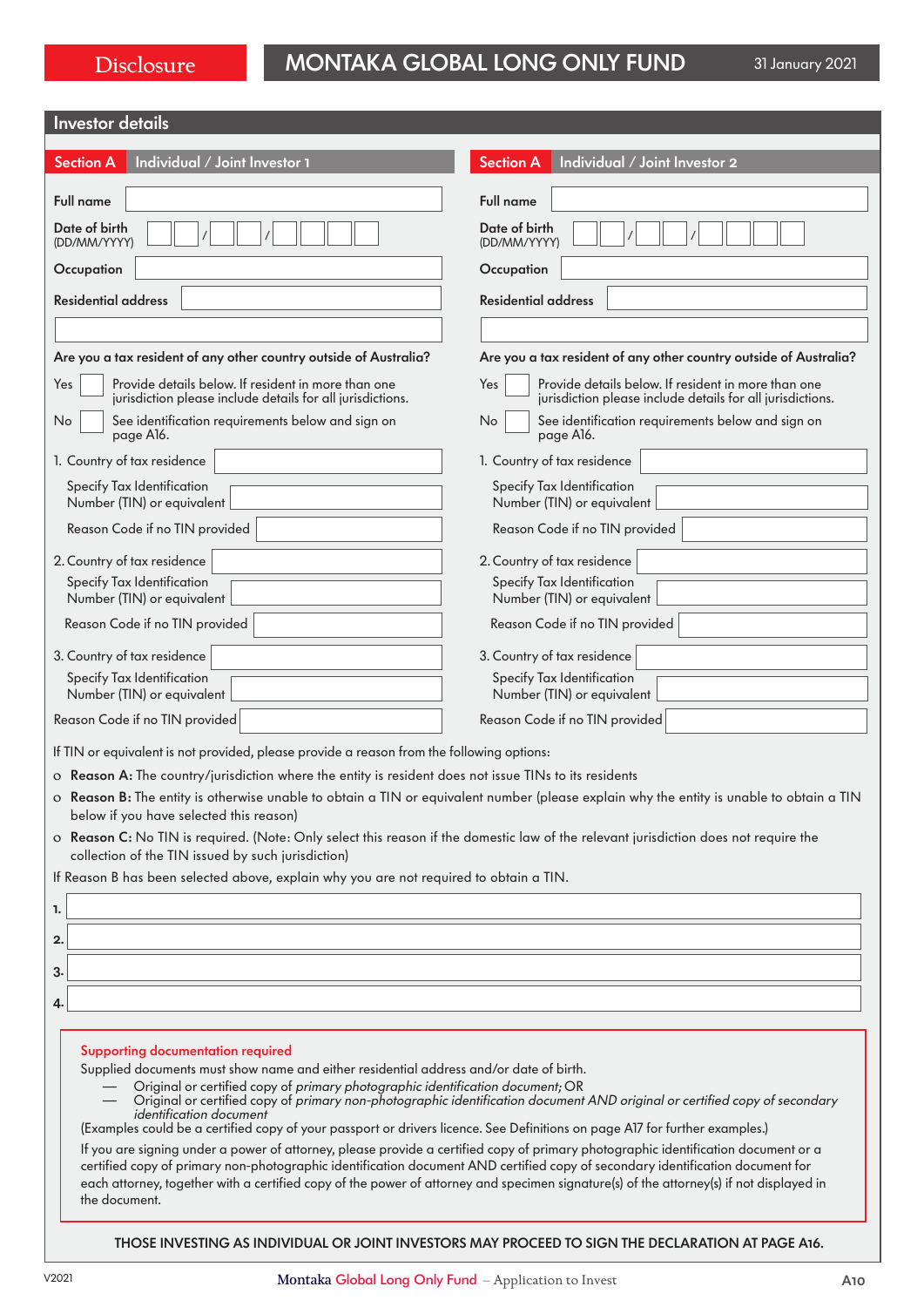| Sole trader<br><b>Section B</b>                                                                                                                                                                                                                                                                                                                                                                                                                          |  |  |  |
|----------------------------------------------------------------------------------------------------------------------------------------------------------------------------------------------------------------------------------------------------------------------------------------------------------------------------------------------------------------------------------------------------------------------------------------------------------|--|--|--|
| <b>Full business name</b>                                                                                                                                                                                                                                                                                                                                                                                                                                |  |  |  |
| Full address of principal<br>place of business                                                                                                                                                                                                                                                                                                                                                                                                           |  |  |  |
| ABN (if any)                                                                                                                                                                                                                                                                                                                                                                                                                                             |  |  |  |
| <b>Section C</b><br><b>Australian company</b>                                                                                                                                                                                                                                                                                                                                                                                                            |  |  |  |
| <b>Company Name</b>                                                                                                                                                                                                                                                                                                                                                                                                                                      |  |  |  |
| Yes<br>No<br>Does the organisation have an ABN<br>Exemption                                                                                                                                                                                                                                                                                                                                                                                              |  |  |  |
| <b>TFN</b><br><b>ABN</b>                                                                                                                                                                                                                                                                                                                                                                                                                                 |  |  |  |
| <b>Company ACN*</b><br><b>Company is registered</b><br>Public company<br>Proprietary company<br>by ASIC as a                                                                                                                                                                                                                                                                                                                                             |  |  |  |
| Is the company a listed public company or a majority<br><b>No</b><br>owned subsidiary of a listed public company?<br>Yes<br>Name of exchange                                                                                                                                                                                                                                                                                                             |  |  |  |
| Is the company licensed by a Commonwealth, State or Territory statutory regulator?                                                                                                                                                                                                                                                                                                                                                                       |  |  |  |
| Not Licensed<br>Licensed - please provide name of regulator and licence number in space below:                                                                                                                                                                                                                                                                                                                                                           |  |  |  |
|                                                                                                                                                                                                                                                                                                                                                                                                                                                          |  |  |  |
| Is the company regulated?                                                                                                                                                                                                                                                                                                                                                                                                                                |  |  |  |
| Unregulated<br>Regulated company (subject to the supervision of a Commonwealth, State or Territory statutory regulator beyond                                                                                                                                                                                                                                                                                                                            |  |  |  |
| that provided by ASIC as a company registration body. Examples include Australian Financial Services Licensees<br>(AFSL); Australian Credit Licensees (ACL); or Registrable Superannuation Entity (RSE) Licensees).                                                                                                                                                                                                                                      |  |  |  |
| Regulator name:                                                                                                                                                                                                                                                                                                                                                                                                                                          |  |  |  |
| Licence details (e.g. AFSL, ACL, RSE):                                                                                                                                                                                                                                                                                                                                                                                                                   |  |  |  |
| For proprietary companies please provide the name and the address of ALL directors (for regulatory requirements)                                                                                                                                                                                                                                                                                                                                         |  |  |  |
| Residential address<br>Name                                                                                                                                                                                                                                                                                                                                                                                                                              |  |  |  |
|                                                                                                                                                                                                                                                                                                                                                                                                                                                          |  |  |  |
|                                                                                                                                                                                                                                                                                                                                                                                                                                                          |  |  |  |
|                                                                                                                                                                                                                                                                                                                                                                                                                                                          |  |  |  |
| For proprietary companies that are unregulated, provide details of ALL individuals who are beneficial owners through one or more<br>shareholdings of more than 25% of the company's issued capital (for regulatory requirements).                                                                                                                                                                                                                        |  |  |  |
| If there are no individuals who meet the requirements of beneficial owners, provide the names of the individuals who directly or indirectly<br>control** the company.                                                                                                                                                                                                                                                                                    |  |  |  |
| required for AML verification.                                                                                                                                                                                                                                                                                                                                                                                                                           |  |  |  |
| ** includes exercising control through the capacity to determine the decisions about financial or operating policies; or by means of trusts, agreements,<br>arrangements of understanding and practices: voting rights of 25% or more; or power of veto. If no such person can be identified then the most senior<br>managing official/s of the company (such as the managing director or directors who are authorised to sign on the companies behalf). |  |  |  |
| Residential address or date of birth<br>Name                                                                                                                                                                                                                                                                                                                                                                                                             |  |  |  |
|                                                                                                                                                                                                                                                                                                                                                                                                                                                          |  |  |  |
|                                                                                                                                                                                                                                                                                                                                                                                                                                                          |  |  |  |
|                                                                                                                                                                                                                                                                                                                                                                                                                                                          |  |  |  |
|                                                                                                                                                                                                                                                                                                                                                                                                                                                          |  |  |  |
| <b>Supporting documentation required</b>                                                                                                                                                                                                                                                                                                                                                                                                                 |  |  |  |
| If you supply the ACN or ABN we will verify the company using electronic verification sources. If not we require:                                                                                                                                                                                                                                                                                                                                        |  |  |  |
| - Certified copy of certificate of incorporation; OR<br>- Certified copy of certificate of registration by ASIC or relevant foreign registration body                                                                                                                                                                                                                                                                                                    |  |  |  |

- 
- For Australian listed companies, certified copy of a search of the relevant market/exchange

Note that each individual beneficial owner listed above must provide a certified copy of primary photographic identification document or a certified copy of primary non-photographic identification document AND certified copy of secondary identification document.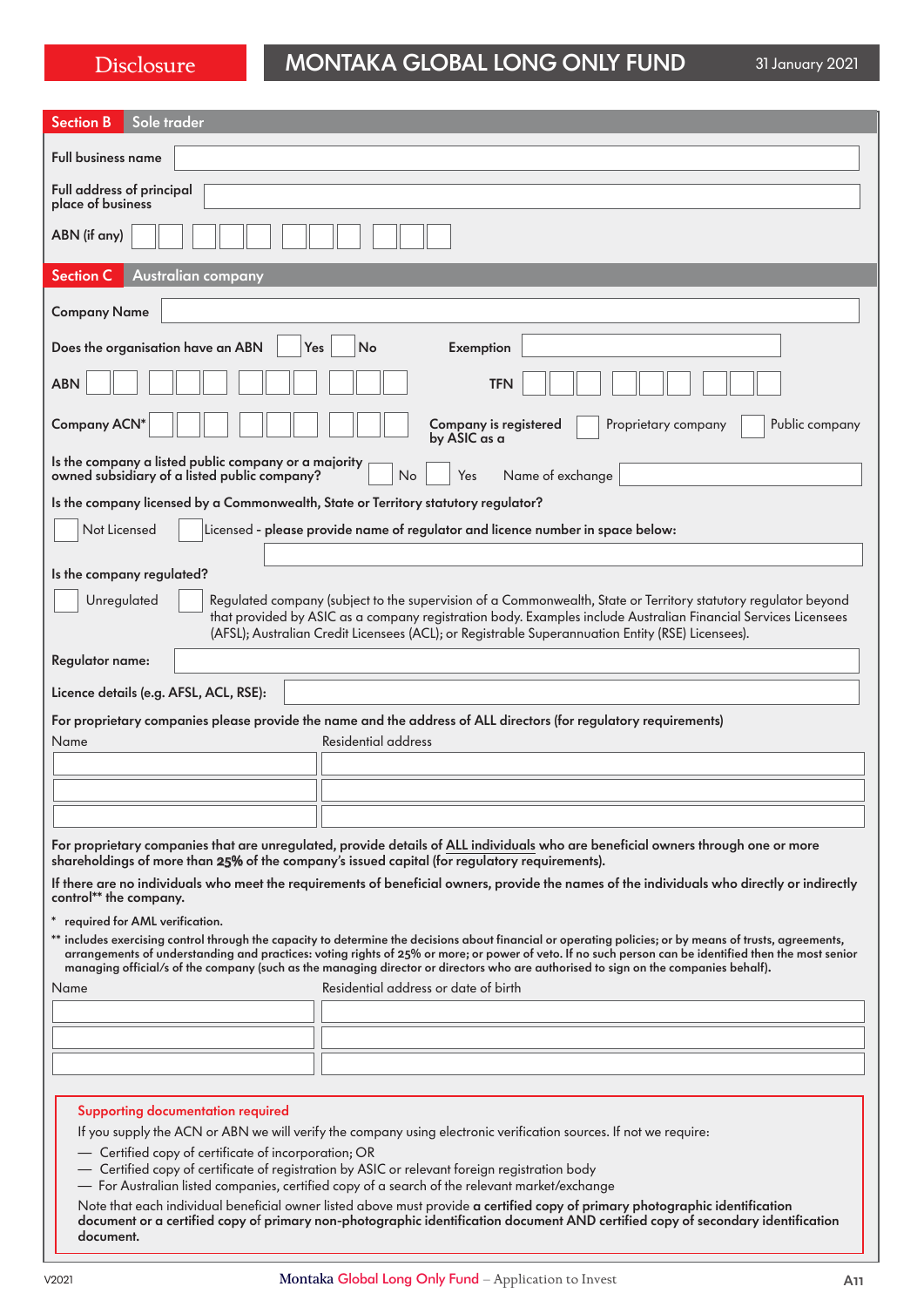# Disclosure MONTAKA GLOBAL LONG ONLY FUND 31 January 2021

| <b>Section D</b><br>Foreign company                                                                                                                                                                                                                                                                                                                           |                                                                                                                                                                                                                                                                                                                                                                           |  |  |
|---------------------------------------------------------------------------------------------------------------------------------------------------------------------------------------------------------------------------------------------------------------------------------------------------------------------------------------------------------------|---------------------------------------------------------------------------------------------------------------------------------------------------------------------------------------------------------------------------------------------------------------------------------------------------------------------------------------------------------------------------|--|--|
| Full company name                                                                                                                                                                                                                                                                                                                                             |                                                                                                                                                                                                                                                                                                                                                                           |  |  |
| In which country was the company formed,<br>Is the company<br>registered by ASIC?<br>incorporated or registered? (If Australia, please write 'N/A')<br>Yes<br>No                                                                                                                                                                                              |                                                                                                                                                                                                                                                                                                                                                                           |  |  |
| Is the company<br>registered by a foreign<br>registration body?                                                                                                                                                                                                                                                                                               | Yes - please provide name of registration body in space below<br>No                                                                                                                                                                                                                                                                                                       |  |  |
|                                                                                                                                                                                                                                                                                                                                                               | For proprietary companies provide details of ALL individuals who are beneficial owners through one or more shareholdings of more than<br>25% of the company's issued capital (for regulatory requirements). If there are no individuals who meet the requirement of beneficial<br>owners, provide the name of individuals who directly or indirectly control the company. |  |  |
| Name                                                                                                                                                                                                                                                                                                                                                          | Residential address or date of birth                                                                                                                                                                                                                                                                                                                                      |  |  |
|                                                                                                                                                                                                                                                                                                                                                               |                                                                                                                                                                                                                                                                                                                                                                           |  |  |
|                                                                                                                                                                                                                                                                                                                                                               |                                                                                                                                                                                                                                                                                                                                                                           |  |  |
|                                                                                                                                                                                                                                                                                                                                                               |                                                                                                                                                                                                                                                                                                                                                                           |  |  |
| Full address of the company's (a) registered office in Australia (if registered<br>by ASIC); (b) registered office in the company's country of registration (if<br>registered by a foreign registration body); OR (c) principle place of business in<br>company's country of formation or incorporation (if not registered by a<br>foreign registration body) |                                                                                                                                                                                                                                                                                                                                                                           |  |  |
| If the company is registered with ASIC (a) the full<br>address of the company's principle place of<br>business in Australia (if any); OR (b) the full name<br>and address of the company's local agent in<br>Australia (if any)                                                                                                                               |                                                                                                                                                                                                                                                                                                                                                                           |  |  |
| The ARBN issued to the company by ASIC (if any)                                                                                                                                                                                                                                                                                                               |                                                                                                                                                                                                                                                                                                                                                                           |  |  |
| Any identification number issued to the company by a foreign registration<br>body upon the company's formation, incorporation or registration (if any)                                                                                                                                                                                                        |                                                                                                                                                                                                                                                                                                                                                                           |  |  |
| If registered (by ASIC or<br>a foreign registration<br>board) is the company a                                                                                                                                                                                                                                                                                | Public company<br>Other-please specify in space below<br>Private company                                                                                                                                                                                                                                                                                                  |  |  |
| If registered as a<br>private company,<br>name of each director                                                                                                                                                                                                                                                                                               |                                                                                                                                                                                                                                                                                                                                                                           |  |  |
| If licensed (by ASIC or a registration body),<br>name of regulator and license number                                                                                                                                                                                                                                                                         |                                                                                                                                                                                                                                                                                                                                                                           |  |  |
|                                                                                                                                                                                                                                                                                                                                                               |                                                                                                                                                                                                                                                                                                                                                                           |  |  |
| Supporting documentation required                                                                                                                                                                                                                                                                                                                             |                                                                                                                                                                                                                                                                                                                                                                           |  |  |
| Supplied documents must show the full company name:<br>Certified copy of certificate of incorporation; OR                                                                                                                                                                                                                                                     |                                                                                                                                                                                                                                                                                                                                                                           |  |  |
| Certified copy of certificate of registration by ASIC or relevant foreign registration body                                                                                                                                                                                                                                                                   |                                                                                                                                                                                                                                                                                                                                                                           |  |  |
| Note that each individual beneficial owner listed above must provide a certified copy of primary photographic identification document<br>or a certified copy of primary non-photographic identification document AND certified copy of secondary identification document.                                                                                     |                                                                                                                                                                                                                                                                                                                                                                           |  |  |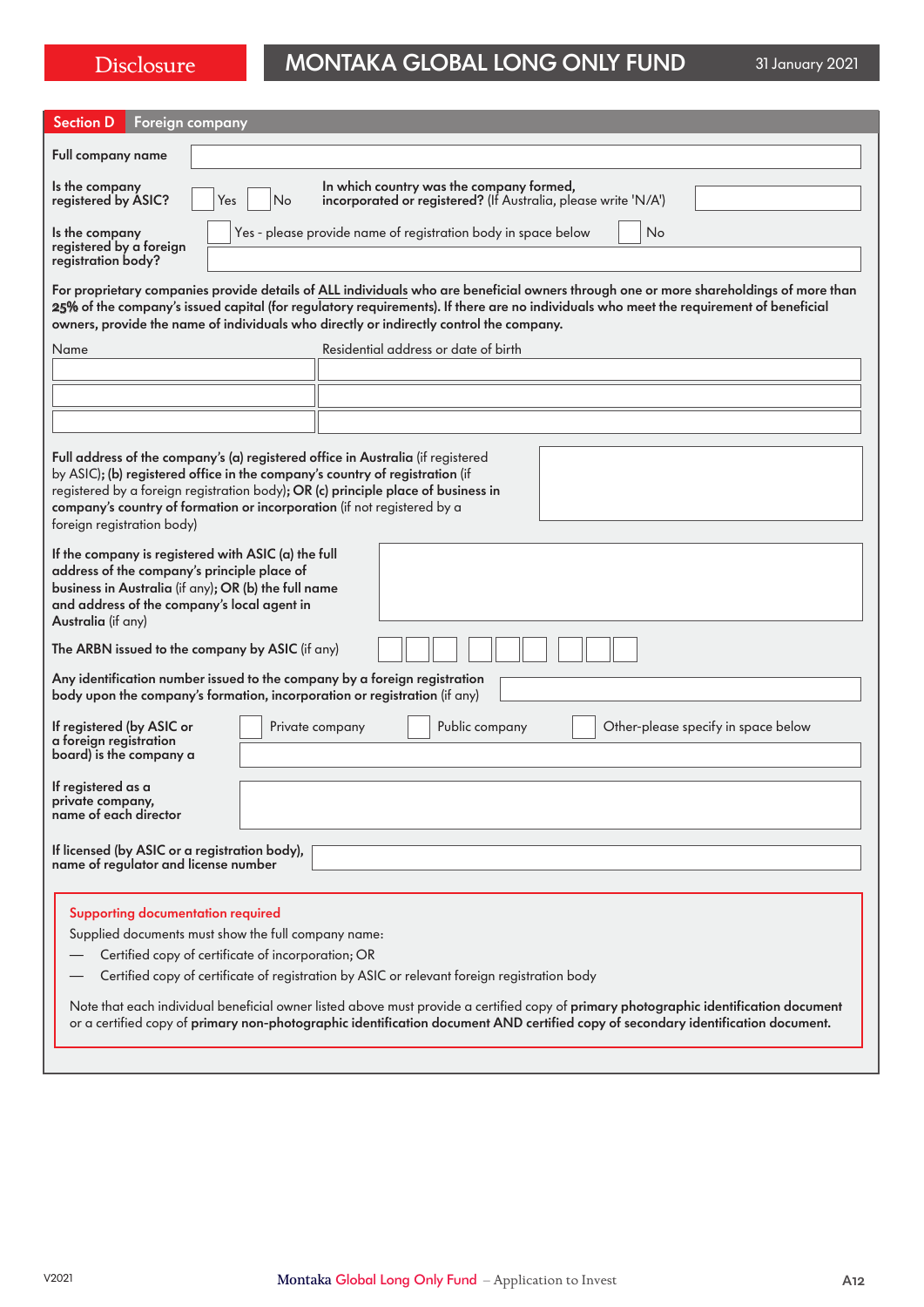# Disclosure MONTAKA GLOBAL LONG ONLY FUND 31 January 2021

| Investing as a trust (Complete for all trust types)<br><b>Section E</b>                                                                                                                                                                                                                                                                                                                                                                                                  |  |  |  |  |
|--------------------------------------------------------------------------------------------------------------------------------------------------------------------------------------------------------------------------------------------------------------------------------------------------------------------------------------------------------------------------------------------------------------------------------------------------------------------------|--|--|--|--|
| <b>Full name of trust</b>                                                                                                                                                                                                                                                                                                                                                                                                                                                |  |  |  |  |
| Full business name (if any) of<br>the trustee in respect of the trust                                                                                                                                                                                                                                                                                                                                                                                                    |  |  |  |  |
| Public unit trust<br>Private unit trust<br>Registered managed investment scheme <sup>6</sup><br>Private discretionary trust<br><b>Type</b><br>of trust                                                                                                                                                                                                                                                                                                                   |  |  |  |  |
| Unregistered managed investment scheme <sup>6</sup><br>Self-managed superannuation fund <sup>7</sup><br>Registrable superannuation entity <sup>7</sup>                                                                                                                                                                                                                                                                                                                   |  |  |  |  |
| Government superannuation fund established by legislation<br>Other type of trust - please provide details below:                                                                                                                                                                                                                                                                                                                                                         |  |  |  |  |
| <sup>6</sup> As defined by the Corporations Act 2001 (Commonwealth)                                                                                                                                                                                                                                                                                                                                                                                                      |  |  |  |  |
| <sup>7</sup> As described by the Superannuation Industry (Supervision) Act 1993 (Cth)                                                                                                                                                                                                                                                                                                                                                                                    |  |  |  |  |
| In which country was the trust established?                                                                                                                                                                                                                                                                                                                                                                                                                              |  |  |  |  |
| For trusts other than an Australian registered managed investment scheme, regulated trust (e.g. SMSF or complying superannuation fund)<br>or government superannuation trust, do the terms of the trust identify the beneficiaries by reference to membership of a class?                                                                                                                                                                                                |  |  |  |  |
| No<br>If yes, provide details of membership class (e.g. unitholders, family members of named person, charitable<br>Yes<br>person); otherwise list the beneficiaries:                                                                                                                                                                                                                                                                                                     |  |  |  |  |
| Name<br>Name                                                                                                                                                                                                                                                                                                                                                                                                                                                             |  |  |  |  |
| Name<br>Name                                                                                                                                                                                                                                                                                                                                                                                                                                                             |  |  |  |  |
| I have included additional beneficiaries on the notes page.                                                                                                                                                                                                                                                                                                                                                                                                              |  |  |  |  |
| For trusts other than an Australian registered managed investment scheme, regulated trust (e.g. SMSF or complying superannuation fund)<br>or government superannuation trust, provide details of ALL beneficial owners (for regulatory requirements). Note a beneficial owner<br>includes the appointor of the trust (i.e. the person who appoints or removes the trustee(s), the settlor of the trust, and beneficiaries with at<br>least a 25% interest in the trust): |  |  |  |  |
| Residential address or date of birth<br>Name                                                                                                                                                                                                                                                                                                                                                                                                                             |  |  |  |  |
|                                                                                                                                                                                                                                                                                                                                                                                                                                                                          |  |  |  |  |
|                                                                                                                                                                                                                                                                                                                                                                                                                                                                          |  |  |  |  |
|                                                                                                                                                                                                                                                                                                                                                                                                                                                                          |  |  |  |  |
|                                                                                                                                                                                                                                                                                                                                                                                                                                                                          |  |  |  |  |
| Supporting documentation required                                                                                                                                                                                                                                                                                                                                                                                                                                        |  |  |  |  |
| For at least ONE individual trustee, provide a certified copy of primary photographic identification document or a certified copy<br>$\circ$                                                                                                                                                                                                                                                                                                                             |  |  |  |  |
| of primary non-photographic identification document AND certified copy of secondary identification document<br>Corporate trustees should provide their ACN or ABN at section C so we can verify the company.                                                                                                                                                                                                                                                             |  |  |  |  |
| $\circ$<br>Each individual beneficial owner listed in this Section E must provide a certified copy of primary photographic identification<br>$\circ$                                                                                                                                                                                                                                                                                                                     |  |  |  |  |
| document or a certified copy of primary non-photographic identification document AND certified copy of secondary<br>identification document.                                                                                                                                                                                                                                                                                                                             |  |  |  |  |
| If a settlor of a trust did not settle \$10,000 or more on establishment of the trust (refer to the trust deed), you do not need to provide<br>$\circ$<br>the certified documents in respect of the settlor.                                                                                                                                                                                                                                                             |  |  |  |  |

- All trusts (except for Self Managed Superannuation Funds and Registered Managed Investment Schemes):
- o Certified copy or certified extract of trust deed; OR
- o Notice (such as notice of assessment) issue to the trust by the ATO within the last 12 months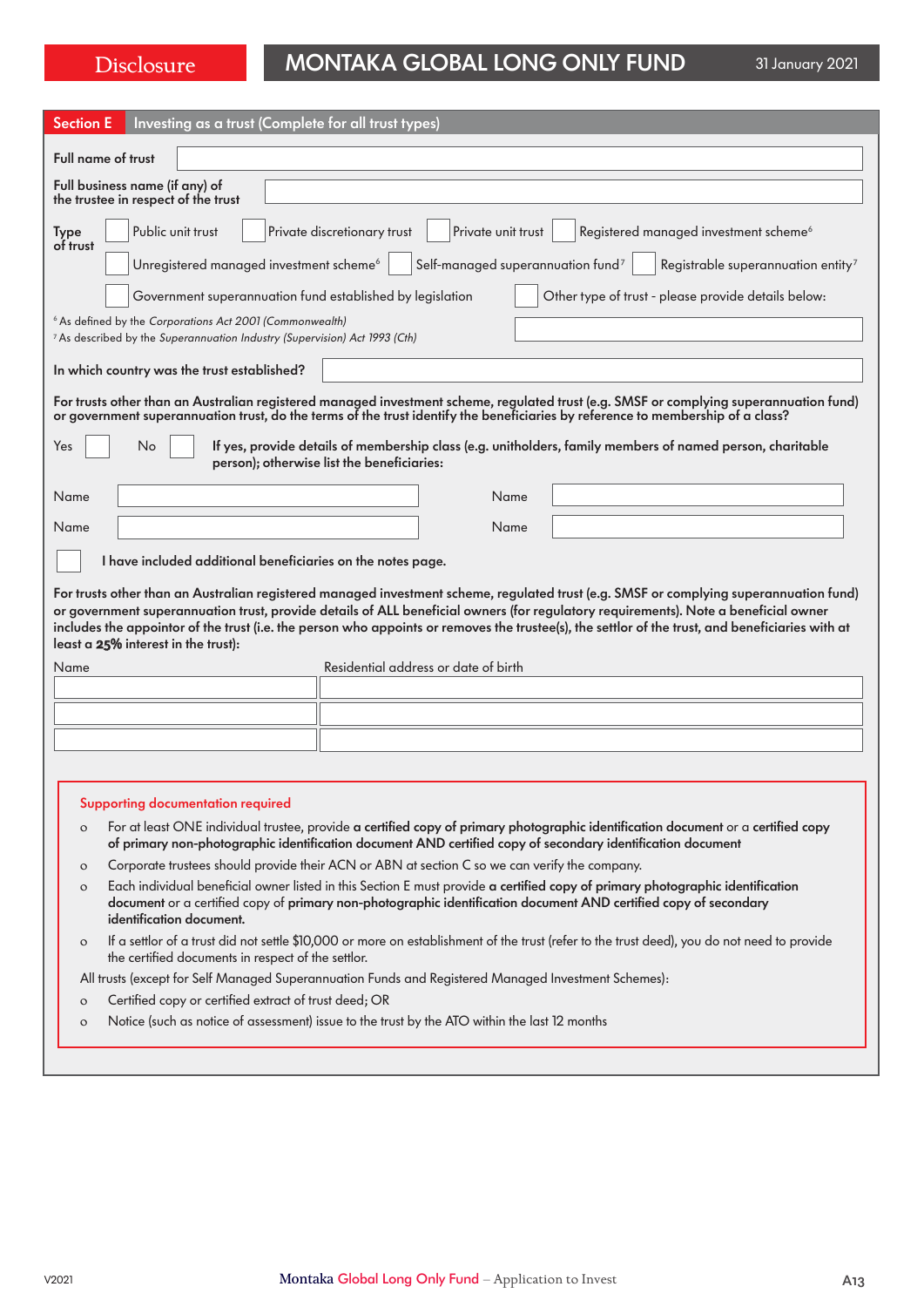# Disclosure MONTAKA GLOBAL LONG ONLY FUND 31 January 2021

| <b>Section F</b><br>Global Tax Status Declaration for Companies and Trusts (FATCA and CRS)                                                                                                                                                                                                                                                                                                                                                                                          |  |  |  |  |
|-------------------------------------------------------------------------------------------------------------------------------------------------------------------------------------------------------------------------------------------------------------------------------------------------------------------------------------------------------------------------------------------------------------------------------------------------------------------------------------|--|--|--|--|
| This is mandatory for all Company and Trusts except regulated superannuation funds (including self-managed superannuation funds).<br>We are unable to accept your application without this information. If you are unsure about how to complete this form speak to your financial<br>adviser or accountant. Definitions can be found at www.fundhost.com.au/forms.                                                                                                                  |  |  |  |  |
| <b>Regulated Superannuation Fund</b><br>FI                                                                                                                                                                                                                                                                                                                                                                                                                                          |  |  |  |  |
| Are you a regulated superannuation fund<br>Yes, you have now completed this section.<br>No, you must complete section F<br>and sign on page A16<br>Please sign on page A16<br>such as a Self-Managed Super Fund (SMSF)?                                                                                                                                                                                                                                                             |  |  |  |  |
| <b>Tax Status</b><br>FII                                                                                                                                                                                                                                                                                                                                                                                                                                                            |  |  |  |  |
| You must tick ONE of the 5 Tax Status boxes below (if you are a Financial Institution, please provide all the requested information below for box 1.)                                                                                                                                                                                                                                                                                                                               |  |  |  |  |
| A Financial Institution (A custodial or depository institution, an investment entity or a specified insurance company for FATCA/CRS purposes)<br>1.                                                                                                                                                                                                                                                                                                                                 |  |  |  |  |
| Provide the Company's or Trusts Global Intermediary Identification Number (GIIN), if applicable                                                                                                                                                                                                                                                                                                                                                                                     |  |  |  |  |
| <b>Exempt Beneficial Owner</b><br><b>Excepted Financial</b><br>If the Company or Trust is a<br><b>Deemed Compliant</b><br>Financial Institution but does<br>Financial Institution<br>Institution<br>not have a GIIN, provide its<br><b>FATCA status (select ONE of</b><br>(If a Trustee Documented Trust provide the Trustee's GIIN below)<br>Non Reporting IGA<br><b>Financial Institution</b><br>the following):                                                                  |  |  |  |  |
| <b>US Financial</b><br>Other (describe the FATCA status in the box below)<br>Non-Participating<br><b>Financial Institution</b><br>Institution                                                                                                                                                                                                                                                                                                                                       |  |  |  |  |
| ALL Financial Institutions, please answer the question below:                                                                                                                                                                                                                                                                                                                                                                                                                       |  |  |  |  |
| Is the Financial Institution an Investment Entity located in a Non-Participating CRS Jurisdiction and managed by another Financial<br>Institution?                                                                                                                                                                                                                                                                                                                                  |  |  |  |  |
| Yes, proceed to section FIV<br>No, please sign on<br>CRS Participating Jurisdictions are on the OECD website at http://www.oecd.org/<br>(Foreign Controlling Persons)<br>page A16<br>tax/automatic-exchange/crs-implementation-and-assistance/crs-by-jurisdiction.                                                                                                                                                                                                                  |  |  |  |  |
| Australian Public Listed Company, Majority Owned Subsidiary of an Australian Public Listed company<br>2.<br>(Public listed companies or majority owned subsidiaries of Australian listed companies that are not Financial Institutions as described<br>above, or a company that is an Australian Registered Charity)                                                                                                                                                                |  |  |  |  |
| Australian Registered Charity or Deceased Estate<br>3.                                                                                                                                                                                                                                                                                                                                                                                                                              |  |  |  |  |
| An Active Non-Financial Entity (NFE) or Foreign Charity<br>4.<br>(Active NFEs include entities where, during the previous reporting period, less than 50% of their gross income was passive income (e.g.<br>dividends, interests and royalties) and less than 50% of assets held produced passive income. For other types of Active NFEs, refer to<br>Section VIII in the Annexure of the OECD 'Standard for Automatic Exchange of Financial Account Information' at www.oecd.org.) |  |  |  |  |
| Other (Entities that are not previously listed - Passive Non-Financial Entities). Please provide details below.<br>5.                                                                                                                                                                                                                                                                                                                                                               |  |  |  |  |
|                                                                                                                                                                                                                                                                                                                                                                                                                                                                                     |  |  |  |  |
| <b>Country of Tax Residence</b><br><b>FIII</b>                                                                                                                                                                                                                                                                                                                                                                                                                                      |  |  |  |  |
| Is the Company or Trust a Tax resident of a country other than Australia?<br>Yes<br>No                                                                                                                                                                                                                                                                                                                                                                                              |  |  |  |  |
| If yes, please provide the Company's and/or Trust's country of tax residence and tax identification number (TIN) or equivalent below. If the<br>Company and/or Trust is a tax resident of more than one other country, please list all relevant countries below.                                                                                                                                                                                                                    |  |  |  |  |
| A TIN is the number assigned by each country for the purposes of administering tax laws. This is the equivalent of a Tax File Number in<br>Australia or an Employer Identification Number in the US. If a TIN is not provided, please list one of the three reasons specified (A, B or C) for<br>not providing a TIN.                                                                                                                                                               |  |  |  |  |
| <b>TIN</b><br>If no TIN, list reason A, B or C<br>Country                                                                                                                                                                                                                                                                                                                                                                                                                           |  |  |  |  |
| 1.                                                                                                                                                                                                                                                                                                                                                                                                                                                                                  |  |  |  |  |
| 2.<br>3.                                                                                                                                                                                                                                                                                                                                                                                                                                                                            |  |  |  |  |
|                                                                                                                                                                                                                                                                                                                                                                                                                                                                                     |  |  |  |  |
| If there are more countries, provide details on a separate sheet and tick this box.                                                                                                                                                                                                                                                                                                                                                                                                 |  |  |  |  |
| o Reason A: The country of tax residency does not issue TINs to tax residents                                                                                                                                                                                                                                                                                                                                                                                                       |  |  |  |  |
| o Reason B: The Company or Trust has not been issued with a TIN<br>o Reason C: The country of tax residency does not require the TIN to be disclosed                                                                                                                                                                                                                                                                                                                                |  |  |  |  |
| If Reason B is selected above, explain why you are not required to<br>1.<br>obtain a TIN:                                                                                                                                                                                                                                                                                                                                                                                           |  |  |  |  |
| 3.<br>2.                                                                                                                                                                                                                                                                                                                                                                                                                                                                            |  |  |  |  |
|                                                                                                                                                                                                                                                                                                                                                                                                                                                                                     |  |  |  |  |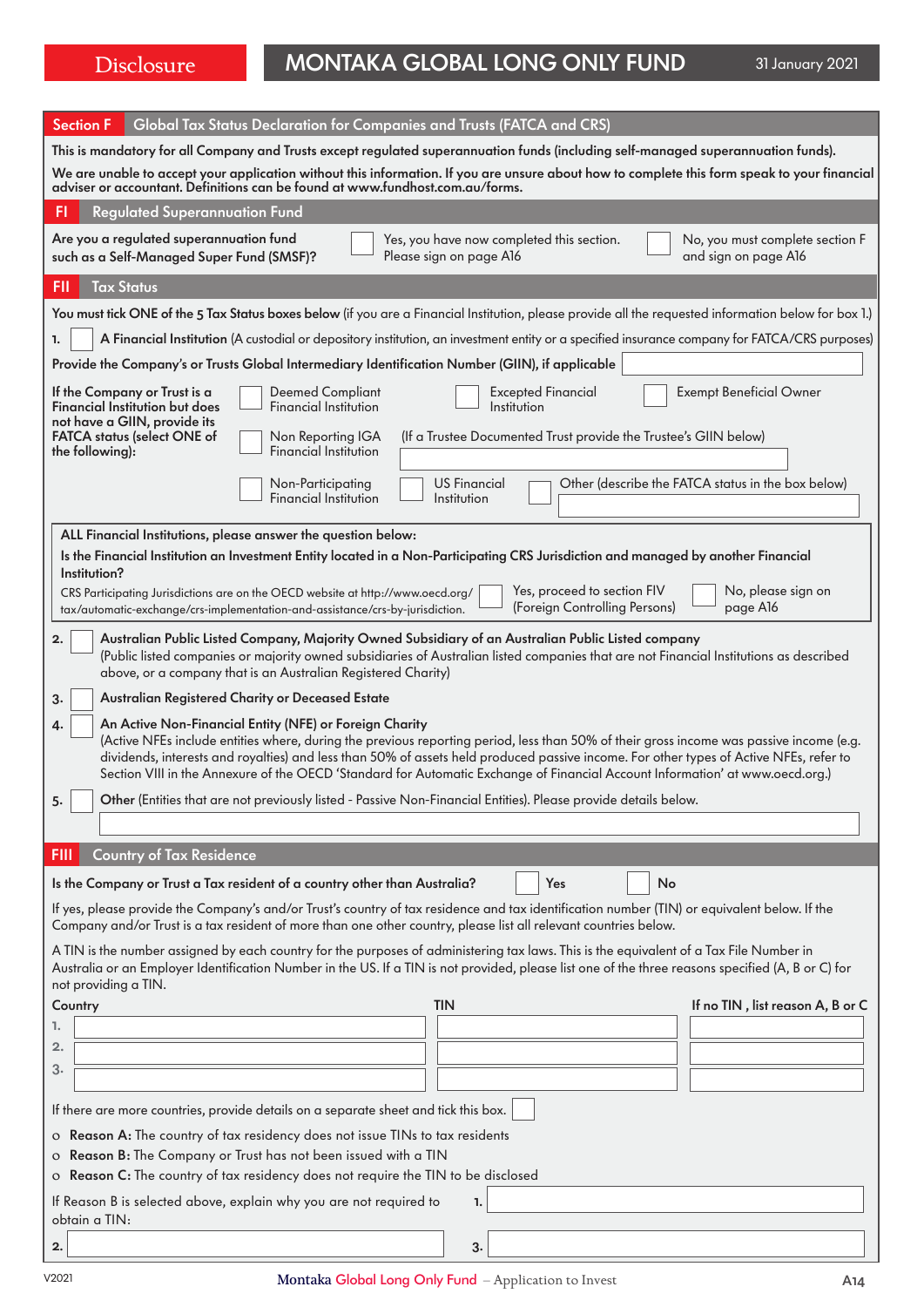| <b>FIV</b>                                                                                                                                                                                 | Foreign controlling persons and beneficial owners                                                                                                                                                                                      |                                     |                                |  |  |
|--------------------------------------------------------------------------------------------------------------------------------------------------------------------------------------------|----------------------------------------------------------------------------------------------------------------------------------------------------------------------------------------------------------------------------------------|-------------------------------------|--------------------------------|--|--|
|                                                                                                                                                                                            | o Is any natural person that exercises control over you (for companies, this would include directors or beneficial owners who<br>ultimately own 25% or more of the share capital) a tax resident of any country outside of Australia?  |                                     |                                |  |  |
|                                                                                                                                                                                            | o If you are a trust, is any natural person including trustee, protector, beneficiary, settlor or any other natural person exercising<br>ultimate effective control over the trust a tax resident of any country outside of Australia? |                                     |                                |  |  |
|                                                                                                                                                                                            | Yes. Complete details below                                                                                                                                                                                                            | No. You have completed this section |                                |  |  |
|                                                                                                                                                                                            | 1. Name                                                                                                                                                                                                                                | Date of birth                       |                                |  |  |
|                                                                                                                                                                                            |                                                                                                                                                                                                                                        |                                     |                                |  |  |
|                                                                                                                                                                                            | Residential Address (if not already provided)                                                                                                                                                                                          |                                     |                                |  |  |
|                                                                                                                                                                                            | Country of Tax Residence                                                                                                                                                                                                               | TIN or equivalent                   | Reason Code if no TIN provided |  |  |
|                                                                                                                                                                                            |                                                                                                                                                                                                                                        |                                     |                                |  |  |
|                                                                                                                                                                                            | 2. Name                                                                                                                                                                                                                                | Date of birth                       |                                |  |  |
|                                                                                                                                                                                            |                                                                                                                                                                                                                                        |                                     |                                |  |  |
|                                                                                                                                                                                            | Residential Address (if not already provided)                                                                                                                                                                                          |                                     |                                |  |  |
|                                                                                                                                                                                            | Country of Tax Residence                                                                                                                                                                                                               | TIN or equivalent                   | Reason Code if no TIN provided |  |  |
|                                                                                                                                                                                            |                                                                                                                                                                                                                                        |                                     |                                |  |  |
|                                                                                                                                                                                            | 3. Name                                                                                                                                                                                                                                | Date of birth                       |                                |  |  |
|                                                                                                                                                                                            |                                                                                                                                                                                                                                        |                                     |                                |  |  |
|                                                                                                                                                                                            | Residential Address (if not already provided)                                                                                                                                                                                          |                                     |                                |  |  |
|                                                                                                                                                                                            | Country of Tax Residence                                                                                                                                                                                                               | TIN or equivalent                   | Reason Code if no TIN provided |  |  |
|                                                                                                                                                                                            |                                                                                                                                                                                                                                        |                                     |                                |  |  |
|                                                                                                                                                                                            | 4. Name                                                                                                                                                                                                                                | Date of birth                       |                                |  |  |
|                                                                                                                                                                                            |                                                                                                                                                                                                                                        |                                     |                                |  |  |
|                                                                                                                                                                                            | Residential Address (if not already provided)                                                                                                                                                                                          |                                     |                                |  |  |
|                                                                                                                                                                                            | Country of Tax Residence                                                                                                                                                                                                               | TIN or equivalent                   | Reason Code if no TIN provided |  |  |
|                                                                                                                                                                                            |                                                                                                                                                                                                                                        |                                     |                                |  |  |
|                                                                                                                                                                                            | 5. Name                                                                                                                                                                                                                                | Date of birth                       |                                |  |  |
|                                                                                                                                                                                            |                                                                                                                                                                                                                                        |                                     |                                |  |  |
|                                                                                                                                                                                            | Residential Address (if not already provided)                                                                                                                                                                                          |                                     |                                |  |  |
|                                                                                                                                                                                            | Country of Tax Residence                                                                                                                                                                                                               | TIN or equivalent                   | Reason Code if no TIN provided |  |  |
|                                                                                                                                                                                            |                                                                                                                                                                                                                                        |                                     |                                |  |  |
|                                                                                                                                                                                            | If there are more than 5 controlling persons, please list them on a separate sheet and tick this box.                                                                                                                                  |                                     |                                |  |  |
|                                                                                                                                                                                            | If TIN or equivalent is not provided, please provide reason from the following options:                                                                                                                                                |                                     |                                |  |  |
| o Reason A: The country/jurisdiction where the entity is resident does not issue TINs to its residents                                                                                     |                                                                                                                                                                                                                                        |                                     |                                |  |  |
| o Reason B: The entity is otherwise unable to obtain a TIN or equivalent number (please explain why the entity is unable to obtain a TIN<br>below if you have selected this reason)        |                                                                                                                                                                                                                                        |                                     |                                |  |  |
| o Reason C: No TIN is required. (Note: Only select this reason if the domestic law of the relevant jurisdiction does not require the<br>collection of the TIN issued by such jurisdiction) |                                                                                                                                                                                                                                        |                                     |                                |  |  |
| If Reason B has been selected above, explain why you are not required to obtain a TIN.                                                                                                     |                                                                                                                                                                                                                                        |                                     |                                |  |  |
| 1.                                                                                                                                                                                         |                                                                                                                                                                                                                                        | 4.                                  |                                |  |  |
| 2.                                                                                                                                                                                         |                                                                                                                                                                                                                                        | 5.                                  |                                |  |  |
|                                                                                                                                                                                            |                                                                                                                                                                                                                                        |                                     |                                |  |  |
| з.                                                                                                                                                                                         |                                                                                                                                                                                                                                        |                                     |                                |  |  |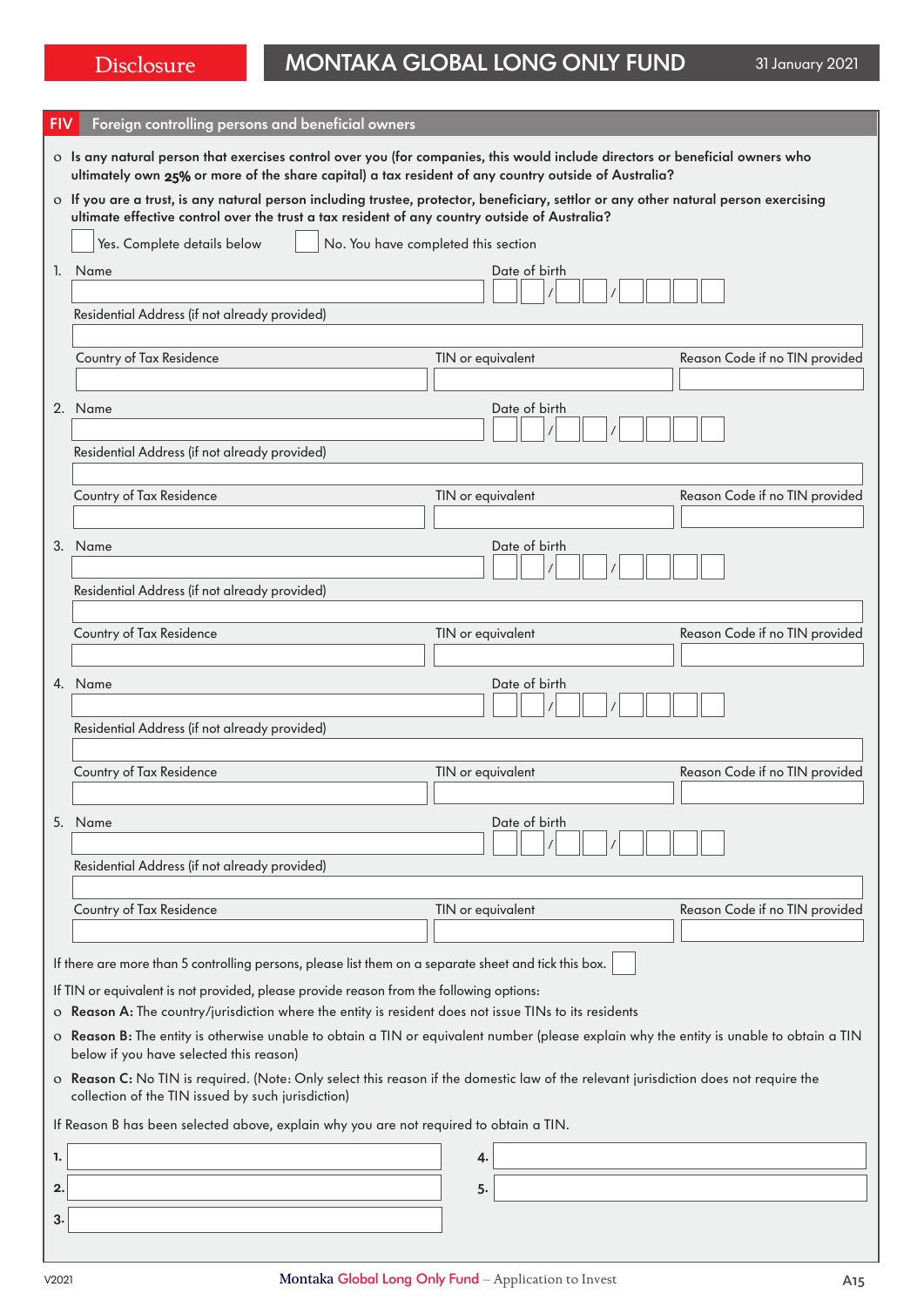# Investor declaration

#### **Declaration**

I/We declare that I am/we are not commonly known by any other names different from those disclosed in this Application.

I/We declare any documents or information whatsoever used for verification purposes in support of my/our Application are complete and correct.

I/We agree to give further information or personal details to Fundhost or its agents if required to meet its obligations under the Anti-Money Laundering and Counter-Terrorism Financing Act 2006 (Cth) and other legislation and regulations including FATCA and CRS.

### Acknowledgment

I/We acknowledge that it may be a criminal offence to knowingly provide false, forged, altered or falsified documents or misleading information or documents when completing an Application for units in The Fund.

I/We acknowledge that this Application, once signed by me/us, holds me/us to a number of representations and warranties, among other things, relating to matters which Fundhost must seek confirmation of in order to comply with the provisions of the Anti-Money Laundering and Counter-Terrorism Financing Act 2006 (Cth) and global tax compliance including FATCA and CRS requirements. Appropriate steps to verify information may be taken, and information may be disclosed to government agencies in Australia and overseas. If information required is not provided, the application may not be accepted or units may be redeemed.

I/We undertake to provide updated FATCA/CRS self-certification information within 30 days of a change in circumstances which causes the information to become incorrect.

| А                                                                                              | Individual / Joint applicant                                      | А                    | Individual / Joint applicant |  |
|------------------------------------------------------------------------------------------------|-------------------------------------------------------------------|----------------------|------------------------------|--|
| Signature                                                                                      | $\boldsymbol{X}$                                                  | Signature            | X                            |  |
| <b>Print name</b>                                                                              |                                                                   | <b>Print name</b>    |                              |  |
| As trustee<br>(if applicable)<br>Date (DD/MM/YYYY)                                             |                                                                   | Date (DD/MM/YYYY)    |                              |  |
| $\mathsf B$                                                                                    | Signature of Corporate Applicants or Corporate Trustee Applicants |                      |                              |  |
| Executed by:                                                                                   |                                                                   |                      |                              |  |
| Company name                                                                                   |                                                                   |                      |                              |  |
| As trustee for<br>(if applicable)                                                              |                                                                   |                      |                              |  |
| By its directors:                                                                              |                                                                   | By its directors:    |                              |  |
| Signature                                                                                      | X                                                                 | Signature            | X                            |  |
| <b>Print name</b>                                                                              |                                                                   | <b>Print name</b>    |                              |  |
| Capacity                                                                                       |                                                                   | Capacity             |                              |  |
| (Director/Secretary)                                                                           |                                                                   | (Director/Secretary) |                              |  |
| Date (DD/MM/YYYY)                                                                              |                                                                   | Date (DD/MM/YYYY)    |                              |  |
|                                                                                                |                                                                   |                      |                              |  |
| <b>THANK YOU FOR YOUR APPLICATION</b>                                                          |                                                                   |                      |                              |  |
| WE INVITE YOU TO REVIEW THE APPLICATION CHECKLIST ON PAGE A1 AND A21                           |                                                                   |                      |                              |  |
| AND TO CALL US ON +61 2 8223 5400 OR EMAIL US ON ADMIN@FUNDHOST.COM.AU IF YOU HAVE ANY QUERIES |                                                                   |                      |                              |  |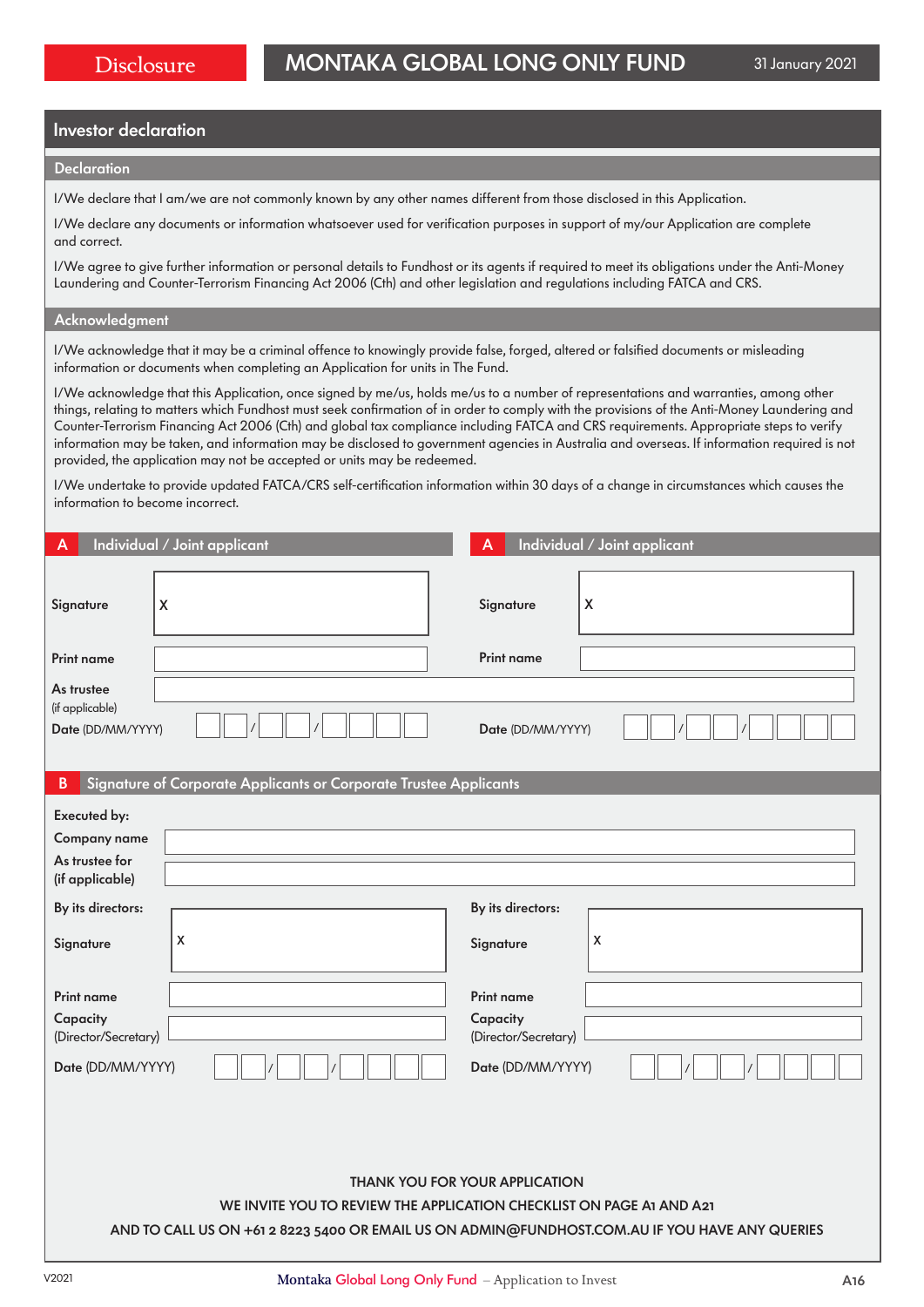# Definitions for the purpose of client identification

Primary photographic identification document

- means any of the following

- (1) a licence or permit issued under a law of a State or Territory or equivalent authority of a foreign country for the purpose of driving a vehicle that contains a photograph of the person in whose name the document is issued;
- (2) a passport issued by the Commonwealth;
- (3) a passport or a similar document issued for the purpose of international travel, that:
	- (a) contains a photograph and the signature of the person in whose name the document is issued;
	- (b) is issued by a foreign government, the United Nations or an agency of the United Nations; and
	- (c) if it is written in a language that is not understood by the person carrying out the verification — is accompanied by an English translation prepared by an accredited translator;
- (4) a card issued under a law of a State or Territory for the purpose of proving the person's age which contains a photograph of the person in whose name the document is issued;
- (5) a national identity card issued for the purpose of identification, that: (a) contains a photograph and the signature of the person in whose name the document is issued;
	- (b) is issued by a foreign government, the United Nations or an agency of the United Nations; and
	- (c) if it is written in a language that is not understood by the person carrying out the verification — is accompanied by an English translation prepared by an accredited translator.

Primary non-photographic identification document

- means any of the following

- (1) a birth certificate or birth extract issued by a State or Territory;
- (2) a citizenship certificate issued by the Commonwealth;
- (3) a citizenship certificate issued by a foreign government that, if it is written in a language that is not understood by the person carrying out the verification, is accompanied by an English translation prepared by an accredited translator;
- (4) a birth certificate issued by a foreign government, the United Nations or an agency of the United Nations that, if it is written in a language that is not understood by the person carrying out the verification, is accompanied by an English translation prepared by an accredited translator;
- (5) a pension card issued by Centrelink that entitles the person in whose name the card is issued, to financial benefits.

Secondary identification document

- means any of the following

(1) a notice that:

- (a) was issued to an individual by the Commonwealth or a State or Territory within Australia, within the preceding twelve months;
- (b) contains the name of the individual and their residential address; and
- records the provision of financial benefits to the individual under a law of the Commonwealth or a State or Territory (as the case may be);
- (2) a notice that:
	- (a) was issued to an individual by the Australian Taxation Office;
	- (b) contains the name of the individual and their residential address; and
	- (c) records a debt payable to or by the individual by or to (respectively) the Commonwealth under a Commonwealth law relating to taxation;

(3) a notice that:

- (a) was issued to an individual by a local government body or utilities provider within the preceding three months;
- (b) contains the name of the individual and their residential address; and
- (c) records the provision of services by that local government body or utilities provider to that address or to that person;
- (4) in relation to a person under the age of 18, a notice that:
	- (a) was issued to a person by a school principal within the preceding three months;
	- (b) contains the name of the person and their residential address; and
	- (c) records the period of time that the person attended at the school.

New Zealand Investors — you may submit in place of the secondary identification documents listed above, a document of equivalency (e.g. A notice issued by the New Zealand Inland Revenue to you in the last 12 months, containing your name and residential address, and that records a debt payable to you).

# The following list of people that can certify Identification Documents

#### Certified copy

- means a document that has been certified as a true copy of an original document by one of the following persons (amongst others):
- o legal practioner, or a judge of a court, or magistrate;
- o a registrar or deputy registrar of a court;
- o a justice of the Peace or a police officer;
- o a notary public (for the purposes of the Statutory Declaration Regulations 1993);
- o financial adviser or financial planner;
- o an agent of the Australian Postal Corporation who is in charge of an office supplying postal services to the public;
- o a permanent employee of the Australian Postal Corporation with 2 or more years of continuous service who is employed in an office supplying postal services to the public;
- o Australian consular officer or an Australian diplomatic officer (with the meaning of the Consular Fees Act 1955);
- o an officer (including bank officer or credit union officer) with 2 or more continuous years of service with one or more financial institutions;
- o an officer with, or authorised representative of, a holder of an Australian financial services licence, having 2 or more continuous years of service with one or more licencees;
- o a member of the Institute of Chartered Accountants in Australia, CPA Australia or the National Institute of Accountants;
- o a person currently licenced or registered to practice as a:

medical practitioner, nurse, midwife, optometrist, dentist, pharmacist, chiropractor, occupational therapist, physiotherapist, psychologist, architect, veterinary surgeon, midwife, optometrist.

For a full list of persons eligible to certify go to https://fundhost.com.au/faqs/

New Zealand Investors — Where the above persons are specified as an Australian person or a member of an Australian association or group, a person of equivalence in New Zealand (e.g. a person officially enrolled as a solicitor in New Zealand or a chartered accountant in New Zealand) can certify identification documents.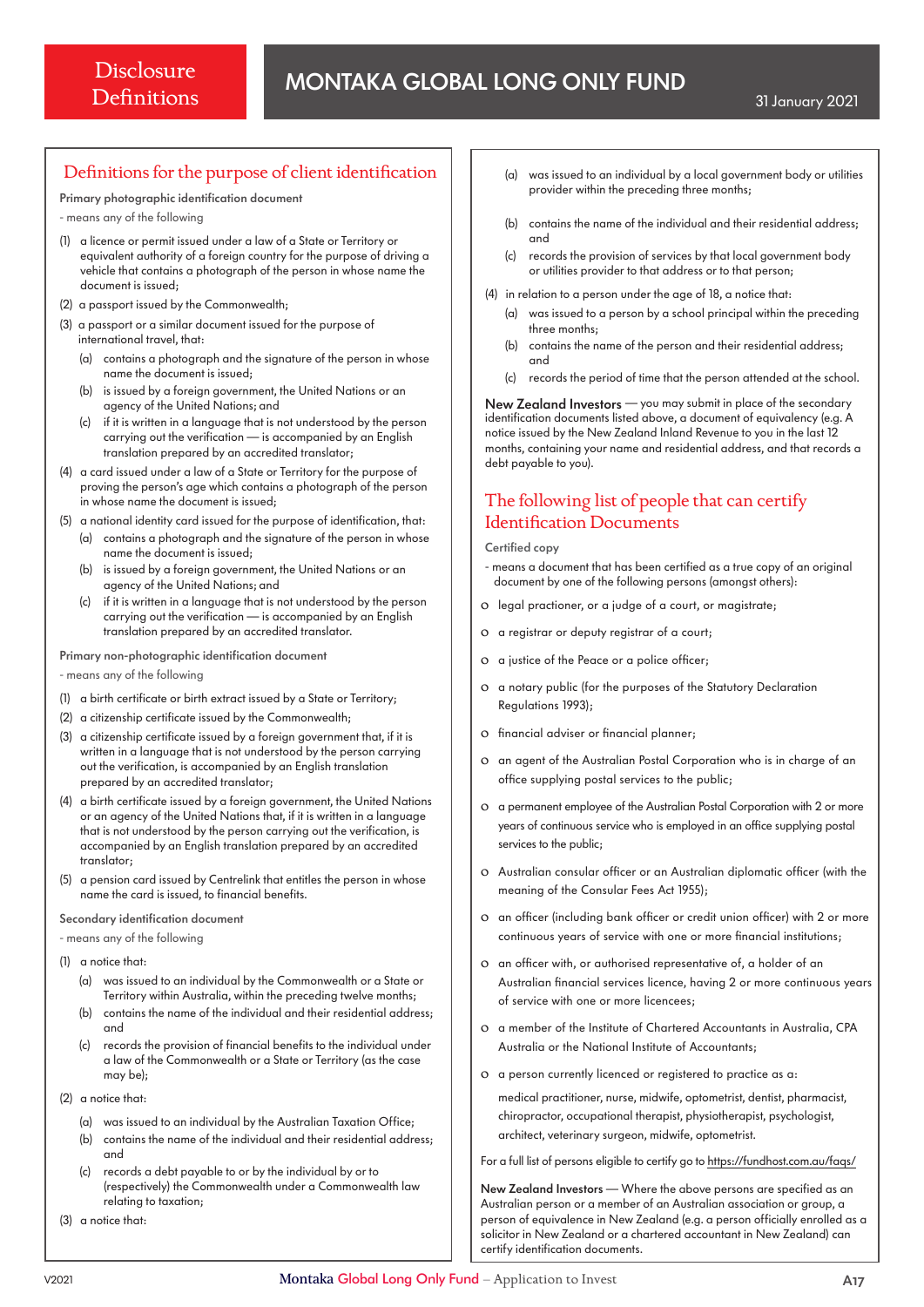# DIRECT DEBIT REQUEST SERVICE AGREEMENT

# Direct Debit

A direct debit lump sum investment option and savings plan facility are available for investors in the Montaka Global Long Only Fund. The savings plan enables you to invest at least \$500 per month into The Fund.

Do not complete this form if you are planning to borrow money to invest in The Fund from a margin-lending provider.

Direct debit request service agreement

The following is your Direct Debit Service Agreement with Fundhost ABN 69 092 517 087. The agreement is designed to explain what your obligations are when undertaking a Direct Debit arrangement with us. It also details what our obligations are to you as your Direct Debit Provider.

We recommend you keep this agreement in a safe place for future reference. It forms part of the terms and conditions of your Direct Debit Request (DDR) and should be read in conjunction with your DDR form.

#### Definitions

account means the account held at your financial institution from which we are authorised to arrange for funds to be debited.

agreement means this Direct Debit Request Service Agreement between you and us.

banking day means a day other than a Saturday or a Sunday or a public holiday listed throughout Australia.

debit day means the day that payment by you to us is due.

debit payment means a particular transaction where a debit is made.

Direct Debit Request means the Direct Debit Request between us and you.

us or we means Fundhost, (the Debit User) you have authorised by signing a Direct Debit Request.

you means the customer who has signed or authorised by other means the Direct Debit Request.

your financial institution means the financial institution nominated by you on the DDR at which the account is maintained.

#### 1 Debiting your account

- (1.1) By signing a Direct Debit Request or by providing us with a valid instruction, you have authorised us to arrange for funds to be debited from your account. You should refer to the Direct Debit Request and this agreement for the terms of the arrangement between us and you.
- (1.2) We will only arrange for funds to be debited from your account as authorised in the Direct Debit Request. or

 We will only arrange for funds to be debited from your account if we have sent to the address nominated by you in the Direct Debit Request, a billing advice which specifies the amount payable by you to us and when it is due.

- (1.3) If the debit day falls on a day that is not a banking day, we may direct your financial institution to debit your account on the following banking day. If you are unsure about which day your account has or will be debited, you should ask your financial institution.
- 2 Amendments by us

We may vary any details of this agreement or a Direct Debit Request at any time by giving you at least fourteen (14) days written notice.

3 Amendments by us

You may change, stop or defer a debit payment, or terminate this agreement by providing us with at least fourteen (14 days) notification by writing to: Fundhost

PO Box N561 Grosvenor Place NSW 1220

#### 4 Your obligations

- (4.1) It is your responsibility to ensure that there are sufficient clear funds available in your account to allow a debit payment to be made in accordance with the Direct Debit Request.
- (4.2) If there are insufficient clear funds in your account to meet a debit payment:
	- (a) you may be charged a fee and/or interest by your financial institution; and
	- (b) you must be arrange for the debit payment to be made by another method or for sufficient clear funds to be in your account by an agreed time so that we can process the debit payment.
- (4.3) You should check your account statement to verify that the amounts debited from your account are correct
- (4.4) If Fundhost is liable to pay goods and services tax (GST) on a supply made in connection with this agreement, then you agree to pay Fundhost on demand an amount equal to the consideration payable for the supply multiplied by the prevailing GST rate.

#### 5 Dispute

- (5.1) If you believe that there has been an error in debiting your account, you should notify us directly on (02) 8223 5400 and confirm that notice in writing with us as soon as possible, so that we can resolve your query more quickly. Alternatively, you can take it up with your financial institution directly.
- (5.2) If we conclude as a result of our investigations that your account has been incorrectly debited we will respond to your query by arranging for your financial institution to adjust your account (including interest and charges) accordingly. We will also notify you in writing of the amount by which your account has been adjusted.
- (5.3) If we conclude as a result of our investigations that your account has not been incorrectly debited, we will respond to your query by providing you with reasons and any evidence for this finding in writing.
- 6 You should check:
	- (a) with your financial institution whether direct debiting is available from your account as direct debiting is not always available;
	- (b) your account details which you have provided to us are correct by checking them against a recent account statement; and
	- (c) with your financial institution before completing the Direct Debit Request if you have any queries about how to complete the Direct Debit Request.
- 7 Confidentiality
	- (7.1) We will keep any information (including your account details) in your Direct Debit Request confidential. We will make reasonable efforts to keep any such information that we have about you secure, and to ensure that any of our employees or agents who have access to information about you do not make any unauthorised use, modification, reproduction or disclosure of that information.
	- (7.2) We will only disclose information that we have about you.
		- (a) to the extent specifically required by law; or
		- (b) for the purposes of this agreement (including disclosing information in connection with any query or claim).

#### 8 Notice

- (8.1) If you wish to notify us in writing about anything relating to this agreement, you should write to Fundhost.
- (8.2) We will notify you by sending a notice in the ordinary post to the address you have given us in the Direct Debit Request.
- (8.3) Any notice will be deemed to have been received on the third banking day after posting.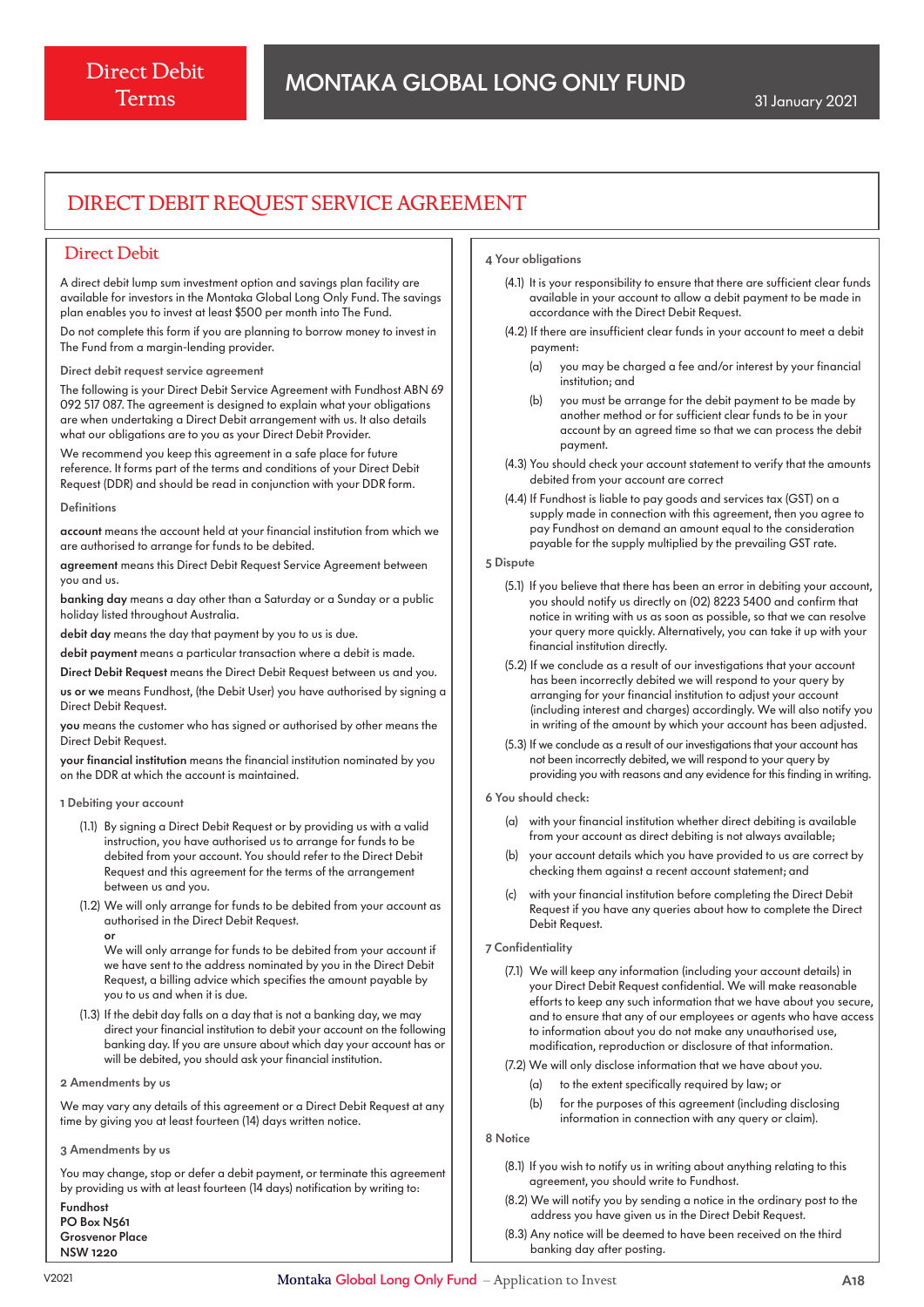# ADDITIONAL INVESTMENT FORM

Please use this form if you are already an investor in the Montaka Global Long Only Fund and wish to make an additional investment. For initial investments go to page A4.

| <b>Investor details</b>                                                                                                                                                                                                                                                                                                                                                                                                                                                                                                                                                                                                                                                                                                 |                                                                                                                  |  |  |  |  |
|-------------------------------------------------------------------------------------------------------------------------------------------------------------------------------------------------------------------------------------------------------------------------------------------------------------------------------------------------------------------------------------------------------------------------------------------------------------------------------------------------------------------------------------------------------------------------------------------------------------------------------------------------------------------------------------------------------------------------|------------------------------------------------------------------------------------------------------------------|--|--|--|--|
| <b>Investor Number</b>                                                                                                                                                                                                                                                                                                                                                                                                                                                                                                                                                                                                                                                                                                  | Name                                                                                                             |  |  |  |  |
| Company/Fund/Super Fund Name                                                                                                                                                                                                                                                                                                                                                                                                                                                                                                                                                                                                                                                                                            |                                                                                                                  |  |  |  |  |
| <b>Additional investment details</b>                                                                                                                                                                                                                                                                                                                                                                                                                                                                                                                                                                                                                                                                                    |                                                                                                                  |  |  |  |  |
| Please tick the box beside your chosen payment method and complete the required details.                                                                                                                                                                                                                                                                                                                                                                                                                                                                                                                                                                                                                                |                                                                                                                  |  |  |  |  |
| Cheque                                                                                                                                                                                                                                                                                                                                                                                                                                                                                                                                                                                                                                                                                                                  | Amount:<br>0<br>0                                                                                                |  |  |  |  |
| Attached is a cheque made out to:<br>"MGLOF APP TRUST ACCOUNT"                                                                                                                                                                                                                                                                                                                                                                                                                                                                                                                                                                                                                                                          |                                                                                                                  |  |  |  |  |
| <b>Electronic Funds Transfer (EFT)</b>                                                                                                                                                                                                                                                                                                                                                                                                                                                                                                                                                                                                                                                                                  | 0<br>0<br>\$<br>Amount:                                                                                          |  |  |  |  |
| Name: MGLOF APP TRUST ACCOUNT<br>BSB:<br>082 001                                                                                                                                                                                                                                                                                                                                                                                                                                                                                                                                                                                                                                                                        | Date of transfer:                                                                                                |  |  |  |  |
| $A/C$ :<br>25 875 6446                                                                                                                                                                                                                                                                                                                                                                                                                                                                                                                                                                                                                                                                                                  | Reference used:                                                                                                  |  |  |  |  |
| <b>BPAY</b><br>To increase your investment via BPAY please use the Customer Reference Number (CRN) given to you on confirmation of your initial<br>investment. If you are unable to locate this number, please phone Fundhost on +61 (0)2 8223 5400 during office hours for assistance.<br>Biller Code: 817171<br>Ref:<br>Amount:<br>0<br>$\Omega$<br>Telephone & Internet Banking - BPAY®<br>Date of transfer:<br>Contact your bank or financial institution to make this payment<br>from your cheque, savings, debit or transaction account.<br>More info: www.bpay.com.au<br><sup>®</sup> Registered to BPAY Pty Ltd ABN 69 079 137 518<br>Direct debit authority<br>Fill in the Direct Debit Agreement on page A20. |                                                                                                                  |  |  |  |  |
| <b>Investor confirmation</b>                                                                                                                                                                                                                                                                                                                                                                                                                                                                                                                                                                                                                                                                                            |                                                                                                                  |  |  |  |  |
| Investor/Trustee                                                                                                                                                                                                                                                                                                                                                                                                                                                                                                                                                                                                                                                                                                        |                                                                                                                  |  |  |  |  |
| X<br>Signature                                                                                                                                                                                                                                                                                                                                                                                                                                                                                                                                                                                                                                                                                                          | Post this page with accompanying payment to:<br><b>Fundhost Limited</b><br>PO Box N561<br><b>Grosvenor Place</b> |  |  |  |  |
| <b>Print name</b>                                                                                                                                                                                                                                                                                                                                                                                                                                                                                                                                                                                                                                                                                                       | <b>NSW 1220</b><br>Only EFT and BPAY payments can be faxed or emailed                                            |  |  |  |  |
| Capacity                                                                                                                                                                                                                                                                                                                                                                                                                                                                                                                                                                                                                                                                                                                | via: +61 (0)2 9232 8600 or admin@fundhost.com.au                                                                 |  |  |  |  |
| Date (DD/MM/YYYY)                                                                                                                                                                                                                                                                                                                                                                                                                                                                                                                                                                                                                                                                                                       |                                                                                                                  |  |  |  |  |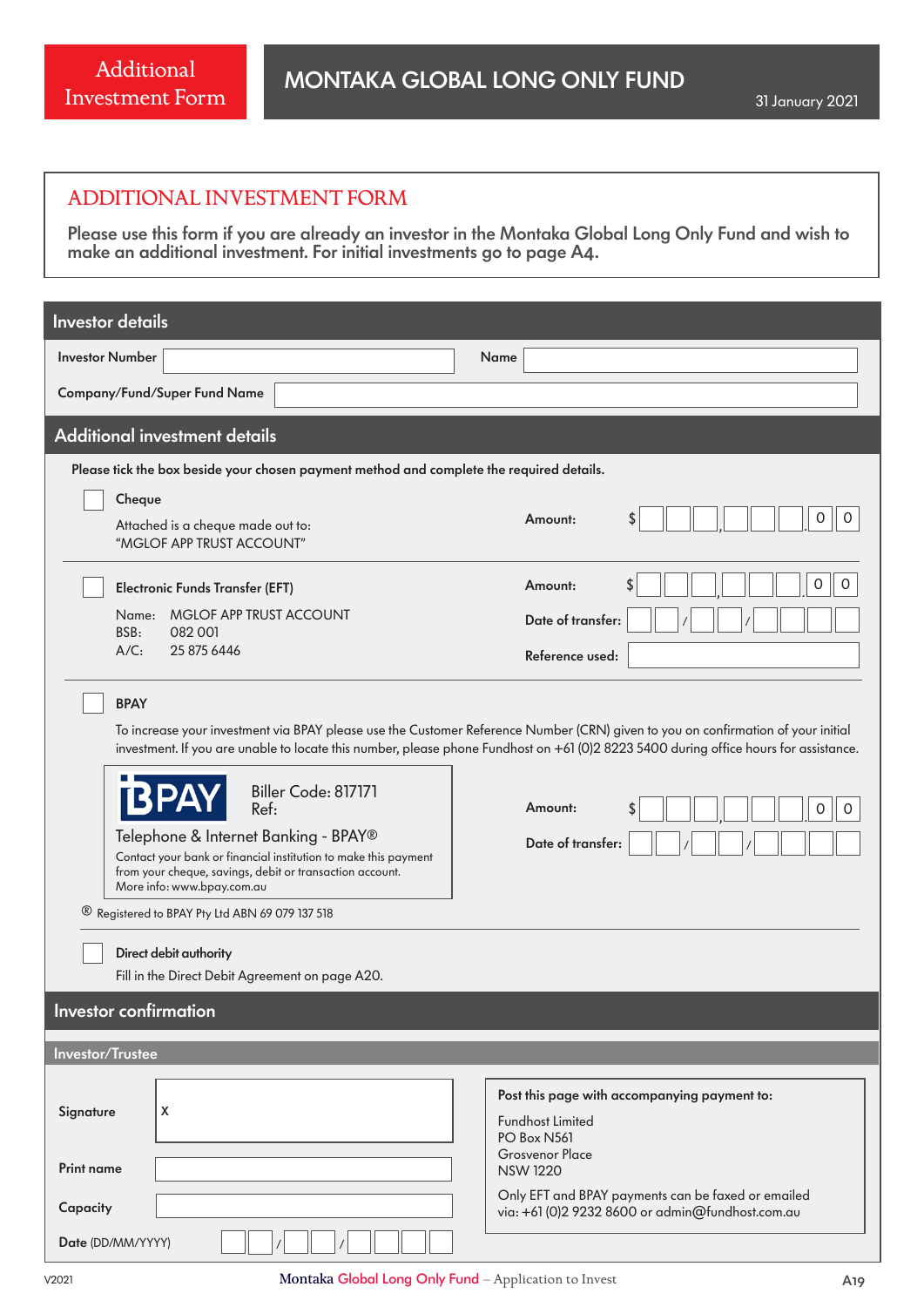# DIRECT DEBIT AUTHORITY FOR ADDITIONAL INVESTMENT

You request and authorise Fundhost USER ID 370058 to arrange, through its own financial institution, a debit to your nominated account the amount specified above payable by you. This debit or charge will be made through the Bulk Electronic Clearing System (BECS) from your account held at the financial institution you have nominated above and will be subject to the terns and conditions of the Direct Debit Request Service Agreement.

By signing and/or providing a valid instruction in respect to your Direct Debit Request, you have understood and agreed to the terms and conditions governing the debit arrangements between you and Fundhost as set out in this Request and in your Direct Debit Request Service Agreement. See page A18. It is a condition of using direct debit that the investor accept reasonable delays due to processing. Investors wanting greater control over the timing of their investment should use an alternate payment method. Application funds received by direct debit should only be returned to the same bank account. For payment to an alternate bank account, funds will be redeemed and held on trust until proof of ownership of the funds has been established. The bank account to be debited must be in the name of the investment account.

# Direct Debit Request Details

| Your family name or company name                                                                          |                                                                                                       |  |  |  |  |
|-----------------------------------------------------------------------------------------------------------|-------------------------------------------------------------------------------------------------------|--|--|--|--|
| Your given name or ABN/ABRN                                                                               |                                                                                                       |  |  |  |  |
| One-off investment<br>Amount to debit once-off (max. \$100,000 using direct debit)<br>$\Omega$<br>\$<br>0 | And/or<br>Monthly regular savings plan<br>Amount to debit monthly (min. \$500)<br>\$<br>Ω<br>$\Omega$ |  |  |  |  |
| <b>Financial institution name</b>                                                                         |                                                                                                       |  |  |  |  |
| Account name (must be in the<br>name of the investment account)                                           |                                                                                                       |  |  |  |  |
| Account number<br>Branch (BSB) no                                                                         |                                                                                                       |  |  |  |  |
| Signature                                                                                                 |                                                                                                       |  |  |  |  |
| (if signing for a company, sign and print full name and capacity for signing e.g. director)               |                                                                                                       |  |  |  |  |
| X<br>Signature                                                                                            | Signature<br>  X                                                                                      |  |  |  |  |
| Name                                                                                                      | <b>Name</b>                                                                                           |  |  |  |  |
| Capacity                                                                                                  | Capacity                                                                                              |  |  |  |  |
| Date (DD/MM/YYYY)<br>Date (DD/MM/YYYY)                                                                    |                                                                                                       |  |  |  |  |
|                                                                                                           |                                                                                                       |  |  |  |  |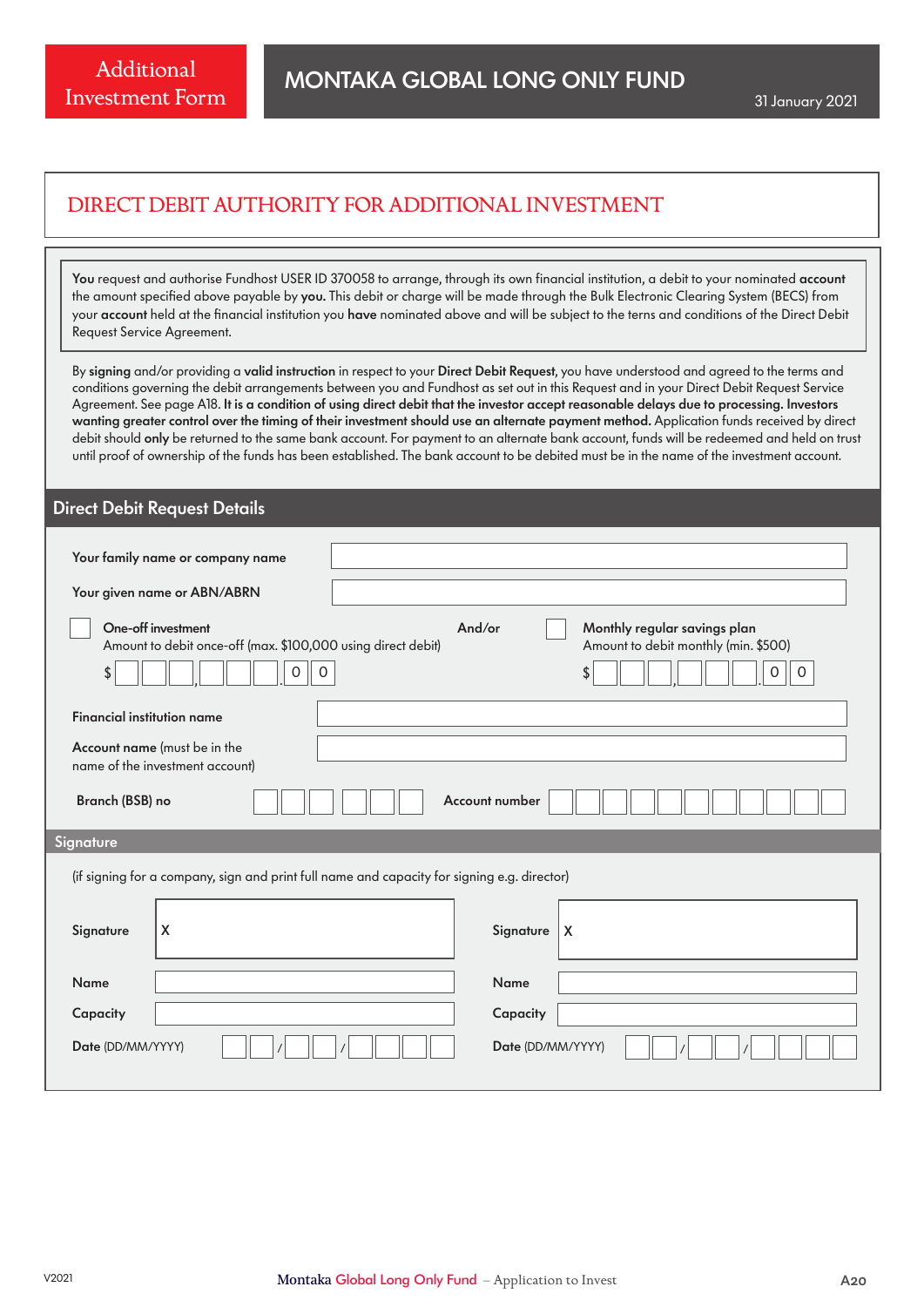| If you do not provide:                                                                                                                                                                                                        |                                                                                                                        |  |  |  |
|-------------------------------------------------------------------------------------------------------------------------------------------------------------------------------------------------------------------------------|------------------------------------------------------------------------------------------------------------------------|--|--|--|
| o complete information on the Application Form; and<br>o the Identification Document(s) (as stipulated on the Application Form) that are CERTIFIED COPIES.<br>Fundhost may not be able to process your Application to Invest. |                                                                                                                        |  |  |  |
| Tick each box on this checklist when you are satisfied that you have provided the required information:                                                                                                                       |                                                                                                                        |  |  |  |
| All of Part I, on page A4                                                                                                                                                                                                     |                                                                                                                        |  |  |  |
| All of required Sections A - E in Part II, on pages A5 and A6 (according to your investor type selected on page A2)                                                                                                           |                                                                                                                        |  |  |  |
| All of Part III, on pages A7 - A8, the Application Form is correctly signed on page A8                                                                                                                                        |                                                                                                                        |  |  |  |
| The required certified Investor Identification Document(s) (per investor type) is/are provided                                                                                                                                |                                                                                                                        |  |  |  |
| All of Part IV, (according to your investor type) the declaration is correctly signed on page A16                                                                                                                             |                                                                                                                        |  |  |  |
|                                                                                                                                                                                                                               |                                                                                                                        |  |  |  |
| <b>Submit your APPLICATION</b>                                                                                                                                                                                                |                                                                                                                        |  |  |  |
| POST your Application to:                                                                                                                                                                                                     |                                                                                                                        |  |  |  |
| Montaka Global Long Only Fund                                                                                                                                                                                                 | FAX +61(2) 9232 8600                                                                                                   |  |  |  |
| <b>Fundhost Limited</b><br><b>OR</b>                                                                                                                                                                                          |                                                                                                                        |  |  |  |
| PO Box N561                                                                                                                                                                                                                   | EMAIL admin@fundhost.com.au                                                                                            |  |  |  |
| Grosvenor Place NSW 1220                                                                                                                                                                                                      |                                                                                                                        |  |  |  |
| <b>Transferring your Application MONIES</b>                                                                                                                                                                                   |                                                                                                                        |  |  |  |
| Payment can be made by cheque electronic funds transfer (EFT)/BPAY and/or direct debit authority.                                                                                                                             |                                                                                                                        |  |  |  |
| <b>Cheque payment</b>                                                                                                                                                                                                         | <b>EFT payment</b>                                                                                                     |  |  |  |
| Cheques should be crossed 'Not Negotiable' and made<br>out in Australian dollars to:                                                                                                                                          | <b>Account Name</b><br><b>MGLOF APP TRUST ACCOUNT</b>                                                                  |  |  |  |
| "MGLOF APP TRUST ACCOUNT"                                                                                                                                                                                                     | <b>BSB</b><br>082 001                                                                                                  |  |  |  |
|                                                                                                                                                                                                                               | <b>Account Number</b><br>25 875 6446                                                                                   |  |  |  |
|                                                                                                                                                                                                                               | Please use the name of the investment held<br>Reference Number                                                         |  |  |  |
| Post your cheque to Fundhost along with your completed<br>Application.                                                                                                                                                        | Post details of your EFT to Fundhost with your completed<br>Application or fax to Fundhost on +61 (0)2 9232 8600.      |  |  |  |
| <b>BPAY</b> payment                                                                                                                                                                                                           | <b>Direct Debit</b>                                                                                                    |  |  |  |
| To pay your initial investment via BPAY, you will need The                                                                                                                                                                    | You may use the direct debit facility for initial lump sum                                                             |  |  |  |
| Fund's BPAY Biller code which is listed in the box below. You                                                                                                                                                                 | payments of up to \$100,000.                                                                                           |  |  |  |
| will also need a Customer Reference Number (CRN), you can                                                                                                                                                                     | It is a condition of using direct debit that the Investor accept                                                       |  |  |  |
| obtain this by phoning Fundhost on +61 (0)2 8223 5400<br>during office hours. To assist us in matching your investment                                                                                                        | reasonable delays due to processing. Investors wanting                                                                 |  |  |  |
| you should record your CRN number on this application form.                                                                                                                                                                   | greater control over the timing of their investment should<br>use an alternate payment method. Direct debit funds will |  |  |  |
|                                                                                                                                                                                                                               | only be redeemed to the same direct debit bank account. For                                                            |  |  |  |
| Biller Code: 817171                                                                                                                                                                                                           | payment to an alternate bank account, funds will be                                                                    |  |  |  |
| Ref:                                                                                                                                                                                                                          | redeemed and held on trust until proof of ownership of the<br>funds has been established.                              |  |  |  |
| Telephone & Internet Banking - BPAY®                                                                                                                                                                                          | A direct debit savings plan is also available.                                                                         |  |  |  |
| Contact your bank or financial institution to make this                                                                                                                                                                       |                                                                                                                        |  |  |  |
| payment from your cheque, savings, debit or transaction<br>account. More info: www.bpay.com.au                                                                                                                                |                                                                                                                        |  |  |  |
| <sup>®</sup> Registered to BPAY Pty Ltd ABN 69 079 137 518                                                                                                                                                                    |                                                                                                                        |  |  |  |